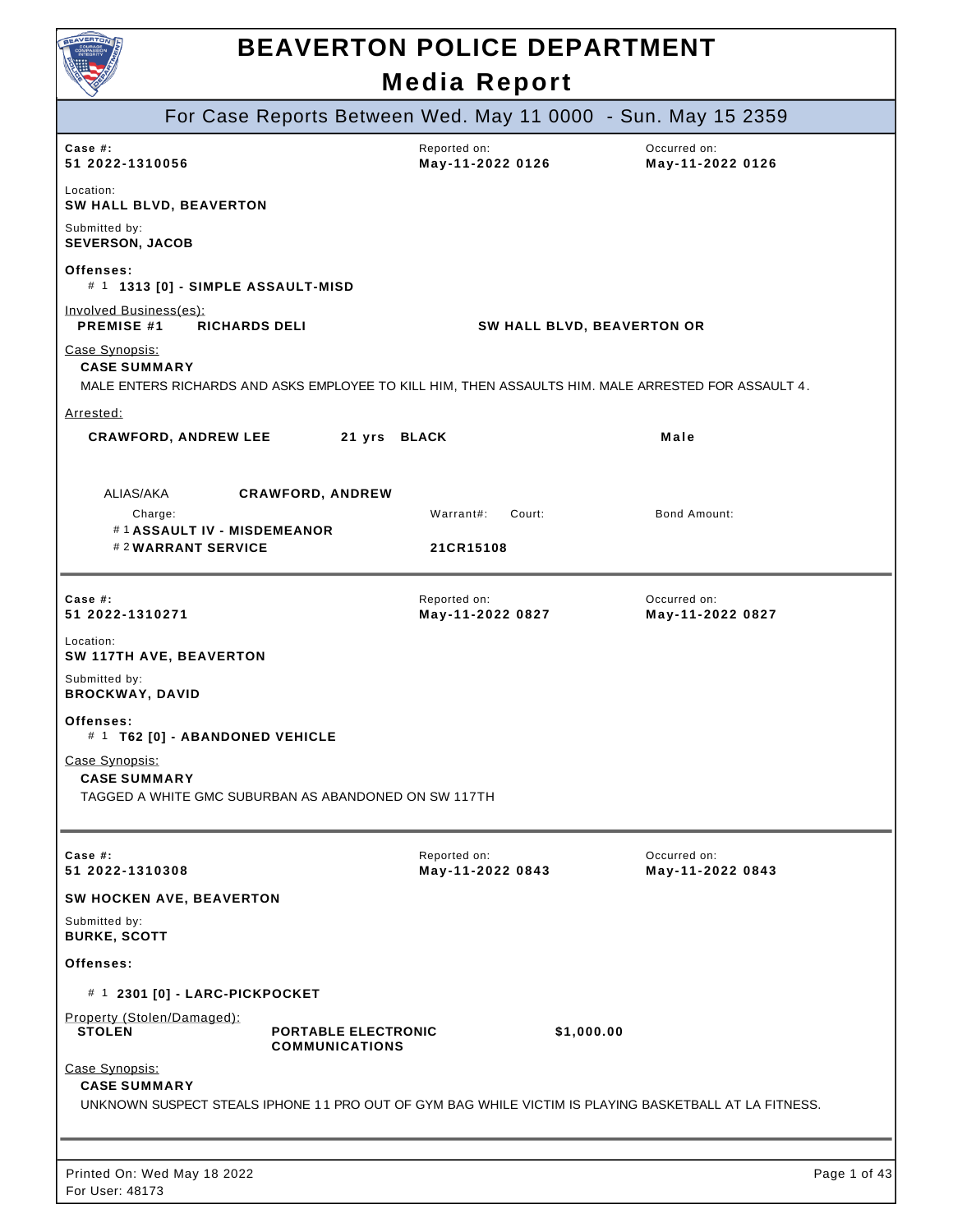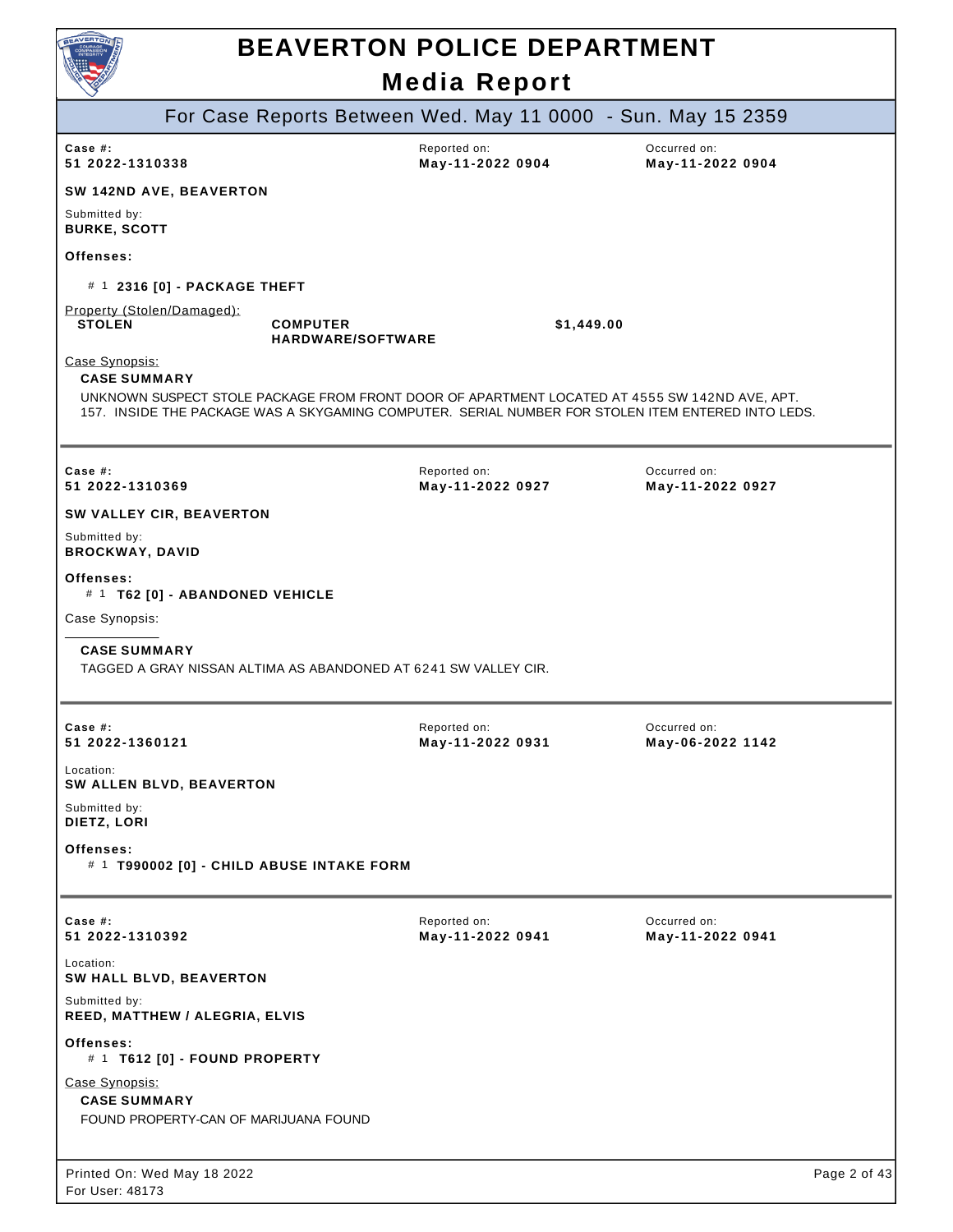

For Case Reports Between Wed. May 11 0000 - Sun. May 15 2359

| Case $#$ :<br>51 2022-1310394                              |                                          | Reported on:<br>May-11-2022 0941                                                      | Occurred on:<br>May-11-2022 0941                                                                 |
|------------------------------------------------------------|------------------------------------------|---------------------------------------------------------------------------------------|--------------------------------------------------------------------------------------------------|
| Location:                                                  | SW CANYON RD / SW 102ND AVE, BEAVERTON   |                                                                                       |                                                                                                  |
| Submitted by:<br>YOUNG, JEFFREY                            |                                          |                                                                                       |                                                                                                  |
| Offenses:                                                  | # 1 5399 [0] - DISORDERLY CONDUCT        |                                                                                       |                                                                                                  |
| Case Synopsis:<br><b>CASE SUMMARY</b>                      |                                          | SUBJECT ARRESTED FOR DIS CON AFTER HE BLOCKED TRAFFIC AND THREW ITEMS INTO THE STREET |                                                                                                  |
| Arrested:                                                  |                                          |                                                                                       |                                                                                                  |
| <b>KEITH, WILLIAM GORDON</b>                               |                                          | 36 yrs WHITE                                                                          | Male                                                                                             |
| Charge:<br>#1DISORDERLY CONDUCT II                         |                                          | Warrant#:<br>Court:<br><b>COUNTY COURT</b>                                            | Bond Amount:<br>1,000.00                                                                         |
| Case $#$ :<br>51 2022-1310515                              |                                          | Reported on:<br>May-11-2022 1101                                                      | Occurred on:<br>May-11-2022 1101                                                                 |
| Location:                                                  | SW MURRAY BLVD / SW BUTNER RD, BEAVERTON |                                                                                       |                                                                                                  |
| Submitted by:<br><b>BURKE, SCOTT</b>                       |                                          |                                                                                       |                                                                                                  |
| Offenses:                                                  |                                          |                                                                                       |                                                                                                  |
|                                                            | # 1 5499 [5] - DWS/DWR-MISDEMEANOR       |                                                                                       |                                                                                                  |
| Involved Vehicle(s):<br><b>SUSPECT #1</b>                  | СA<br>DGR/<br><b>TOYT</b>                | 2010<br><b>CAM</b>                                                                    |                                                                                                  |
| Case Synopsis:<br><b>CASE SUMMARY</b><br>LODGED INTO JAIL. |                                          |                                                                                       | TRAFFIC STOP CONCLUDES WITH DUCKETT, MALIK KENNY BEING ARRESTED FOR DWS-MISDEMEANOR. DUCKETT WAS |
| Arrested:                                                  |                                          |                                                                                       |                                                                                                  |
| DUCKETT, MALIK KENNY                                       |                                          | 25 yrs BLACK                                                                          | Male                                                                                             |
| ALIAS/AKA                                                  | <b>DUCKETT, MALIK</b>                    |                                                                                       |                                                                                                  |
| ALIAS/AKA                                                  | <b>DUCKETT, MALIK</b>                    |                                                                                       |                                                                                                  |
| ALIAS/AKA                                                  | MITCHELL, JAMAL                          |                                                                                       |                                                                                                  |
| ALIAS/AKA                                                  | <b>DUCKETT, MALIK</b>                    |                                                                                       |                                                                                                  |
| ALIAS/AKA                                                  | <b>DUCKETT, MALIK</b>                    |                                                                                       |                                                                                                  |
| Case #:<br>51 2022-1310597                                 |                                          | Reported on:<br>May-11-2022 1208                                                      | Occurred on:<br>May-06-2022 1208                                                                 |
| Location:<br>SW CASCADE AVE, BEAVERTON                     |                                          |                                                                                       |                                                                                                  |
| Submitted by:<br>NOMAKO, JOSEPH                            |                                          |                                                                                       |                                                                                                  |
| Printed On: Wed May 18 2022<br>For User: 48173             |                                          |                                                                                       | Page 3 of 43                                                                                     |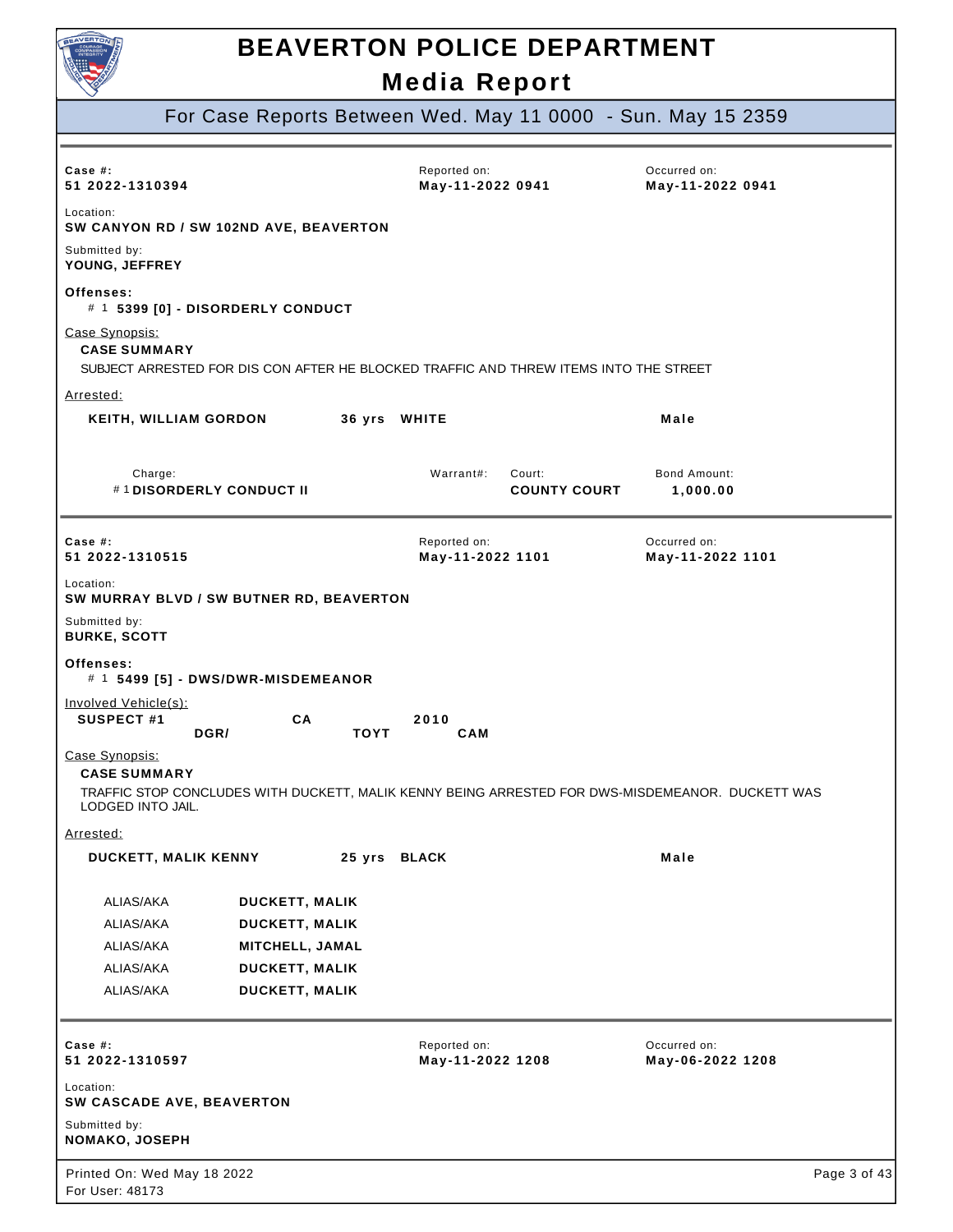| <b>BEAVERTON POLICE DEPARTMENT</b><br><b>Media Report</b>                                                                                                                            |                                  |                                  |              |  |
|--------------------------------------------------------------------------------------------------------------------------------------------------------------------------------------|----------------------------------|----------------------------------|--------------|--|
| For Case Reports Between Wed. May 11 0000 - Sun. May 15 2359                                                                                                                         |                                  |                                  |              |  |
| Offenses:                                                                                                                                                                            |                                  |                                  |              |  |
| # 1 2303 [0] - LARC-SHOPLIFTING<br>Property (Stolen/Damaged):<br><b>STOLEN</b><br><b>MUSICAL INSTRUMENTS</b><br>Case Synopsis:<br><b>CASE SUMMARY</b><br>THEFT I FROM GUITAR CENTER. |                                  | \$2,996.00                       |              |  |
| Case #:<br>51 2022-1310523                                                                                                                                                           | Reported on:<br>May-11-2022 1211 | Occurred on:<br>May-11-2022 0436 |              |  |
| Location:<br>SW 105TH TER, BEAVERTON                                                                                                                                                 |                                  |                                  |              |  |
| Submitted by:<br><b>CLINE, MATTHEW</b>                                                                                                                                               |                                  |                                  |              |  |
| Offenses:<br># 1 2305 [0] - LARC-FROM VEHICLE                                                                                                                                        |                                  |                                  |              |  |
| Property (Stolen/Damaged):<br><b>STOLEN</b><br><b>TRAILERS</b>                                                                                                                       |                                  | \$2,002.00                       |              |  |
| Case Synopsis:<br><b>CASE SUMMARY</b><br>Un-signed stolen U-haul 4x8 enclosed trailer. Bearing Virginia License plate 8159ZE                                                         |                                  |                                  |              |  |
| Case #:<br>51 2022-1310629                                                                                                                                                           | Reported on:<br>May-11-2022 1230 | Occurred on:<br>May-11-2022 1230 |              |  |
| Location:<br>SW CENTER ST, BEAVERTON                                                                                                                                                 |                                  |                                  |              |  |
| Submitted by:<br><b>CLINE, MATTHEW</b>                                                                                                                                               |                                  |                                  |              |  |
| Offenses:<br># 1 T366 [0] - THREATS-DOMESTIC VIOLENCE                                                                                                                                |                                  |                                  |              |  |
| Case Synopsis:<br><b>CASE SUMMARY</b><br>Information report regarding a domestic disturbance.                                                                                        |                                  |                                  |              |  |
| Case $#$ :<br>51 2022-1040408                                                                                                                                                        | Reported on:<br>May-11-2022 1249 | Occurred on:<br>May-11-2022 1249 |              |  |
| Location:<br><b>SW GAGE LN, BEAVERTON</b>                                                                                                                                            |                                  |                                  |              |  |
| Submitted by:<br>HANSEN, BRIAN                                                                                                                                                       |                                  |                                  |              |  |
| Offenses:<br># 1 T62 [0] - ABANDONED VEHICLE                                                                                                                                         |                                  |                                  |              |  |
| Printed On: Wed May 18 2022<br>For User: 48173                                                                                                                                       |                                  |                                  | Page 4 of 43 |  |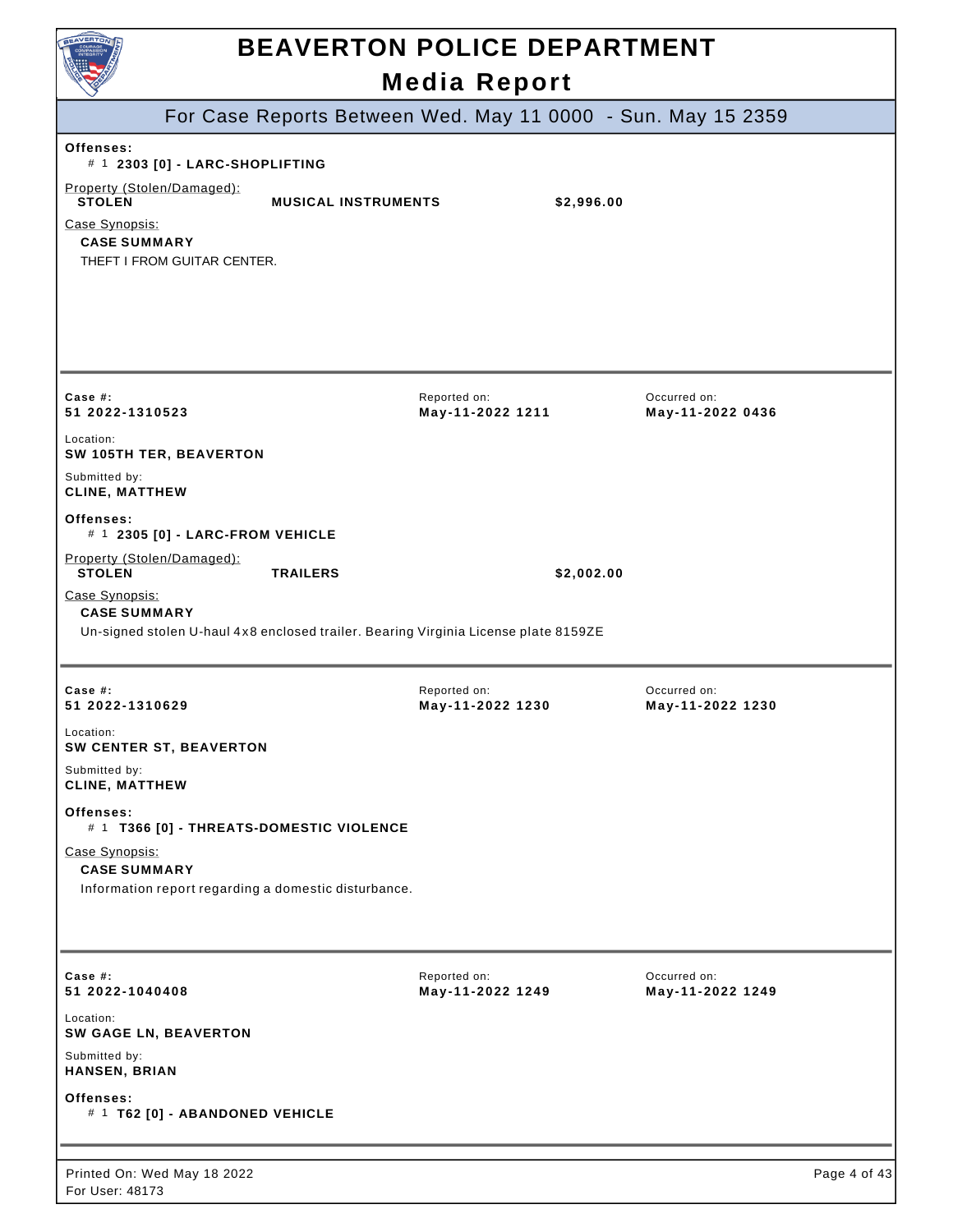| BEAVERTO                                  |                                               | <b>BEAVERTON POLICE DEPARTMENT</b>                           |                                                                                                            |
|-------------------------------------------|-----------------------------------------------|--------------------------------------------------------------|------------------------------------------------------------------------------------------------------------|
|                                           |                                               | <b>Media Report</b>                                          |                                                                                                            |
|                                           |                                               | For Case Reports Between Wed. May 11 0000 - Sun. May 15 2359 |                                                                                                            |
| Case $#$ :<br>51 2022-1310662             |                                               | Reported on:<br>May-11-2022 1300                             | Occurred on:<br>May-11-2022 1300                                                                           |
| Location:                                 | SW ALLEN BLVD / SW MURRAY BLVD, BEAVERTON     |                                                              |                                                                                                            |
| Submitted by:<br><b>MANSFIELD, JOSEPH</b> |                                               |                                                              |                                                                                                            |
| Offenses:                                 | # 1 512A [0] - CIVIL HOLD-DETOX-OFC TRANSPORT |                                                              |                                                                                                            |
| Case Synopsis:<br><b>CASE SUMMARY</b>     |                                               |                                                              | INTOXICATED MALE AT BUS STOP IS TOO INTOXICATED TO CARE FOR HIMSELF. MALE TAKEN TO HOSPITAL FOR DETOX.     |
| Arrested:                                 |                                               |                                                              |                                                                                                            |
|                                           |                                               | 59 yrs WHITE                                                 | Male                                                                                                       |
| ALIAS/AKA<br><b>MONIKER</b>               | <b>SCOTT, MIAEL</b><br><b>MICKY</b>           |                                                              |                                                                                                            |
| ALIAS/AKA                                 | <b>SCOTT, MICKY</b>                           |                                                              |                                                                                                            |
| ALIAS/AKA                                 | <b>SCOTT, MICKEY</b>                          |                                                              |                                                                                                            |
| Case $#$ :<br>51 2022-1310679             |                                               | Reported on:<br>May-11-2022 1316                             | Occurred on:<br>May-11-2022 1316                                                                           |
| SW CANVASBACK WAY, BEAVERTON              |                                               |                                                              |                                                                                                            |
| Submitted by:<br><b>MATIAS, MATTHEW</b>   |                                               |                                                              |                                                                                                            |
| Offenses:                                 | # 1 T570 [0] - DEATH INVESTIGATION            |                                                              |                                                                                                            |
|                                           |                                               |                                                              |                                                                                                            |
| Case $#$ :<br>51 2022-1310689             |                                               | Reported on:<br>May-11-2022 1326                             | Occurred on:<br>May-11-2022 1326                                                                           |
| Location:                                 | SW ERICKSON AVE / SW ALLEN BLVD, BEAVERTON    |                                                              |                                                                                                            |
| Submitted by:<br><b>GARBUTT, RYAN</b>     |                                               |                                                              |                                                                                                            |
| Offenses:                                 | # 1 5401 [0] - HIT & RUN-PROPERTY             |                                                              |                                                                                                            |
| Case Synopsis:<br><b>CASE SUMMARY</b>     |                                               |                                                              | SUSPECT CRASHES INTO VICTIM AT INTERSECTION AND THE FLEES TO A FRIENDS HOUSE AND STOPS AND IS CONTACTED BY |
|                                           |                                               |                                                              | OFFICERS THERE. LATER ADMITS TO THE CRASH AND THAT SHE FREAKED OUT AND KNEW SHE WAS IN TROUBLE.            |
| Arrested:                                 |                                               |                                                              |                                                                                                            |
| <b>NOTMAN, JENNIFER RUTH</b>              |                                               | 35 yrs WHITE                                                 | Female                                                                                                     |
|                                           |                                               |                                                              |                                                                                                            |
|                                           |                                               |                                                              |                                                                                                            |
|                                           |                                               |                                                              |                                                                                                            |
|                                           |                                               |                                                              |                                                                                                            |
| Printed On: Wed May 18 2022               |                                               |                                                              | Page 5 of 43                                                                                               |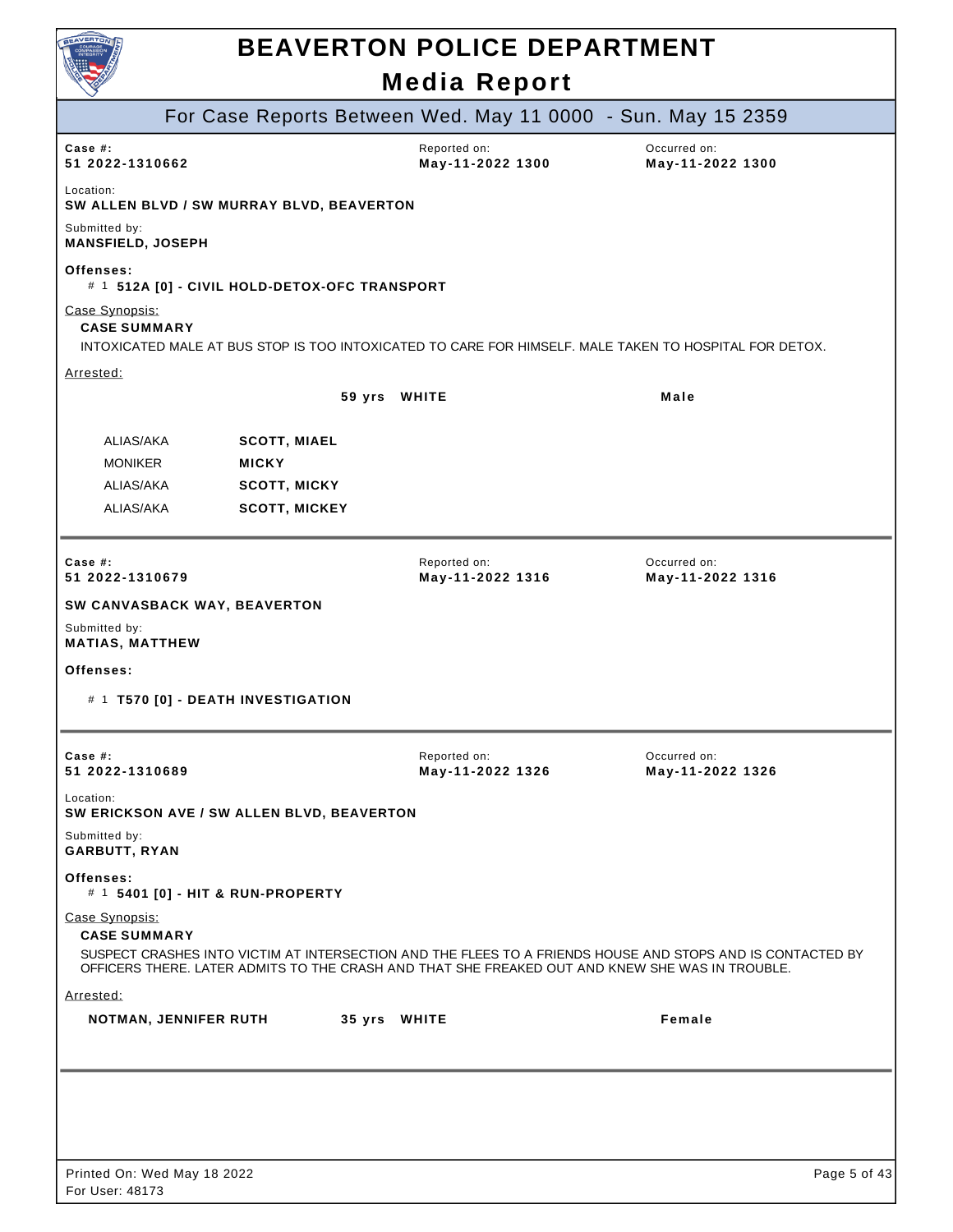| BEAVERTO                                                                                                                                                                                                              | <b>BEAVERTON POLICE DEPARTMENT</b><br><b>Media Report</b> |                                  |
|-----------------------------------------------------------------------------------------------------------------------------------------------------------------------------------------------------------------------|-----------------------------------------------------------|----------------------------------|
| For Case Reports Between Wed. May 11 0000 - Sun. May 15 2359                                                                                                                                                          |                                                           |                                  |
| Case #:<br>51 2022-1360137                                                                                                                                                                                            | Reported on:<br>May-11-2022 1333                          | Occurred on:<br>May-10-2022 1400 |
| Location:<br>SW DENNEY RD, BEAVERTON                                                                                                                                                                                  |                                                           |                                  |
| Submitted by:<br>DIETZ, LORI                                                                                                                                                                                          |                                                           |                                  |
| Offenses:<br># 1 T990002 [0] - CHILD ABUSE INTAKE FORM                                                                                                                                                                |                                                           |                                  |
| Case $#$ :<br>51 2022-1310757                                                                                                                                                                                         | Reported on:<br>May-11-2022 1411                          | Occurred on:<br>May-11-2022 1411 |
| Location:<br>SW VALERIA VIEW DR, BEAVERTON                                                                                                                                                                            |                                                           |                                  |
| Submitted by:<br><b>CLINE, MATTHEW</b>                                                                                                                                                                                |                                                           |                                  |
| Offenses:<br># 1 T671 [0] - DOMESTIC DISTURBANCE-NO CRIME                                                                                                                                                             |                                                           |                                  |
| Case Synopsis:<br><b>CASE SUMMARY</b>                                                                                                                                                                                 |                                                           |                                  |
|                                                                                                                                                                                                                       |                                                           |                                  |
| Case #:<br>51 2022-1310878                                                                                                                                                                                            | Reported on:<br>May-11-2022 1527                          | Occurred on:<br>May-11-2022 1527 |
| Location:<br>SW ALLEN BLVD, BEAVERTON                                                                                                                                                                                 |                                                           |                                  |
| Submitted by:<br><b>MANSFIELD, JOSEPH</b>                                                                                                                                                                             |                                                           |                                  |
| Offenses:<br># 1 4199 [3] - DRINKING IN PUBLIC<br># 2 5099 [1] - WARRANT / FUGITIVE                                                                                                                                   |                                                           |                                  |
| Case Synopsis:<br><b>CASE SUMMARY</b><br>RP REPORTS MALE THREW ALCOHOL ON HER AND A CO-WORKER. MALE IS LOCATED AND HAS OPEN CAN OF BEER NEXT TO<br>HIM. MALE ALSO FOUND TO HAVE MISDEMEANOR WARRANT OUT OF BEAVERTON. |                                                           |                                  |
| Arrested:                                                                                                                                                                                                             |                                                           |                                  |
|                                                                                                                                                                                                                       |                                                           |                                  |
|                                                                                                                                                                                                                       |                                                           |                                  |
|                                                                                                                                                                                                                       |                                                           |                                  |
|                                                                                                                                                                                                                       |                                                           |                                  |
|                                                                                                                                                                                                                       |                                                           |                                  |
|                                                                                                                                                                                                                       |                                                           |                                  |
|                                                                                                                                                                                                                       |                                                           |                                  |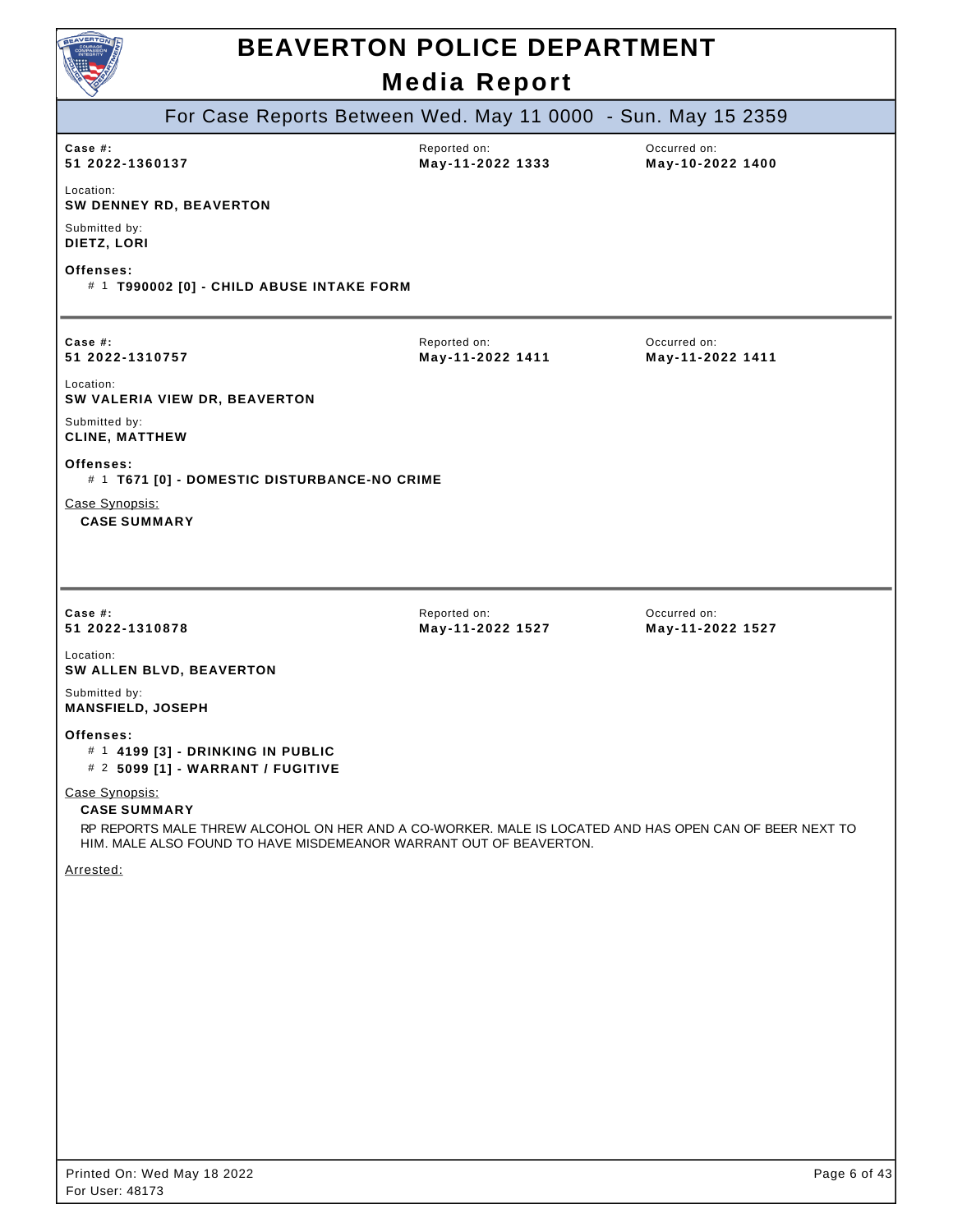| <b>NVERTO</b>                                           | <b>BEAVERTON POLICE DEPARTMENT</b>                                 |                                  |                               |                                  |              |
|---------------------------------------------------------|--------------------------------------------------------------------|----------------------------------|-------------------------------|----------------------------------|--------------|
|                                                         |                                                                    | <b>Media Report</b>              |                               |                                  |              |
|                                                         | For Case Reports Between Wed. May 11 0000 - Sun. May 15 2359       |                                  |                               |                                  |              |
| NICKOLSEN, KELLEY LEE                                   | 47 yrs WHITE                                                       |                                  |                               | Male                             |              |
| ALIAS/AKA                                               | NICHOLSON, KELLEY                                                  |                                  |                               |                                  |              |
| ALIAS/AKA                                               | <b>NICKOLSEN, KELLEY</b>                                           |                                  |                               |                                  |              |
| ALIAS/AKA                                               | NICHOLSEN, KELLY                                                   |                                  |                               |                                  |              |
| ALIAS/AKA                                               | NICHOLSON, KELLY                                                   |                                  |                               |                                  |              |
| ALIAS/AKA                                               | <b>MICKOLSEN, KELLY</b>                                            |                                  |                               |                                  |              |
| ALIAS/AKA                                               | <b>MICKOLSON, KELLY</b>                                            |                                  |                               |                                  |              |
| ALIAS/AKA                                               | NICHOLSEN, KELLIE                                                  |                                  |                               |                                  |              |
| ALIAS/AKA                                               | <b>NICKOLSON, KELLY</b>                                            |                                  |                               |                                  |              |
| ALIAS/AKA                                               | DEBBINGHAM, AJ                                                     |                                  |                               |                                  |              |
| Charge:<br><b>PROHIBITED</b>                            | #1 CONSUMPTION OF ALCOHOLIC<br><b>BEVERAGES ON PUBLIC PROPERTY</b> | Warrant#:                        | Court:<br><b>COUNTY COURT</b> | Bond Amount:<br>3,710.00         |              |
| #2WARRANT SERVICE                                       |                                                                    | 22-10444                         | <b>COUNTY COURT</b>           | 5,000.00                         |              |
| Case $#$ :<br>51 2022-1310939                           |                                                                    | Reported on:<br>May-11-2022 1614 |                               | Occurred on:<br>May-11-2022 1614 |              |
| Location:<br>SW GRIFFITH DR, BEAVERTON                  |                                                                    |                                  |                               |                                  |              |
| Submitted by:                                           |                                                                    |                                  |                               |                                  |              |
|                                                         | HINKLEY, SEAN / ESTRADA SANCHEZ, RUBY                              |                                  |                               |                                  |              |
| Offenses:                                               | # 1 T612 [0] - FOUND PROPERTY                                      |                                  |                               |                                  |              |
| Case Synopsis:<br><b>CASE SUMMARY</b><br>FOUND GOLF BAG |                                                                    |                                  |                               |                                  |              |
|                                                         |                                                                    |                                  |                               |                                  |              |
| Case $#$ :<br>51 2022-1310975                           |                                                                    | Reported on:<br>May-11-2022 1638 |                               | Occurred on:<br>May-06-2022 1630 |              |
| Location:                                               | SW HORIZON BLVD / SW BARROWS RD, BEAVERTON                         |                                  |                               |                                  |              |
| Submitted by:<br>NOMAKO, JOSEPH                         |                                                                    |                                  |                               |                                  |              |
| Offenses:                                               | # 1 T702 [0] - SUSPICIOUS PREMISES                                 |                                  |                               |                                  |              |
| Case Synopsis:<br><b>CASE SUMMARY</b>                   | POSSIBLE INFORMATION FOR MISSING JUVENILE.                         |                                  |                               |                                  |              |
|                                                         |                                                                    |                                  |                               |                                  |              |
| Case $#$ :<br>51 2022-1311065                           |                                                                    | Reported on:<br>May-11-2022 1754 |                               | Occurred on:<br>May-11-2022 1754 |              |
| Location:<br>SW BUTNER RD, BEAVERTON                    |                                                                    |                                  |                               |                                  |              |
| Submitted by:<br><b>MEEKISHO, LENANA</b>                |                                                                    |                                  |                               |                                  |              |
| Offenses:                                               |                                                                    |                                  |                               |                                  |              |
| Printed On: Wed May 18 2022<br>For User: 48173          |                                                                    |                                  |                               |                                  | Page 7 of 43 |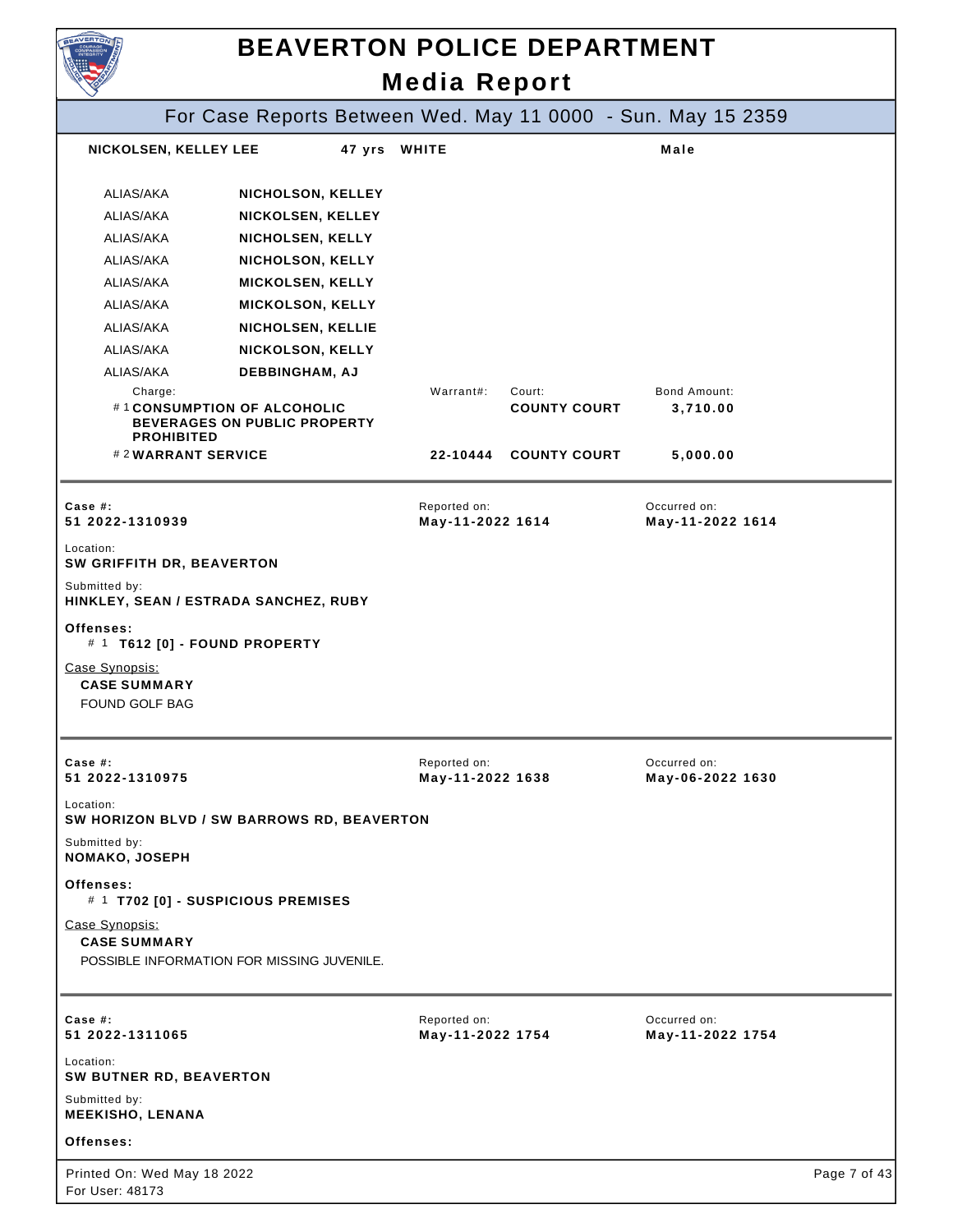| EAVERTON                                                                                     |                                      |        |                                  | <b>BEAVERTON POLICE DEPARTMENT</b>                      |                                                              |  |
|----------------------------------------------------------------------------------------------|--------------------------------------|--------|----------------------------------|---------------------------------------------------------|--------------------------------------------------------------|--|
|                                                                                              |                                      |        | <b>Media Report</b>              |                                                         |                                                              |  |
|                                                                                              |                                      |        |                                  |                                                         | For Case Reports Between Wed. May 11 0000 - Sun. May 15 2359 |  |
| # 1 5499 [5] - DWS/DWR-MISDEMEANOR                                                           |                                      |        |                                  |                                                         |                                                              |  |
| Case Synopsis:<br><b>CASE SUMMARY</b><br>TRAFFIC STOP - DRIVER CITED FOR CRIMINAL SUSPENSION |                                      |        |                                  |                                                         |                                                              |  |
| Arrested:                                                                                    |                                      |        |                                  |                                                         |                                                              |  |
| <b>OLSON, DANIELA R</b>                                                                      |                                      |        | 19 yrs HISPANIC OR LATINO        |                                                         | Female                                                       |  |
| Charge:<br><b>REVOKED-MISD</b>                                                               | #1 DRIVING WHILE SUSPENDED OR        |        | Warrant#:                        | Court:<br><b>COUNTY COURT</b>                           | Bond Amount:                                                 |  |
| Case $#$ :<br>51 2022-1311094                                                                |                                      |        | Reported on:<br>May-11-2022 1827 |                                                         | Occurred on:<br>May-11-2022 1827                             |  |
| Location:<br>SW TEAL BLVD, BEAVERTON                                                         |                                      |        |                                  |                                                         |                                                              |  |
| Submitted by:<br><b>ROUNTREE, RYAN</b>                                                       |                                      |        |                                  |                                                         |                                                              |  |
| Offenses:<br># 1 2499 [0] - THEFT OF VEHICLE (UUMV)<br># 2 5099 [1] - WARRANT / FUGITIVE     |                                      |        |                                  |                                                         |                                                              |  |
| Property (Stolen/Damaged):<br><b>STOLEN</b>                                                  | <b>AUTOMOBILES</b>                   |        |                                  |                                                         |                                                              |  |
| Case Synopsis:<br><b>CASE SUMMARY</b><br>RECOVERED STOLEN VEH OUT OF PORTLAND                |                                      |        |                                  |                                                         |                                                              |  |
| Arrested:                                                                                    |                                      |        |                                  |                                                         |                                                              |  |
| <b>EDLIN, DAVID EUGENE III</b>                                                               |                                      |        | 40 yrs WHITE                     |                                                         | Male                                                         |  |
| ALIAS/AKA                                                                                    | EDLIN, DAVID                         |        |                                  |                                                         |                                                              |  |
| ALIAS/AKA                                                                                    | EDLIN, DAVID                         |        |                                  |                                                         |                                                              |  |
| Charge:                                                                                      |                                      |        | Warrant#:                        | Court:                                                  | Bond Amount:                                                 |  |
| #1WARRANT / FUGITIVE                                                                         |                                      |        |                                  | 21-025866 COUNTY COURT                                  | 10,000.00                                                    |  |
| <b>HYLTON, GREYSON RILEY</b>                                                                 |                                      | 26 yrs | <b>WHITE</b>                     |                                                         | Male                                                         |  |
|                                                                                              |                                      |        |                                  |                                                         |                                                              |  |
| ALIAS/AKA                                                                                    | <b>HYLTON, GREYSON</b>               |        |                                  |                                                         |                                                              |  |
| ALIAS/AKA<br>Charge:                                                                         | <b>HYLTON, GREYSON</b>               |        | Warrant#:                        | Court:                                                  | Bond Amount:                                                 |  |
|                                                                                              | #1UNAUTHORIZED USE OF VEHICLE - UUMV |        |                                  | <b>COUNTY COURT</b>                                     | 10,000.00                                                    |  |
| #2IDENTITY THEFT X 3                                                                         |                                      |        |                                  | <b>COUNTY COURT</b>                                     | 10,000.00                                                    |  |
| #3 FUGITIVE                                                                                  |                                      |        |                                  | 21215974 COUNTY COURT                                   | 0.00                                                         |  |
| #4 FUGITIVE                                                                                  |                                      |        |                                  | <b>21CR45662 COUNTY COURT</b>                           | 25,000.00                                                    |  |
| #5 FUGITIVE<br>#6FUGITIVE                                                                    |                                      |        |                                  | 20CR08056 COUNTY COURT<br><b>22CR09769 COUNTY COURT</b> | 2,500.00                                                     |  |
| #7 FUGITIVE                                                                                  |                                      |        |                                  | 22CR04940 COUNTY COURT                                  | 10,000.00                                                    |  |
|                                                                                              |                                      |        |                                  |                                                         |                                                              |  |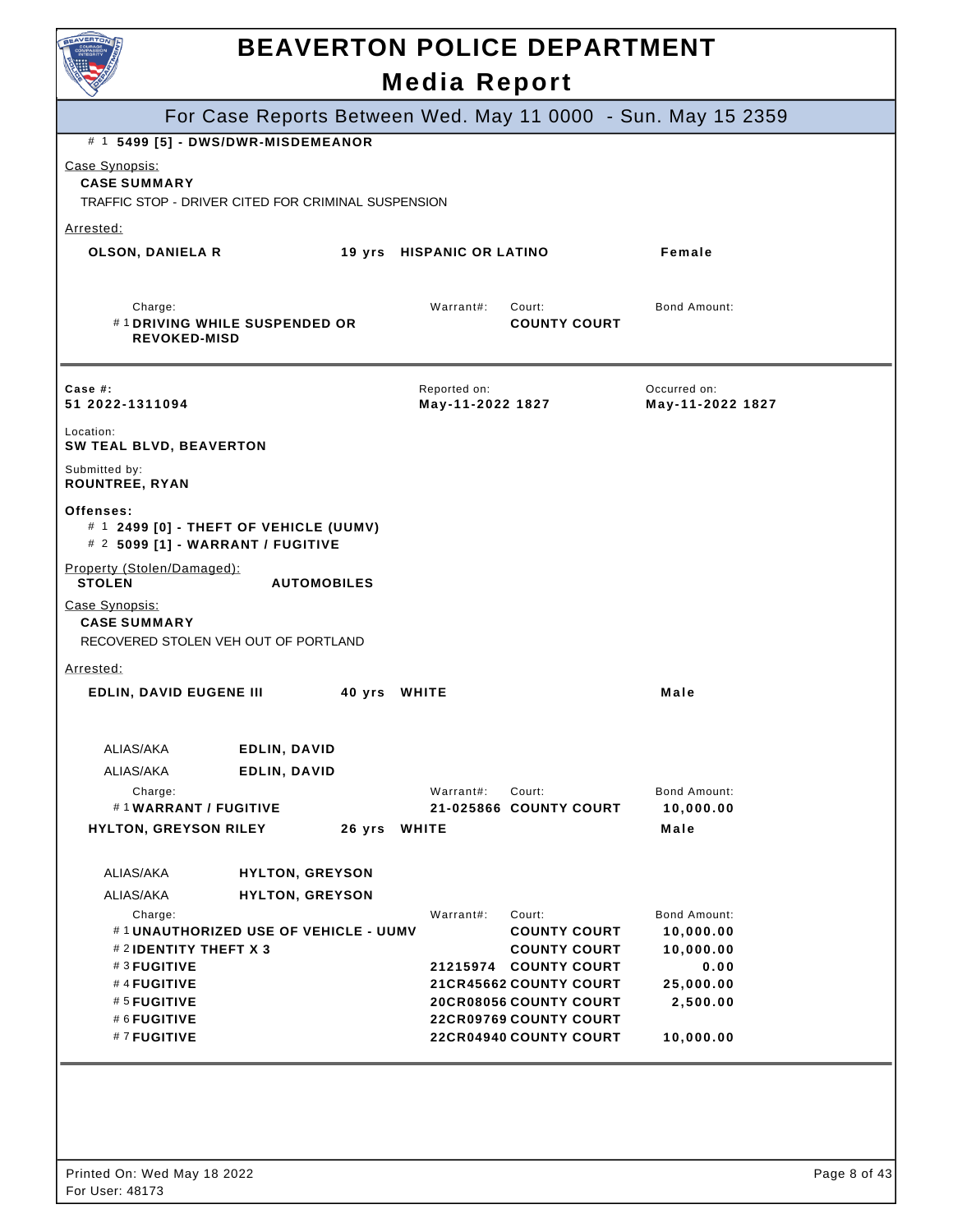

| For Case Reports Between Wed. May 11 0000 - Sun. May 15 2359                                                                                                                                                                                                 |                                            |                                      |
|--------------------------------------------------------------------------------------------------------------------------------------------------------------------------------------------------------------------------------------------------------------|--------------------------------------------|--------------------------------------|
| Case #:<br>51 2022-1311139                                                                                                                                                                                                                                   | Reported on:<br>May-11-2022 1928           | Occurred on:<br>May-11-2022 1928     |
| Location:<br><b>SW TEAL BLVD, BEAVERTON</b>                                                                                                                                                                                                                  |                                            |                                      |
| Submitted by:<br><b>FAULKNER, ERIK</b>                                                                                                                                                                                                                       |                                            |                                      |
| Offenses:<br># 1 5013 [0] - CONDITIONS RELEASE VIOL                                                                                                                                                                                                          |                                            |                                      |
| Case Synopsis:<br><b>CASE SUMMARY</b>                                                                                                                                                                                                                        |                                            |                                      |
| SUSPECT OF DOMESTIC RELEASE AGREEMENT CALLS POLICE TO REPORT HER GIRLFRIEND/VICTIM WAS SUFFERING FROM A<br>MEDICAL EVENT. WHEN POLICE ARRIVED BOTH WERE STILL ON SCENE AND SUSPECT ADMITTED TO BEING AT THE<br>APARTMENT FOR SEVERAL HOURS PRIOR TO CALLING. |                                            |                                      |
| Arrested:                                                                                                                                                                                                                                                    |                                            |                                      |
| <b>GREENWOOD, JENNIFER LYNNE</b><br>35 yrs WHITE                                                                                                                                                                                                             |                                            | Female                               |
| Charge:<br>#1 VIOLATION OF RELEASE AGREEMENT; NO<br><b>CONTACT WITH VICTIM</b>                                                                                                                                                                               | Warrant#:<br>Court:<br><b>COUNTY COURT</b> | <b>Bond Amount:</b><br>0.00          |
| Case $#$ :<br>51 2022-1311228                                                                                                                                                                                                                                | Reported on:<br>May-11-2022 2124           | Occurred on:<br>May-11-2022 2124     |
| Location:<br>SW TUALATIN VALLEY HWY, BEAVERTON                                                                                                                                                                                                               |                                            |                                      |
| Submitted by:<br><b>HOERAUF, THOMAS</b>                                                                                                                                                                                                                      |                                            |                                      |
| Offenses:<br># 1 7399 [4] - RUNAWAY                                                                                                                                                                                                                          |                                            |                                      |
| Involved Business(es):<br><b>PREMISE #1</b>                                                                                                                                                                                                                  |                                            | SW TUALATIN VALLEY HWY, BEAVERTON OR |
| Case Synopsis:<br><b>CASE SUMMARY</b>                                                                                                                                                                                                                        |                                            |                                      |
| JUVENILE RUNAWAY                                                                                                                                                                                                                                             |                                            |                                      |
| Case #:<br>51 2022-1311244                                                                                                                                                                                                                                   | Reported on:<br>May-11-2022 2139           | Occurred on:<br>May-11-2022 2139     |
| Location:<br>SW FAIRCREST ST, PORTLAND                                                                                                                                                                                                                       |                                            |                                      |
| Submitted by:<br><b>SAHNOW, KYLE</b>                                                                                                                                                                                                                         |                                            |                                      |
| Offenses:<br># 1 T7511 [0] - MENTAL/EMOTIONAL ASSISTANCE RE                                                                                                                                                                                                  |                                            |                                      |
| Case Synopsis:<br><b>CASE SUMMAR</b>                                                                                                                                                                                                                         |                                            |                                      |
|                                                                                                                                                                                                                                                              |                                            |                                      |
|                                                                                                                                                                                                                                                              |                                            |                                      |
|                                                                                                                                                                                                                                                              |                                            |                                      |
|                                                                                                                                                                                                                                                              |                                            |                                      |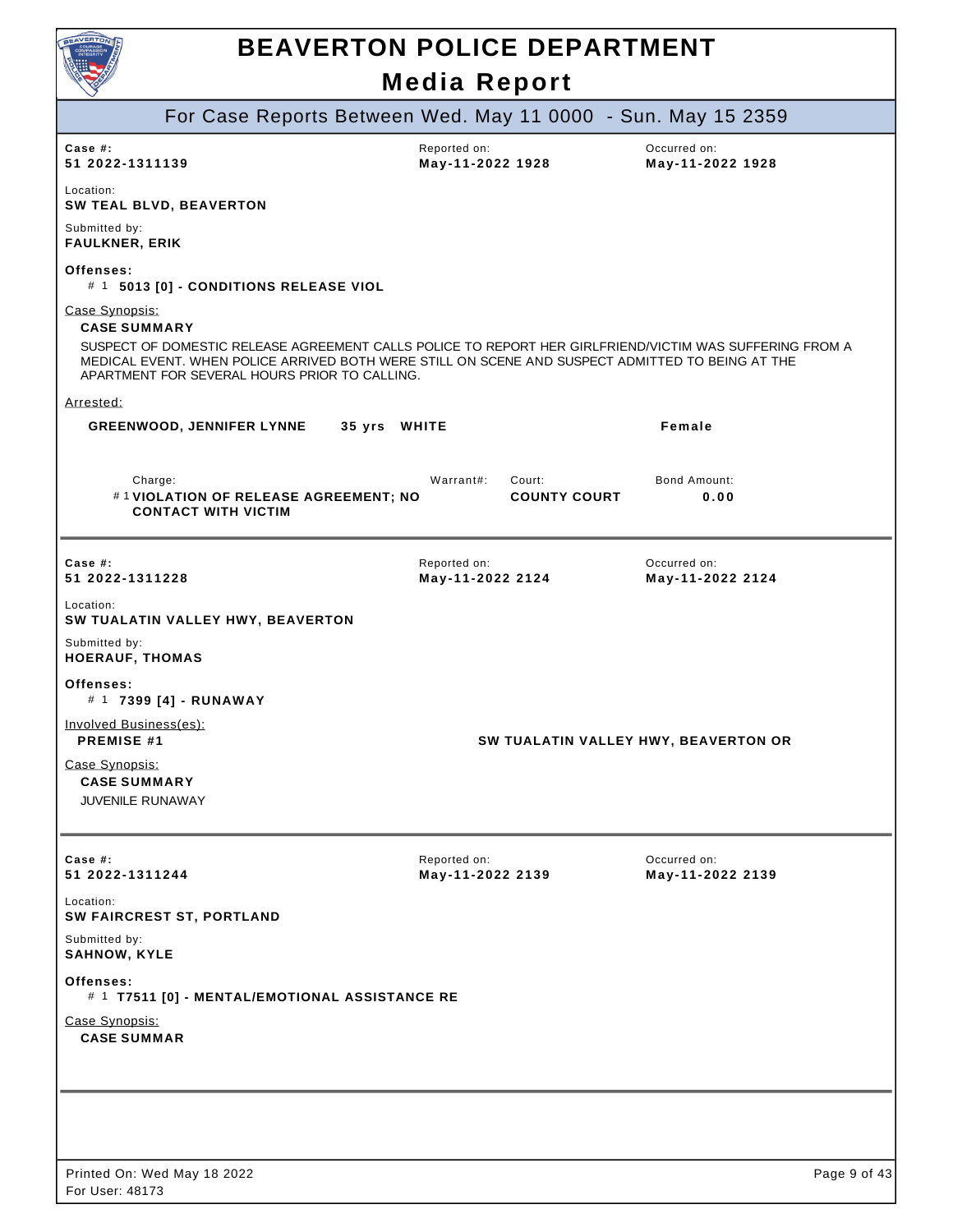

|                                                                                                |                                                                                            | MCAIA RCPOIL                     |                                                                                                        |
|------------------------------------------------------------------------------------------------|--------------------------------------------------------------------------------------------|----------------------------------|--------------------------------------------------------------------------------------------------------|
|                                                                                                | For Case Reports Between Wed. May 11 0000 - Sun. May 15 2359                               |                                  |                                                                                                        |
| Case $#$ :<br>51 2022-1311249                                                                  |                                                                                            | Reported on:<br>May-11-2022 2147 | Occurred on:<br>May-11-2022 2147                                                                       |
| Location:<br><b>NW BLUERIDGE DR, BEAVERTON</b>                                                 |                                                                                            |                                  |                                                                                                        |
| Submitted by:<br><b>SEVERSON, JACOB</b>                                                        |                                                                                            |                                  |                                                                                                        |
| Offenses:<br># 1 5404 [0] - DUII-ALCOHOL                                                       | # 2 5499 [2] - RECKLESS DRIVING<br># 3 5401 [0] - HIT & RUN-PROPERTY                       |                                  |                                                                                                        |
| Involved Business(es):<br><b>PREMISE #1</b>                                                    | <b>AC HOTEL</b>                                                                            |                                  | <b>NW BLUERIDGE DR, BEAVERTON OR</b>                                                                   |
| Case Synopsis:<br><b>CASE SUMMARY</b><br>PERFORM THE DUTIES OF A DRIVER                        |                                                                                            |                                  | CALL OF HIT AND RUN LEADS TO TRAFFIC STOP, THEN ARREST FOR DUII ALCOHOL, RECKLESS DRIVING, AND FAIL TO |
| Arrested:                                                                                      |                                                                                            |                                  |                                                                                                        |
| <b>BALILONIS, EMILY ANNE</b>                                                                   | 25 yrs WHITE                                                                               |                                  | Female                                                                                                 |
| ALIAS/AKA<br>ALIAS/AKA<br>Charge:<br>#1 DUII-ALCOHOL<br>#2 RECKLESS DRIVING<br><b>PROPERTY</b> | <b>BALILONIS, EMILY</b><br><b>BALILONIS, EMILY</b><br>#3 FAIL TO PERFORM DUTIES OF DRIVER- | Warrant#:<br>Court:              | <b>Bond Amount:</b>                                                                                    |
| Case $#$ :<br>51 2022-1311311                                                                  |                                                                                            | Reported on:<br>May-11-2022 2306 | Occurred on:<br>May-11-2022 2306                                                                       |
| Location:                                                                                      | SW GAGE LN / SW 160TH AVE, BEAVERTON                                                       |                                  |                                                                                                        |
| Submitted by:<br><b>HOERAUF, THOMAS</b>                                                        |                                                                                            |                                  |                                                                                                        |
| Offenses:                                                                                      | # 1 2999 [2] - VANDALISM UNDER \$1K                                                        |                                  |                                                                                                        |
| Case Synopsis:<br><b>CASE SUMMARY</b>                                                          | UNKNOWN SUSPECT DAMAGES PUBLIC UTILITY BOX.                                                |                                  |                                                                                                        |
| Case $#$ :<br>51 2022-1320058                                                                  |                                                                                            | Reported on:<br>May-12-2022 0222 | Occurred on:<br>May-12-2022 0222                                                                       |
| Location:                                                                                      | SW CANYON LN / SW CANYON DR, BEAVERTON                                                     |                                  |                                                                                                        |
| Submitted by:<br><b>SEVERSON, JACOB</b>                                                        |                                                                                            |                                  |                                                                                                        |
| Offenses:<br># 1 5404 [0] - DUII-ALCOHOL                                                       | # 2 5499 [2] - RECKLESS DRIVING                                                            |                                  |                                                                                                        |
| Printed On: Wed May 18 2022<br>For User: 48173                                                 |                                                                                            |                                  | Page 10 of 43                                                                                          |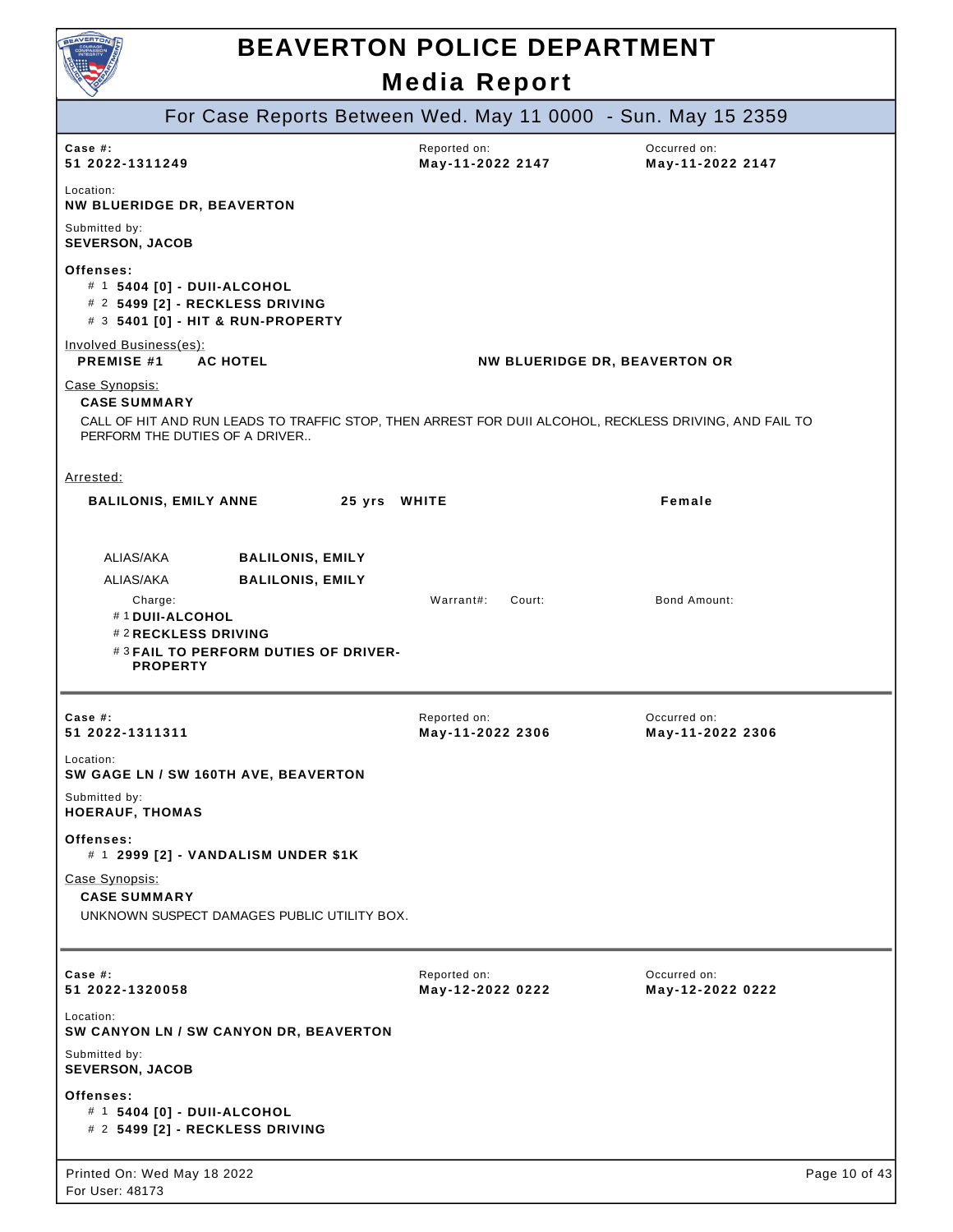

|                                                                | <b>INCAIA REPOIL</b>                                                                  |                                  |
|----------------------------------------------------------------|---------------------------------------------------------------------------------------|----------------------------------|
|                                                                | For Case Reports Between Wed. May 11 0000 - Sun. May 15 2359                          |                                  |
| Case Synopsis:<br><b>CASE SUMMARY</b>                          | TRAFFIC STOP LEADS TO ARREST FOR DUII ALCOHOL, RECKLESS DRIVING.                      |                                  |
| Arrested:                                                      |                                                                                       |                                  |
| <b>GOULD, MICHELLE CHRISTINE</b>                               | 40 yrs WHITE                                                                          | Female                           |
| Charge:<br>#1 DUII-ALCOHOL<br>#2 RECKLESS DRIVING              | Warrant#:<br>Court:                                                                   | Bond Amount:                     |
| Case $#$ :<br>51 2022-1320152                                  | Reported on:<br>May-12-2022 0711                                                      | Occurred on:<br>May-12-2022 0711 |
| SW 27TH ST, BEAVERTON                                          |                                                                                       |                                  |
| Submitted by:<br>SMITH, MICHAEL P                              |                                                                                       |                                  |
| Offenses:                                                      |                                                                                       |                                  |
| # 1 2604 [1] - IDENTITY THEFT                                  |                                                                                       |                                  |
| Property (Stolen/Damaged):<br><b>STOLEN</b>                    | <b>IDENTITY-INTANGIBLE</b>                                                            | \$1.00                           |
| Case Synopsis:<br><b>CASE SUMMARY</b>                          | UNKNOWN SUSPECT OPENING MULTIPLE CREDIT ACCOUNTS USING VICTIM'S PERSONAL INFORMATION. |                                  |
| Case #:<br>51 2022-1320166                                     | Reported on:<br>May-12-2022 0748                                                      | Occurred on:<br>May-12-2022 0748 |
| SW 2ND ST, BEAVERTON                                           |                                                                                       |                                  |
| Submitted by:<br>HANSEN, BRIAN                                 |                                                                                       |                                  |
| Offenses:                                                      |                                                                                       |                                  |
| # 1 T62 [0] - ABANDONED VEHICLE                                |                                                                                       |                                  |
| Case #:                                                        | Reported on:                                                                          | Occurred on:                     |
| 51 2022-1320192                                                | May-12-2022 0753                                                                      | May-12-2022 0620                 |
| SW GLENEDEN DR, BEAVERTON<br>Submitted by:<br>SMITH, MICHAEL P |                                                                                       |                                  |
| Offenses:<br># 1 T703 [0] - SUSPICIOUS ACTIVITY                |                                                                                       |                                  |
| Case Synopsis:                                                 |                                                                                       |                                  |
|                                                                |                                                                                       |                                  |
|                                                                |                                                                                       |                                  |
|                                                                |                                                                                       |                                  |
|                                                                |                                                                                       |                                  |
|                                                                |                                                                                       |                                  |
| Printed On: Wed May 18 2022<br>For User: 48173                 |                                                                                       | Page 11 of 43                    |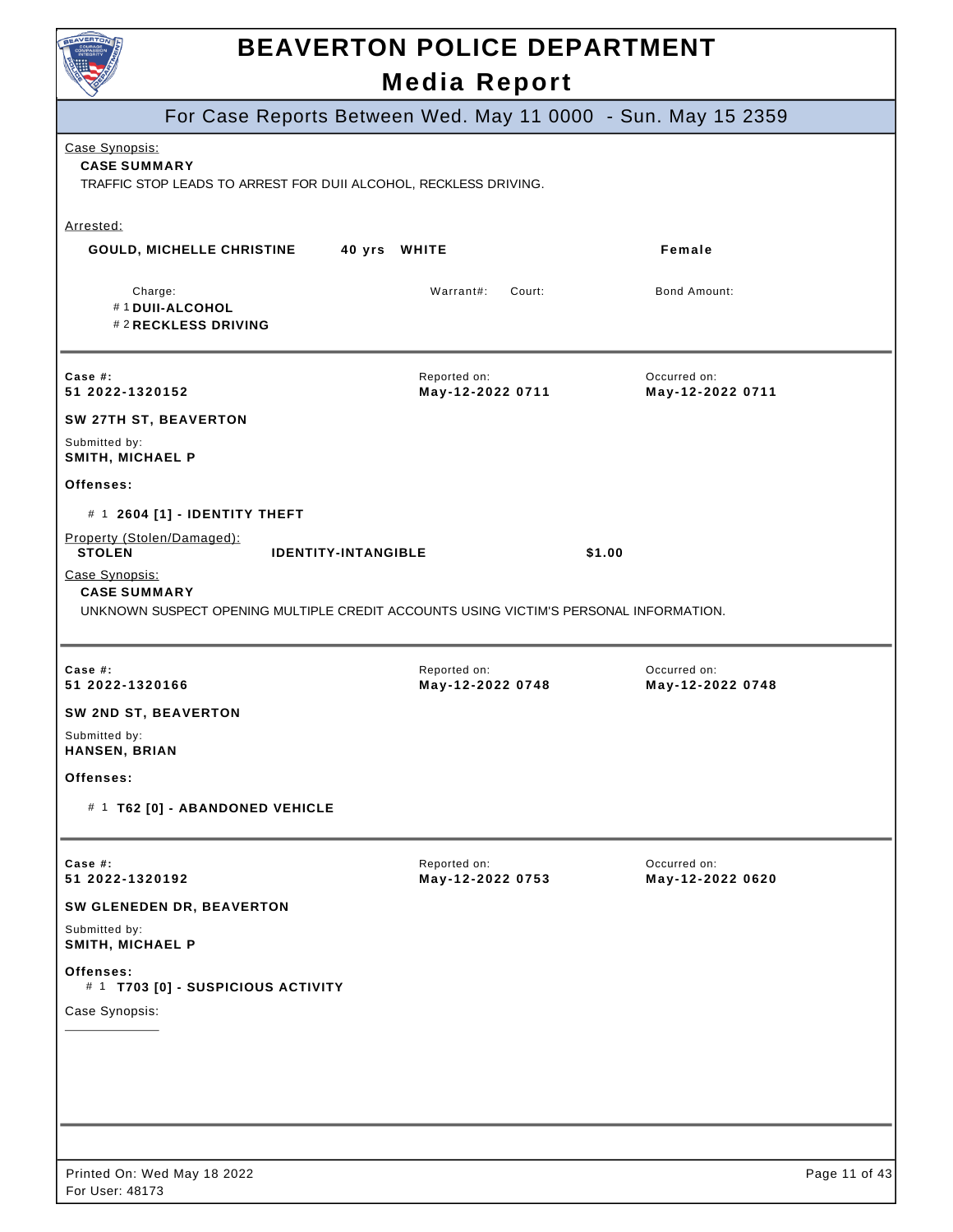

|                                                                                                                  | For Case Reports Between Wed. May 11 0000 - Sun. May 15 2359                                         |                                  |
|------------------------------------------------------------------------------------------------------------------|------------------------------------------------------------------------------------------------------|----------------------------------|
| Case $#$ :<br>51 2022-1320212                                                                                    | Reported on:<br>May-12-2022 0811                                                                     | Occurred on:<br>May-12-2022 0811 |
| SW STEAMBOAT DR, BEAVERTON                                                                                       |                                                                                                      |                                  |
| Submitted by:<br><b>DEFRAIN, MANDI</b>                                                                           |                                                                                                      |                                  |
| Offenses:<br># 1 2999 [2] - VANDALISM UNDER \$1K                                                                 |                                                                                                      |                                  |
| Case Synopsis:                                                                                                   |                                                                                                      |                                  |
| <b>CASE SUMMARY</b>                                                                                              | UNK SUSP USED RED SPRAY PAINT TO PAINT ACROSS THE TRUNKS OF MULT VEHS.                               |                                  |
| Case #:<br>51 2022-1320263                                                                                       | Reported on:<br>May-12-2022 0854                                                                     | Occurred on:<br>May-12-2022 0854 |
| <b>SW BARNES RD, BEAVERTON</b>                                                                                   |                                                                                                      |                                  |
| Submitted by:<br><b>REED, MATTHEW</b>                                                                            |                                                                                                      |                                  |
| Offenses:<br># 1 5099 [1] - WARRANT / FUGITIVE                                                                   |                                                                                                      |                                  |
| Case Synopsis:                                                                                                   |                                                                                                      |                                  |
| <b>CASE SUMMARY</b>                                                                                              | MCCORD, SHANE NICHOLAS BEING ARRESTED ON A WASHINGTON COUNTY CIRCUIT COURT MISDEMEANOR WARRANT.      |                                  |
| Arrested:                                                                                                        |                                                                                                      |                                  |
| MCCORD, SHANE NICHOLAS WAYNE 26 yrs WHITE                                                                        |                                                                                                      | Male                             |
| ALIAS/AKA<br><b>MCCORD, SHANE</b><br>ALIAS/AKA<br><b>MCCORD, SHANE</b>                                           |                                                                                                      |                                  |
| Case $#$ :<br>51 2022-1320397                                                                                    | Reported on:<br>May-12-2022 1033                                                                     | Occurred on:<br>May-12-2022 1033 |
| SW STEAMBOAT DR, BEAVERTON<br>Submitted by:                                                                      |                                                                                                      |                                  |
| ANDLER, LOREN<br>Offenses:                                                                                       |                                                                                                      |                                  |
| # 1 1399 [0] - AGGRAVATED ASSAULT<br># 2 1313 [0] - SIMPLE ASSAULT-MISD<br># 3 1316 [0] - INTIMIDATE/CRIM THREAT |                                                                                                      |                                  |
| Case Synopsis:<br><b>CASE SUMMARY</b><br>SLEEPING AT 10:30 am.                                                   | RESIDENT MENACED LANDSCAPERS WITH A PELLET GUN BECAUSE THEY WERE OPERATING YARD BLOWERS WHILE HE WAS |                                  |
| Arrested:                                                                                                        |                                                                                                      |                                  |
|                                                                                                                  |                                                                                                      |                                  |
|                                                                                                                  |                                                                                                      |                                  |
| Printed On: Wed May 18 2022<br>For User: 48173                                                                   |                                                                                                      | Page 12 of 43                    |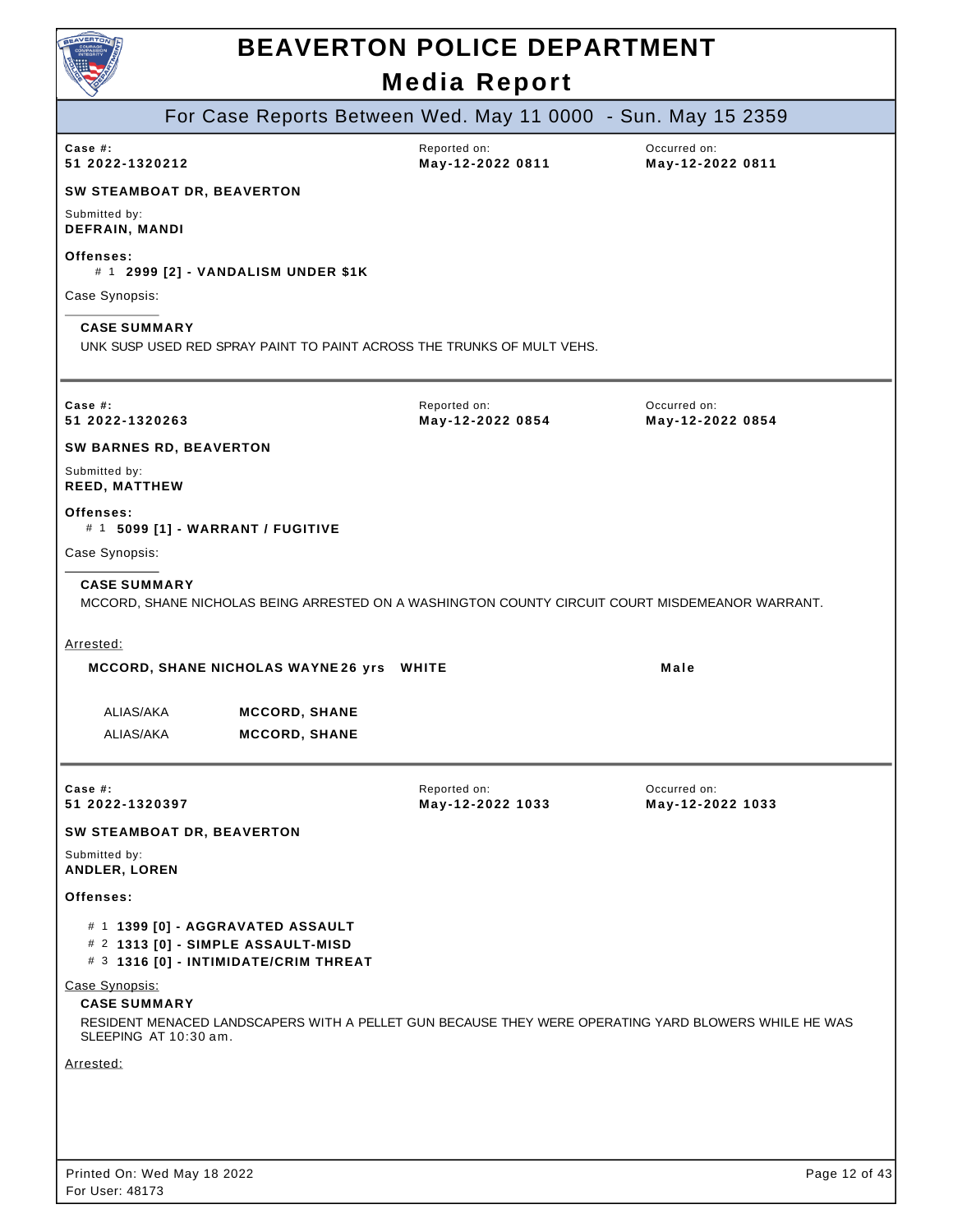|                                                                                                                                                 | <b>BEAVERTON POLICE DEPARTMENT</b> |                               |                                  |               |
|-------------------------------------------------------------------------------------------------------------------------------------------------|------------------------------------|-------------------------------|----------------------------------|---------------|
|                                                                                                                                                 | <b>Media Report</b>                |                               |                                  |               |
| For Case Reports Between Wed. May 11 0000 - Sun. May 15 2359                                                                                    |                                    |                               |                                  |               |
| RUTLEDGE, IZAC HUNTER                                                                                                                           | 21 yrs WHITE                       |                               | Male                             |               |
| ALIAS/AKA<br>RUTLEDGE, IZAC<br>ALIAS/AKA<br>RUTHLEDGE, IZAC<br>Charge:<br>#1MENACING-AGGRAVATED PHYSICAL OR<br><b>WEAPON</b>                    | Warrant#:                          | Court:<br><b>COUNTY COURT</b> | Bond Amount:<br>2,500.00         |               |
| #2HARASSMENT - OFFENSIVE PHYSICAL<br><b>CONTACT</b>                                                                                             |                                    | <b>COUNTY COURT</b>           | 2,500.00                         |               |
| Case #:<br>51 2022-1320434                                                                                                                      | Reported on:<br>May-12-2022 1105   |                               | Occurred on:<br>May-12-2022 1105 |               |
| Location:<br>SW BEAVERTON HILLSDALE HWY, BEAVERTON                                                                                              |                                    |                               |                                  |               |
| Submitted by:<br>HINKLEY, SEAN                                                                                                                  |                                    |                               |                                  |               |
| Offenses:<br># 1 2303 [0] - LARC-SHOPLIFTING                                                                                                    |                                    |                               |                                  |               |
| Property (Stolen/Damaged):<br><b>STOLEN</b><br><b>OTHER</b>                                                                                     |                                    | \$351.00                      | 05-12-2022                       | \$351.00      |
| Case Synopsis:<br><b>CASE SUMMARY</b><br>FEMALE STEALS \$350.72 WORTH OF MERCHANDISE                                                            |                                    |                               |                                  |               |
| Arrested:<br>FINN, JESSICA LEANN                                                                                                                | 38 yrs WHITE                       |                               | Female                           |               |
| ALIAS/AKA<br>LENTZ, JESSICA                                                                                                                     | Warrant#:                          |                               | Bond Amount:                     |               |
| Charge:<br>#1THEFT II-SHOPLIFTING                                                                                                               |                                    | Court:<br><b>COUNTY COURT</b> | 3,710.00                         |               |
| Case $#$ :<br>51 2022-1320443                                                                                                                   | Reported on:<br>May-12-2022 1115   |                               | Occurred on:<br>May-12-2022 1115 |               |
| SW FALLBROOK PL, BEAVERTON                                                                                                                      |                                    |                               |                                  |               |
| Submitted by:<br>HO, JIMMY                                                                                                                      |                                    |                               |                                  |               |
| Offenses:                                                                                                                                       |                                    |                               |                                  |               |
| # 1 2903 [5] - VANDALISM - VEHICLE UNDER \$1K                                                                                                   |                                    |                               |                                  |               |
| Case Synopsis:<br><b>CASE SUMMARY</b><br>UNKNOWN SUSPECT TAMPERS WITH UNDERSIDE OF SEVEN BUSINESS VEHICLES IN LIKELY ATTEMPT TO STEAL CATALYTIC |                                    |                               |                                  |               |
| CONVERTERS. NO ACTUAL DAMAGE WAS OBSERVED.                                                                                                      |                                    |                               |                                  |               |
|                                                                                                                                                 |                                    |                               |                                  |               |
|                                                                                                                                                 |                                    |                               |                                  |               |
|                                                                                                                                                 |                                    |                               |                                  |               |
| Printed On: Wed May 18 2022                                                                                                                     |                                    |                               |                                  | Page 13 of 43 |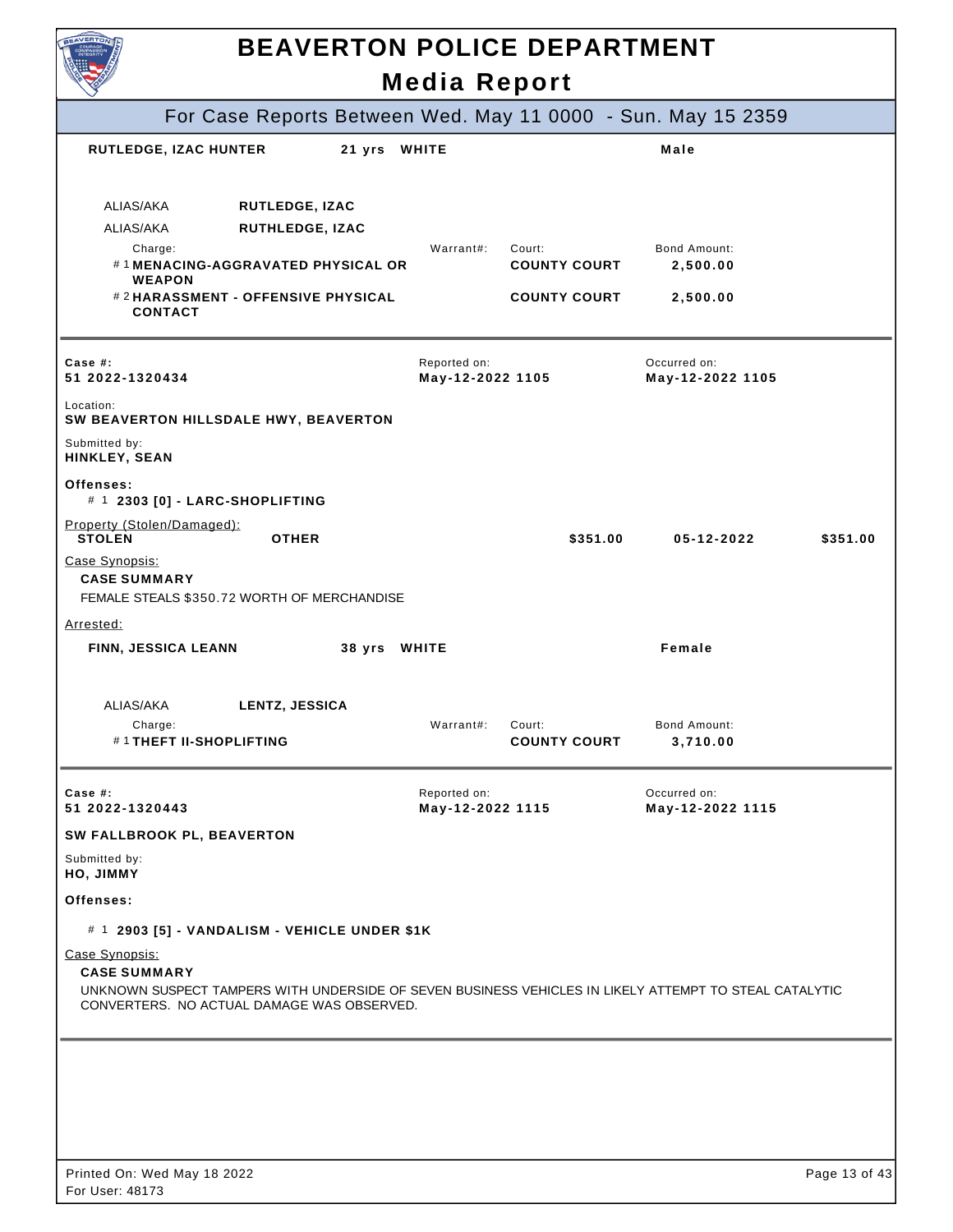| BEAVERTO                                                                                                                                     | <b>BEAVERTON POLICE DEPARTMENT</b>                               | <b>Media Report</b>              |                     |                                  |               |
|----------------------------------------------------------------------------------------------------------------------------------------------|------------------------------------------------------------------|----------------------------------|---------------------|----------------------------------|---------------|
|                                                                                                                                              | For Case Reports Between Wed. May 11 0000 - Sun. May 15 2359     |                                  |                     |                                  |               |
| Case $#$ :<br>51 2022-1320452                                                                                                                |                                                                  | Reported on:<br>May-12-2022 1118 |                     | Occurred on:<br>May-10-2022 0730 |               |
| <b>NW CORNELL RD, BEAVERTON</b>                                                                                                              |                                                                  |                                  |                     |                                  |               |
| Submitted by:<br><b>KLUS, TAYLOR</b>                                                                                                         |                                                                  |                                  |                     |                                  |               |
| Offenses:                                                                                                                                    |                                                                  |                                  |                     |                                  |               |
| # 1 2305 [0] - LARC-FROM VEHICLE<br># 2 5707 [1] - UNLAWFUL ENTRY OF VEHICLE                                                                 |                                                                  |                                  |                     |                                  |               |
| Property (Stolen/Damaged):<br><b>STOLEN</b>                                                                                                  | <b>COMPUTER</b><br><b>HARDWARE/SOFTWARE</b>                      |                                  | \$300.00            |                                  |               |
| Case Synopsis:<br><b>CASE SUMMARY</b><br>STUDENT VEHICLE BROKEN INTO WHILE PARKED AT SUNSET HIGH SCHOOL                                      |                                                                  |                                  |                     |                                  |               |
| Case #:<br>51 2022-1320476                                                                                                                   |                                                                  | Reported on:<br>May-12-2022 1143 |                     | Occurred on:<br>May-12-2022 1143 |               |
| <b>SW 5TH ST, BEAVERTON</b>                                                                                                                  |                                                                  |                                  |                     |                                  |               |
| Submitted by:<br>HO, JIMMY                                                                                                                   |                                                                  |                                  |                     |                                  |               |
| Offenses:                                                                                                                                    |                                                                  |                                  |                     |                                  |               |
| # 1 2302 [0] - PURSE SNATCH/PROPERTY GRAB                                                                                                    |                                                                  |                                  |                     |                                  |               |
| Property (Stolen/Damaged):<br><b>STOLEN</b><br><b>STOLEN</b>                                                                                 | <b>PURSES HANDBAGS WALLETS</b><br><b>PURSES HANDBAGS WALLETS</b> |                                  | \$69.00<br>\$105.00 |                                  |               |
| Case Synopsis:<br><b>CASE SUMMARY</b>                                                                                                        |                                                                  |                                  |                     |                                  |               |
| UNIDENTIFIED SUSPECT STEALS BACKPACK CONTAINING CAR KEYS AND WALLET FROM DESK WHILE VICTIM IS IN<br>RESTROOM. SECURITY CAMERA SHOWS SUSPECT. |                                                                  |                                  |                     |                                  |               |
|                                                                                                                                              |                                                                  |                                  |                     |                                  |               |
| Case #:<br>51 2022-1320566                                                                                                                   |                                                                  | Reported on:<br>May-12-2022 1301 |                     | Occurred on:<br>May-12-2022 1301 |               |
| Location:<br>SW CEDAR HILLS BLVD, BEAVERTON                                                                                                  |                                                                  |                                  |                     |                                  |               |
| Submitted by:<br>KLUS, TAYLOR / NOMAKO, JOSEPH                                                                                               |                                                                  |                                  |                     |                                  |               |
| Offenses:<br># 1 5399 [0] - DISORDERLY CONDUCT                                                                                               |                                                                  |                                  |                     |                                  |               |
| Involved Business(es):<br><b>PREMISE #1</b>                                                                                                  |                                                                  |                                  |                     | W CEDAR HILLS BLVD, BEAVERTON OR |               |
| Case Synopsis:<br><b>CASE SUMMARY</b><br>FEMALE SCREAMS IN BANK AND THROWS MUG OF PENS                                                       |                                                                  |                                  |                     |                                  |               |
|                                                                                                                                              |                                                                  |                                  |                     |                                  |               |
|                                                                                                                                              |                                                                  |                                  |                     |                                  |               |
| Printed On: Wed May 18 2022                                                                                                                  |                                                                  |                                  |                     |                                  | Page 14 of 43 |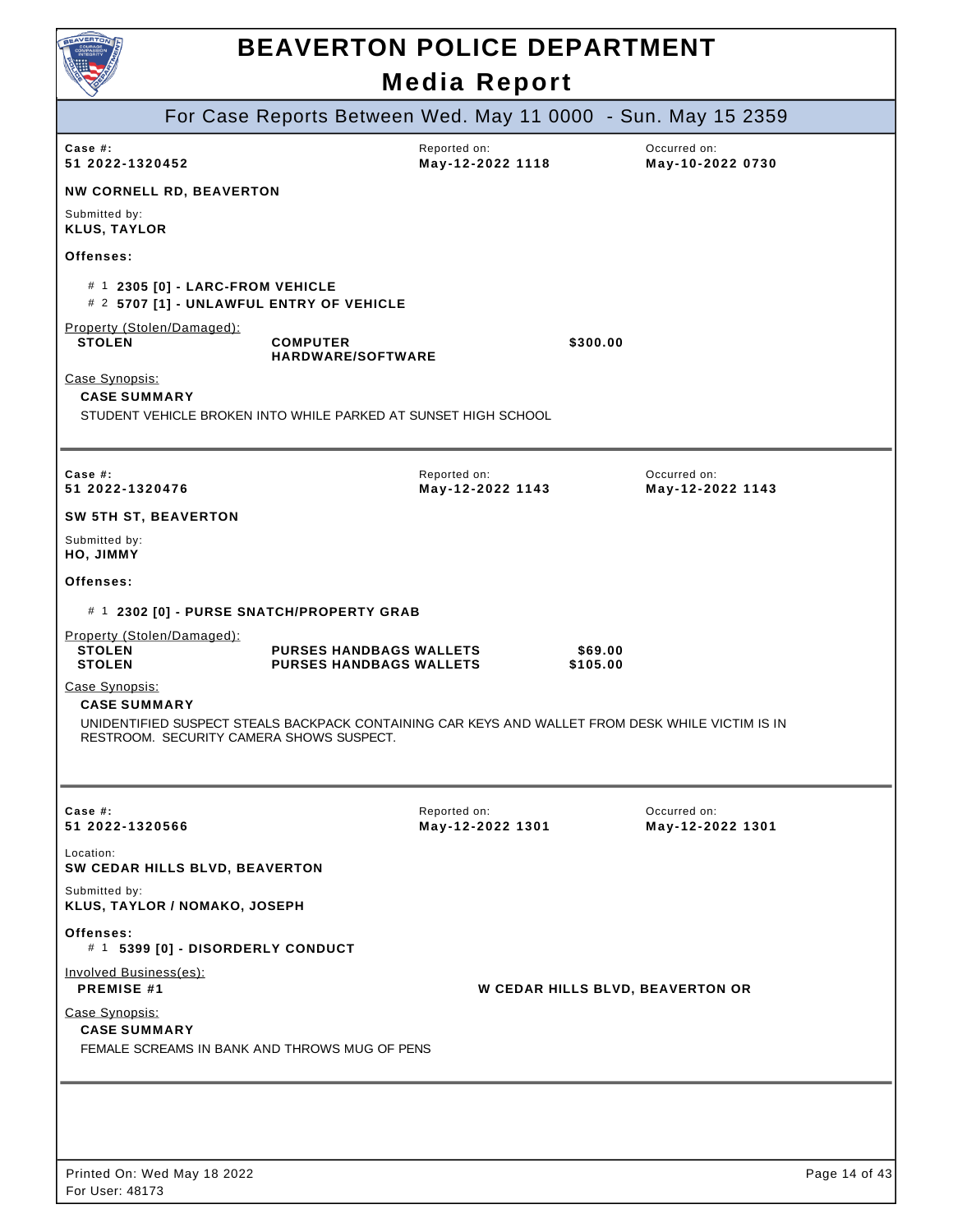

| $\tilde{\phantom{a}}$                                                                                                                         | For Case Reports Between Wed. May 11 0000 - Sun. May 15 2359              |                                  |                     |                                  |               |
|-----------------------------------------------------------------------------------------------------------------------------------------------|---------------------------------------------------------------------------|----------------------------------|---------------------|----------------------------------|---------------|
|                                                                                                                                               |                                                                           |                                  |                     |                                  |               |
| Case #:<br>51 2022-1320595                                                                                                                    |                                                                           | Reported on:<br>May-12-2022 1321 |                     | Occurred on:<br>May-12-2022 1321 |               |
| Location:<br><b>12375 SW 5TH ST, BEAVERTON</b>                                                                                                |                                                                           |                                  |                     |                                  |               |
| Submitted by:<br>ANDERSON, JAMES                                                                                                              |                                                                           |                                  |                     |                                  |               |
| Offenses:<br># 1 5099 [1] - WARRANT / FUGITIVE<br># 2 T99004 [0] - ATT WARRANT SERVICE                                                        |                                                                           |                                  |                     |                                  |               |
| Case Synopsis:<br><b>CASE SUMMARY</b><br>INTOXICATED SUBJECT TRESPASSED FROM LIBRARY DETERMINED TO HAVE WARRANT                               |                                                                           |                                  |                     |                                  |               |
| Arrested:                                                                                                                                     |                                                                           |                                  |                     |                                  |               |
| DARBY, TODD ALAN                                                                                                                              | 27 yrs WHITE                                                              |                                  |                     | Male                             |               |
| Charge:                                                                                                                                       |                                                                           | Warrant#:<br>Court:              |                     | <b>Bond Amount:</b>              |               |
|                                                                                                                                               | #1WARRANT SERVICE- FTA CONSUMPTION<br>OF ALCOHOLIC LIQUOR IN PUBLIC PLACE | 22-10275                         | <b>COUNTY COURT</b> | 10,000.00                        |               |
| Case #:<br>51 2022-1320627                                                                                                                    |                                                                           | Reported on:<br>May-12-2022 1338 |                     | Occurred on:<br>Apr-20-2022 0001 |               |
| <b>SW HALL BLVD, BEAVERTON</b>                                                                                                                |                                                                           |                                  |                     |                                  |               |
| Submitted by:<br>NOMAKO, JOSEPH                                                                                                               |                                                                           |                                  |                     |                                  |               |
| Offenses:                                                                                                                                     |                                                                           |                                  |                     |                                  |               |
| # 1 2499 [0] - THEFT OF VEHICLE (UUMV)                                                                                                        |                                                                           |                                  |                     |                                  |               |
| Property (Stolen/Damaged):<br><b>STOLEN</b>                                                                                                   | <b>AUTOMOBILES</b>                                                        |                                  |                     |                                  |               |
| Case Synopsis:                                                                                                                                |                                                                           |                                  |                     |                                  |               |
| <b>CASE SUMMARY</b>                                                                                                                           |                                                                           |                                  |                     |                                  |               |
| STOLEN VEHICLE.                                                                                                                               |                                                                           |                                  |                     |                                  |               |
|                                                                                                                                               |                                                                           |                                  |                     |                                  |               |
| Case #:<br>51 2022-1320681                                                                                                                    |                                                                           | Reported on:<br>May-12-2022 1417 |                     | Occurred on:<br>May-12-2022 1417 |               |
| SW 110TH AVE, BEAVERTON                                                                                                                       |                                                                           |                                  |                     |                                  |               |
| Submitted by:<br>HO, JIMMY                                                                                                                    |                                                                           |                                  |                     |                                  |               |
| Offenses:                                                                                                                                     |                                                                           |                                  |                     |                                  |               |
| # 1 2303 [0] - LARC-SHOPLIFTING<br># 2 5099 [1] - WARRANT / FUGITIVE                                                                          |                                                                           |                                  |                     |                                  |               |
| Property (Stolen/Damaged):<br><b>STOLEN</b>                                                                                                   | <b>TOOLS - POWER, HAND</b>                                                |                                  | \$337.00            | 05-12-2022                       | \$337.00      |
| Case Synopsis:<br><b>CASE SUMMARY</b>                                                                                                         |                                                                           |                                  |                     |                                  |               |
| SUSPECT ATTEMPTS TO STEAL \$336.92 WORTH OF MERCHANDISE BUT IS STOPPED BY LOSS PREVENTION. SUSPECT FOUND<br>TO HAVE TWO MISDEMEANOR WARRANTS. |                                                                           |                                  |                     |                                  |               |
| Arrested:                                                                                                                                     |                                                                           |                                  |                     |                                  |               |
|                                                                                                                                               |                                                                           |                                  |                     |                                  |               |
| Printed On: Wed May 18 2022<br>For User: 48173                                                                                                |                                                                           |                                  |                     |                                  | Page 15 of 43 |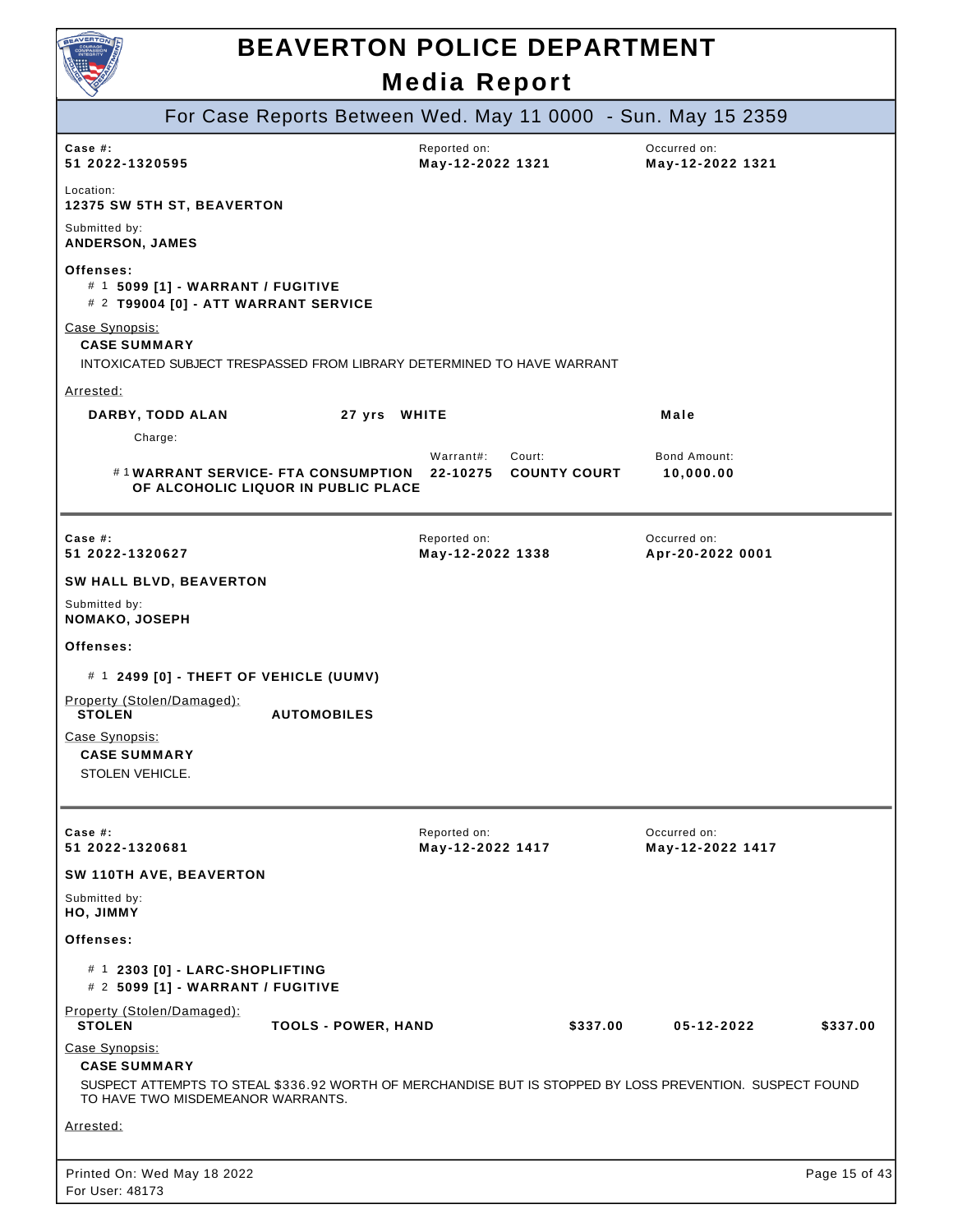

# **BEAVERTON POLICE DEPARTMENT**

**Media Report** For Case Reports Between Wed. May 11 0000 - Sun. May 15 2359 Printed On: Wed May 18 2022 For User: 48173 Page 16 of 43 **PACHECO, CARLOS LUCIANO 42 yrs HISPANIC OR LATINO Male TRANSIENT** Charge: Warrant#: Court: Bond Amount: # 1 **THEFT II-SHOPLIFTING 3,710.00** # 2 **WARRANT SERVICE 20004394 5,000.00** # 3 **WARRANT SERVICE 20004394 COUNTY COURT 25,000.00** Reported on: **May-12-2022 1500** Occurred on: **May-12-2022 1500 Case #: 51 2022-1320743 SW PARK WAY, BEAVERTON** Submitted by: **HAUGEN, JUSTIN Offenses:** # 1 **T99 [0] - INFORMATION** Case Synopsis: Reported on: **May-12-2022 1508** Occurred on: **May-12-2022 1508 Case #: 51 2022-1320754** Location: **SW 110TH AVE, BEAVERTON** Submitted by: **KLUS, TAYLOR / HARRISON, JEFFREY Offenses:** # 1 **2303 [0] - LARC-SHOPLIFTING** # 2 **5707 [0] - TRESPASSING** # 3 **5099 [1] - WARRANT / FUGITIVE** Property (Stolen/Damaged):<br>STOLEN **STOLEN TOOLS - POWER, HAND \$114.00 05-12-2022 \$114.00** Case Synopsis: **CASE SUMMARY** MALE IN MOTORIZED SCOOTER ATTEMPTS TO STEAL 114 DOLLARS WORTH OF TOOLS Arrested: **HONL, BENJAMIN MARK 44 yrs WHITE Male** Reported on: **May-12-2022 1524** Occurred on: **May-12-2022 1524 Case #: 51 2022-1320783 SW MURRAY BLVD, BEAVERTON** Submitted by: **VUYLSTEKE, DEREK Offenses:** # 1 **T561 [0] - MISSING PERSON** Case Synopsis: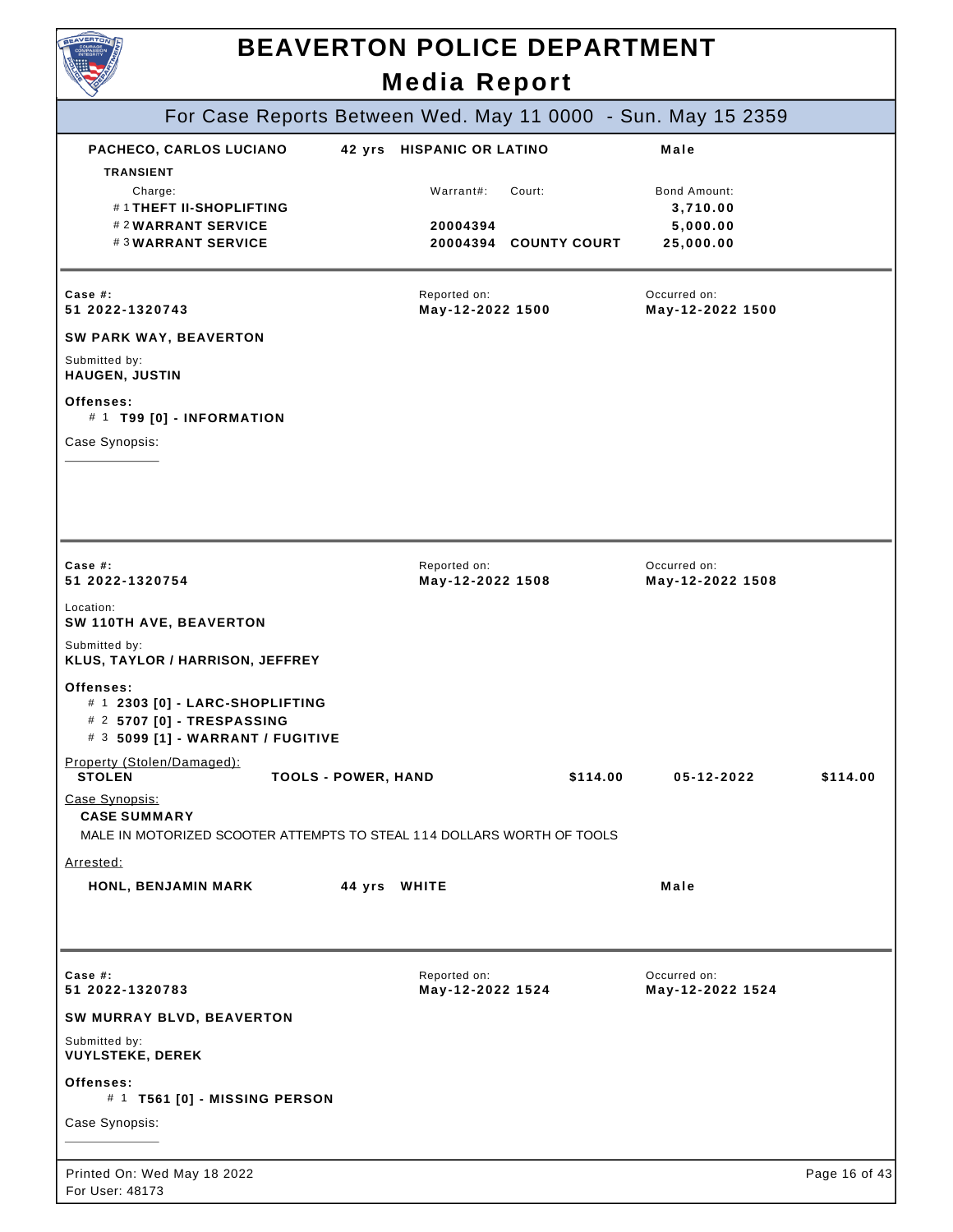

For Case Reports Between Wed. May 11 0000 - Sun. May 15 2359

#### **CASE SUMMARY**

For User: 48173

| Case $#$ :<br>51 2022-1320753                                                                                                                            | Reported on:<br>May-12-2022 1534 | Occurred on:<br>May-12-2022 1534 |
|----------------------------------------------------------------------------------------------------------------------------------------------------------|----------------------------------|----------------------------------|
| SW FARMINGTON RD, BEAVERTON                                                                                                                              |                                  |                                  |
| Submitted by:<br><b>MASTRIPOLITO, EDWARD</b>                                                                                                             |                                  |                                  |
| Offenses:<br># 1 7399 [4] - RUNAWAY                                                                                                                      |                                  |                                  |
| Case Synopsis:                                                                                                                                           |                                  |                                  |
| <b>CASE SUMMARY</b><br>STUDENT AT MOUNTAIN VIEW MIDDLE SCHOOL REPORTED AS A RUNAWAY RETURNS HOME. MOTHER NEVER CALLED TO<br>ADVISED WCSO                 |                                  |                                  |
| Case $#$ :<br>51 2022-1320826                                                                                                                            | Reported on:<br>May-12-2022 1600 | Occurred on:<br>May-12-2022 1600 |
| SW CEDAR HILLS BLVD, BEAVERTON                                                                                                                           |                                  |                                  |
| Submitted by:<br>SMITH, MICHAEL P                                                                                                                        |                                  |                                  |
| Offenses:<br># 1 T612 [0] - FOUND PROPERTY                                                                                                               |                                  |                                  |
| Case Synopsis:                                                                                                                                           |                                  |                                  |
| <b>CASE SUMMARY</b><br>CITIZEN TURNS IN WALLET WITH ID AND CREDIT CARDS FOUND AT CRAFT WAREHOUSE.                                                        |                                  |                                  |
| Case #:<br>51 2022-1320867                                                                                                                               | Reported on:<br>May-12-2022 1631 | Occurred on:<br>May-12-2022 1200 |
| Location:<br>SW 163RD AVE, BEAVERTON                                                                                                                     |                                  |                                  |
| Submitted by:<br><b>CLINE, MATTHEW</b>                                                                                                                   |                                  |                                  |
| Offenses:<br># 1 2499 [0] - THEFT OF VEHICLE (UUMV) - Attempted                                                                                          |                                  |                                  |
| Case Synopsis:<br><b>CASE SUMMARY</b><br>Unknown suspect attempts to drill the ignition on a red 1995 Subaru Impreza. Suspect leaves tools at the scene. |                                  |                                  |
| Case #:<br>51 2022-1320930                                                                                                                               | Reported on:<br>May-12-2022 1720 | Occurred on:<br>May-12-2022 1720 |
| Location:<br>SW 117TH AVE, BEAVERTON                                                                                                                     |                                  |                                  |
| Submitted by:<br>TUITE, DANIEL                                                                                                                           |                                  |                                  |
| Offenses:                                                                                                                                                |                                  |                                  |
| Printed On: Wed May 18 2022                                                                                                                              |                                  | Page 17 of 43                    |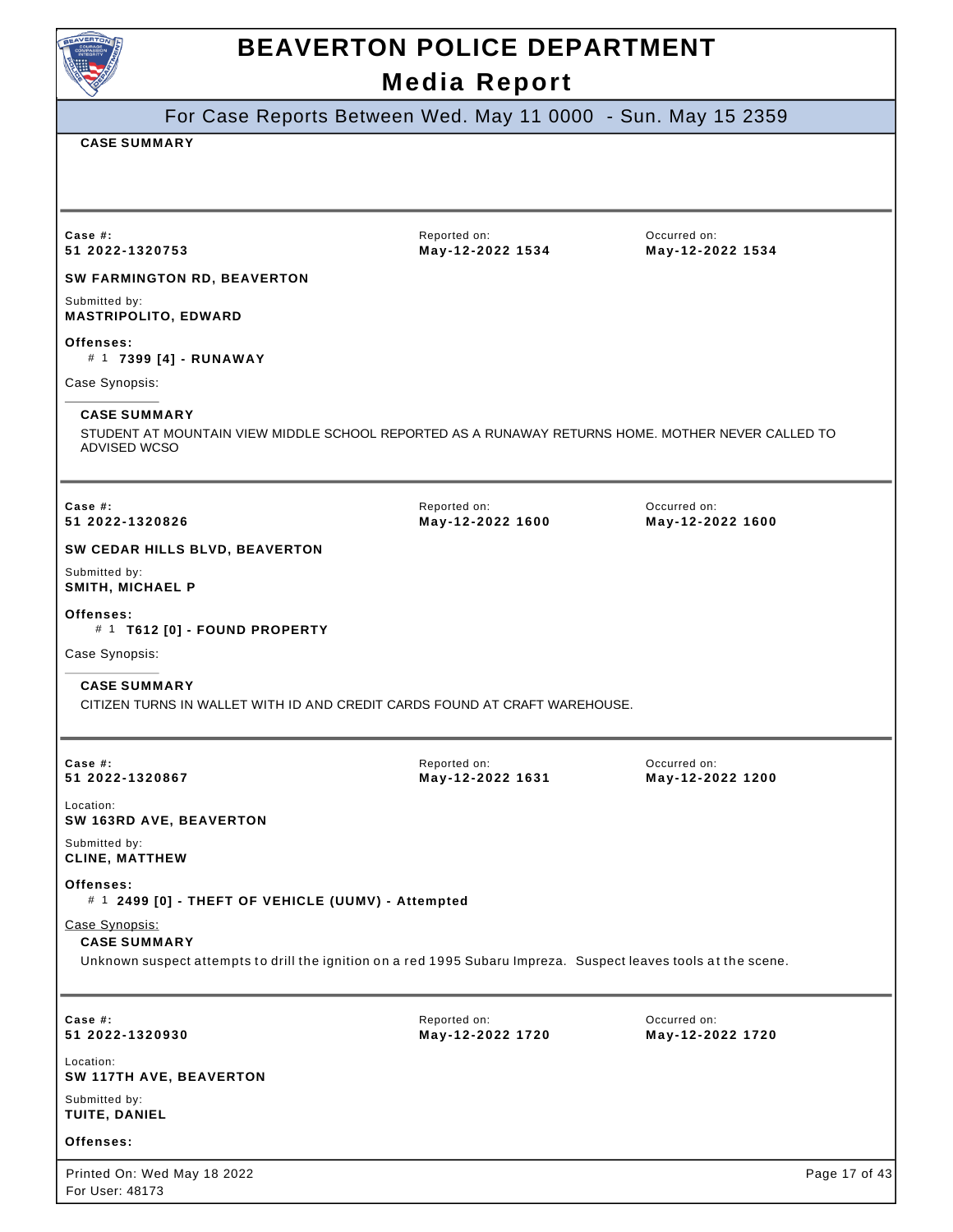| <b>AVERTO</b>                                                                                      |                                                  | <b>Media Report</b>              | <b>BEAVERTON POLICE DEPARTMENT</b> |                                                              |                      |
|----------------------------------------------------------------------------------------------------|--------------------------------------------------|----------------------------------|------------------------------------|--------------------------------------------------------------|----------------------|
|                                                                                                    |                                                  |                                  |                                    |                                                              |                      |
| # 1 2303 [0] - LARC-SHOPLIFTING                                                                    |                                                  |                                  |                                    | For Case Reports Between Wed. May 11 0000 - Sun. May 15 2359 |                      |
| Property (Stolen/Damaged):                                                                         |                                                  |                                  |                                    |                                                              |                      |
| <b>STOLEN</b>                                                                                      | <b>CLOTHES, FURS</b>                             |                                  | \$125.00                           | 05-12-2022                                                   | \$125.00             |
| Case Synopsis:<br><b>CASE SUMMARY</b><br>MALE IS ARRESTED FOR THEFT 2 FROM TJ MAXX. LODGED AT WCJ. |                                                  |                                  |                                    |                                                              |                      |
| Arrested:                                                                                          |                                                  |                                  |                                    |                                                              |                      |
| <b>MIRELEZ, NATHANIEL EVARISTO</b>                                                                 |                                                  | 28 yrs WHITE                     |                                    | Male                                                         |                      |
| ALIAS/AKA                                                                                          | <b>MIRELEZ, NATHANIEL</b>                        |                                  |                                    |                                                              |                      |
| ALIAS/AKA                                                                                          | <b>MIRELEZ, NATHANIEL</b>                        |                                  |                                    |                                                              |                      |
| ALIAS/AKA                                                                                          | <b>MARELEZ, NATE</b>                             |                                  |                                    |                                                              |                      |
| Charge:<br>#1THEFT II-SHOPLIFTING                                                                  |                                                  | Warrant#:                        | Court:<br><b>COUNTY COURT</b>      | <b>Bond Amount:</b>                                          |                      |
| Case  #:<br>51 2022-1320955                                                                        |                                                  | Reported on:<br>May-12-2022 1746 |                                    | Occurred on:<br>May-12-2022 1746                             |                      |
| SW 110TH AVE, BEAVERTON                                                                            |                                                  |                                  |                                    |                                                              |                      |
| Submitted by:<br><b>GARZA, DANIEL</b>                                                              |                                                  |                                  |                                    |                                                              |                      |
| Offenses:                                                                                          |                                                  |                                  |                                    |                                                              |                      |
| # 1 2303 [0] - LARC-SHOPLIFTING                                                                    |                                                  |                                  |                                    |                                                              |                      |
| Property (Stolen/Damaged):<br><b>STOLEN</b><br><b>STOLEN</b>                                       | <b>HOUSEHOLD GOODS</b><br><b>HOUSEHOLD GOODS</b> |                                  | \$299.00<br>\$529.00               | 05-12-2022<br>$05 - 12 - 2022$                               | \$299.00<br>\$529.00 |
| Case Synopsis:<br><b>CASE SUMMARY</b><br>HOME DEPOT THEFT SUSPECTS LOCATED ON HWY 217 AND ARRESTED |                                                  |                                  |                                    |                                                              |                      |
| <u>Arrested:</u>                                                                                   |                                                  |                                  |                                    |                                                              |                      |
| POTTER, MICHAEL JAMES                                                                              |                                                  | 30 yrs WHITE                     |                                    | Male                                                         |                      |
| Charge:<br>#1 THEFT II-SHOPLIFTING                                                                 |                                                  | Warrant#:                        | Court:<br><b>COUNTY COURT</b>      | Bond Amount:<br>3,710.00                                     |                      |
| <b>HOWARD, ANDREW LEE</b>                                                                          |                                                  | 28 yrs BLACK                     |                                    | Male                                                         |                      |
| ALIAS/AKA                                                                                          | HOWARD, ANDREW                                   |                                  |                                    |                                                              |                      |
| Charge:<br>#1 THEFT II-SHOPLIFTING                                                                 |                                                  | Warrant#:                        | Court:<br><b>COUNTY COURT</b>      | Bond Amount:<br>3,710.00                                     |                      |
| Case $#$ :<br>51 2022-1320946                                                                      |                                                  | Reported on:<br>May-12-2022 1755 |                                    | Occurred on:<br>May-12-2022 1755                             |                      |
| Location:<br>SW DOWNING DR, BEAVERTON                                                              |                                                  |                                  |                                    |                                                              |                      |
| Submitted by:<br><b>ROUNTREE, RYAN</b>                                                             |                                                  |                                  |                                    |                                                              |                      |
| Offenses:<br># 1 T612 [0] - FOUND PROPERTY                                                         |                                                  |                                  |                                    |                                                              |                      |
| Case Synopsis:                                                                                     |                                                  |                                  |                                    |                                                              |                      |
| Printed On: Wed May 18 2022<br>For User: 48173                                                     |                                                  |                                  |                                    |                                                              | Page 18 of 43        |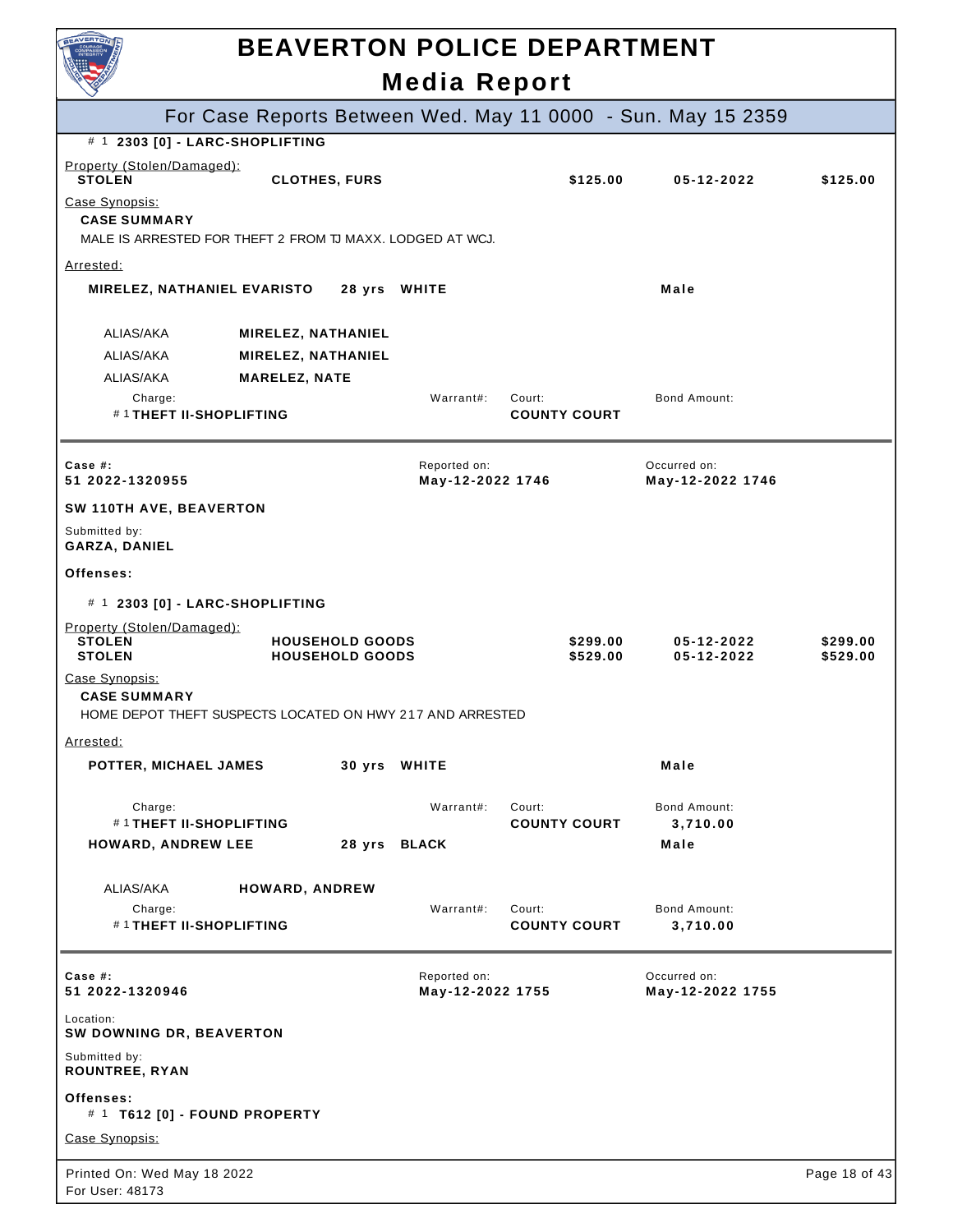

# **BEAVERTON POLICE DEPARTMENT**

**Media Report** For Case Reports Between Wed. May 11 0000 - Sun. May 15 2359 **CASE SUMMARY** FOUND BLACK PURSE Reported on: **May-12-2022 1817** Occurred on: **May-09-2022 0800 Case #: 51 2022-1320992 SW HALL BLVD, BEAVERTON** Submitted by: **NOMAKO, JOSEPH Offenses:** # 1 **T703 [0] - SUSPICIOUS ACTIVITY** Case Synopsis: **CASE SUMMARY** POSSIBLE INFORMATION PERTAINING TO MISSING 1 3 YEAR OLD. Reported on: **May-12-2022 1829** Occurred on: **May-12-2022 1730 Case #: 51 2022-1321003** Location: **SW TEAL BLVD, BEAVERTON** Submitted by: **VUYLSTEKE, DEREK Offenses:** # 1 **2499 [0] - THEFT OF VEHICLE (UUMV)** Property (Stolen/Damaged):<br>STOLEN **STOLEN AUTOMOBILES** Case Synopsis: **CASE SUMMARY** UNKNOWN SUSPECT BREAKS INTO VICTIMS GYM LOCKER AND TAKES KEYS, THEN STEALS HER 2006 GRAY HONDA CIVIC OREGON PLATE CA44693 Reported on: **May-12-2022 1910** Occurred on: **May-12-2022 1910 Case #: 51 2022-1321036** Location: **BEAVERTON** Submitted by: **TUITE, DANIEL Offenses:** # 1 **1102 [0] - RAPE - Attempted** # 2 **T990002 [0] - CHILD ABUSE INTAKE FORM** Involved Vehicle(s): **SUSPECT #1** Case Synopsis: **CASE SUMMARY** MOTHER INTERUPTS HER ADULT BOYFRIEND ATTEMPTING TO RAPE HER 1 2 YEAR OLD JUVENILE DAUGHTER. MALE FLEES SCENE BEFORE PD ARRIVAL. SAFETY PLAN PUT IN PLACE, DETECTIVES NOTIFIED, DHS NOTIFIED.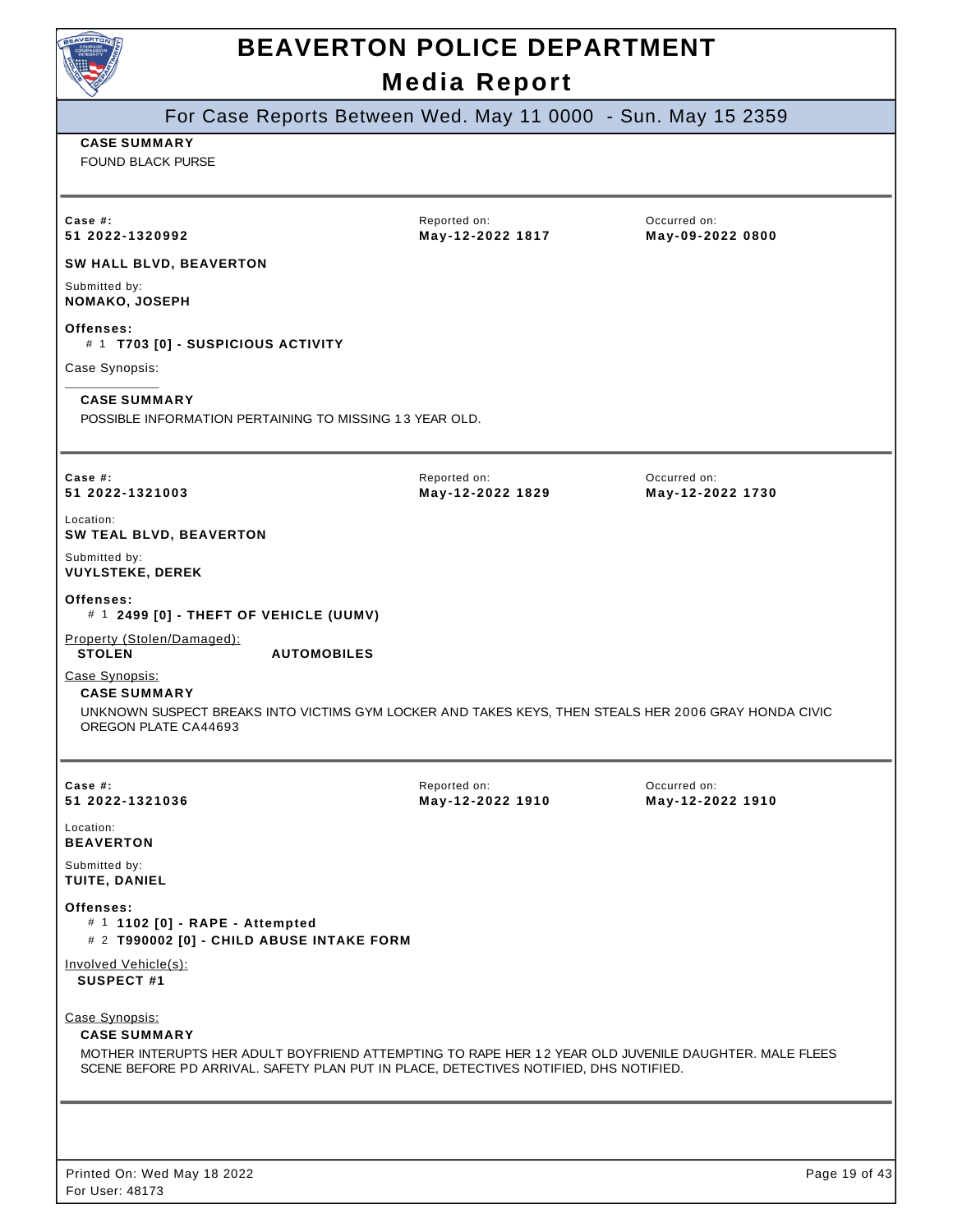

|                                                                                                              | For Case Reports Between Wed. May 11 0000 - Sun. May 15 2359 |                                  |  |
|--------------------------------------------------------------------------------------------------------------|--------------------------------------------------------------|----------------------------------|--|
| Case  #:<br>51 2022-1321010                                                                                  | Reported on:<br>May-12-2022 2001                             | Occurred on:<br>May-12-2022 0800 |  |
| Location:<br>SW STEAMBOAT DR, BEAVERTON                                                                      |                                                              |                                  |  |
| Submitted by:<br><b>FAULKNER, ERIK</b>                                                                       |                                                              |                                  |  |
| Offenses:<br># 1 2903 [6] - VANDALISM - VEHICLE OVER \$1K                                                    |                                                              |                                  |  |
| Involved Business(es):<br><b>PREMISE #1</b><br><b>REDWOOD CREEK</b>                                          | SW WINDMILL DR, BEAVERTON OR                                 |                                  |  |
| Property (Stolen/Damaged):<br>DAMAGED/DESTROYED/VA AUTOMOBILES<br><b>NDALIZED</b>                            |                                                              |                                  |  |
| Case Synopsis:<br><b>CASE SUMMARY</b><br>VICTIMS CAR SPRAY PAINTED WHILE PARKED AT HIS APARTMENT OVER NIGHT. |                                                              |                                  |  |
|                                                                                                              |                                                              |                                  |  |
| Case  #:<br>51 2022-1330064                                                                                  | Reported on:<br>May-13-2022 0142                             | Occurred on:<br>May-13-2022 0142 |  |
| Location:<br><b>SW 170TH AVE, BEAVERTON</b>                                                                  |                                                              |                                  |  |
| Submitted by:<br><b>JACOBS, NICHOLAS</b>                                                                     |                                                              |                                  |  |
| Offenses:<br># 1 1313 [0] - SIMPLE ASSAULT-MISD<br># 2 5399 [0] - DISORDERLY CONDUCT                         |                                                              |                                  |  |
| Involved Business(es):<br><b>PREMISE #1</b><br><b>ELMONICA MAX</b>                                           | SW 170TH AVE, BEAVERTON OR                                   |                                  |  |
| Case Synopsis:<br><b>CASE SUMMARY</b><br>MALE ARRESTED FOR PUNCHING TRIMET SECURITY OFFICER.                 |                                                              |                                  |  |
| <u>Arrested:</u>                                                                                             |                                                              |                                  |  |
| <b>MCCONVILLE, JOSHUA EARL</b><br>37 yrs                                                                     | AMERICAN INDIAN / ALASKAN<br><b>NATIVE</b>                   | Male                             |  |
| ALIAS/AKA<br><b>CONTRERAZ, JUAN</b>                                                                          |                                                              |                                  |  |
| ALIAS/AKA<br><b>MCCONVILLE, JOSEPH</b><br>Charge:<br>#1HARASSMENT - OFFENSIVE PHYSICAL<br><b>CONTACT</b>     | Warrant#:<br>Court:<br><b>COUNTY COURT</b>                   | Bond Amount:<br>2,500.00         |  |
| #2INTERFERE WITH PUBLIC<br><b>TRANSPORTATION-DISORDERLY CONDUCT</b>                                          | <b>COUNTY COURT</b>                                          | 2,500.00                         |  |
| Case $#$ :<br>51 2022-1330081                                                                                | Reported on:<br>May-13-2022 0226                             | Occurred on:<br>May-13-2022 0226 |  |
| Location:<br>SW MURRAY BLVD / SW MILLIKAN WAY, BEAVERTON<br>Submitted by:<br>MCKAY, ANDREW                   |                                                              |                                  |  |
| Printed On: Wed May 18 2022<br>For User: 48173                                                               |                                                              | Page 20 of 43                    |  |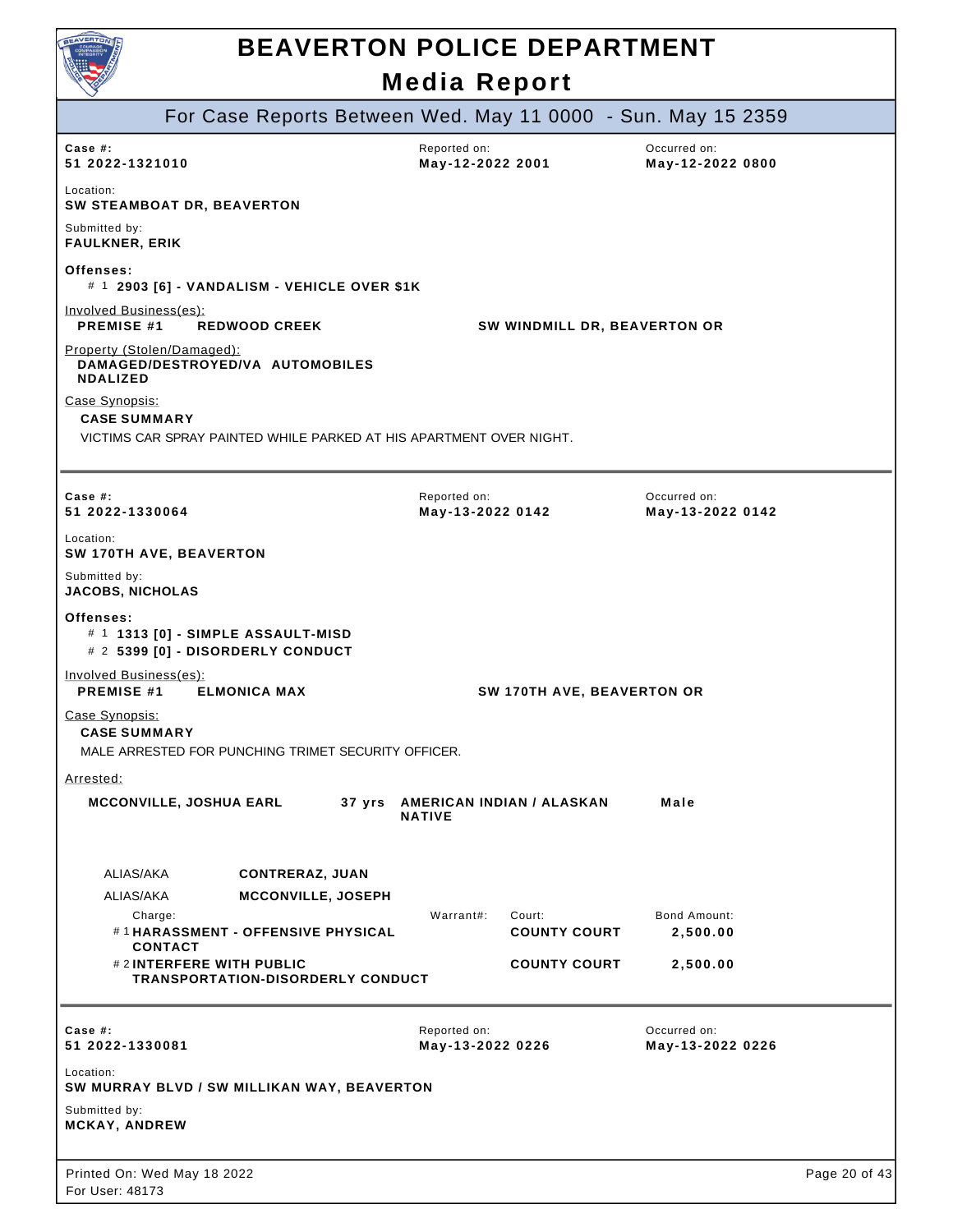

| For Case Reports Between Wed. May 11 0000 - Sun. May 15 2359                                                                                                |                                  |                                  |
|-------------------------------------------------------------------------------------------------------------------------------------------------------------|----------------------------------|----------------------------------|
| Offenses:<br># 1 5099 [1] - WARRANT / FUGITIVE                                                                                                              |                                  |                                  |
| Case Synopsis:<br><b>CASE SUMMARY</b><br>C/R WARRANT - TRAFFIC STOP AT SW MURRAY/SW MILIKAN LEADS TO A CITE AND RELEASE WARRANT OUT OF MULTNOMAH<br>COUNTY. |                                  |                                  |
| Arrested:                                                                                                                                                   |                                  |                                  |
| <b>JACOBS, KENNETH RAY</b><br>54 yrs WHITE                                                                                                                  |                                  | Male                             |
| ALIAS/AKA<br><b>JACOBS, KENNETH</b>                                                                                                                         |                                  |                                  |
| Charge:                                                                                                                                                     | Warrant#:<br>Court:              | <b>Bond Amount:</b>              |
| #1WARRANT SERVICE                                                                                                                                           | <b>20CR66668 COUNTY COURT</b>    | 0.00                             |
| Case #:<br>51 2022-1330132                                                                                                                                  | Reported on:<br>May-13-2022 0410 | Occurred on:<br>May-13-2022 0001 |
| Location:<br>SW LOOKOUT TER, BEAVERTON                                                                                                                      |                                  |                                  |
| Submitted by:<br><b>MCKAY, ANDREW</b>                                                                                                                       |                                  |                                  |
| <b>Offenses:</b><br># 1 2499 [0] - THEFT OF VEHICLE (UUMV)                                                                                                  |                                  |                                  |
| Property (Stolen/Damaged):<br><b>STOLEN</b><br><b>AUTOMOBILES</b>                                                                                           |                                  |                                  |
| Case Synopsis:<br><b>CASE SUMMARY</b>                                                                                                                       |                                  |                                  |
|                                                                                                                                                             |                                  |                                  |
|                                                                                                                                                             |                                  |                                  |
| Case #:<br>51 2022-1330136                                                                                                                                  | Reported on:<br>May-13-2022 0427 | Occurred on:<br>May-13-2022 0427 |
| Location:<br>HWY 217 SB / SW SCHOLLS FERRY RD, BEAVERTON                                                                                                    |                                  |                                  |
| Submitted by:<br><b>MITHSADA, CHRIS</b>                                                                                                                     |                                  |                                  |
| Offenses:<br># 1 5401 [0] - HIT & RUN-PROPERTY                                                                                                              |                                  |                                  |
| Involved Vehicle(s):                                                                                                                                        |                                  |                                  |
| SUSPECT #1<br><b>BLK</b>                                                                                                                                    |                                  | <b>4DR AUTOMOBILE</b>            |
| Case Synopsis:<br><b>CASE SUMMARY</b>                                                                                                                       |                                  |                                  |
| UNKNOWN MAKE AND MODEL BLACK SEDAN SIDESWIPES VICTIM'S VEHICLE ON HWY 217 SB NEAR SW SCHOLLS FERRY RD<br>AND FLEES THE CRASH SCENE.                         |                                  |                                  |
|                                                                                                                                                             |                                  |                                  |
| Case #:<br>51 2022-1330154                                                                                                                                  | Reported on:<br>May-13-2022 0549 | Occurred on:<br>May-13-2022 0549 |
| Location:<br>SW 125TH AVE, BEAVERTON                                                                                                                        |                                  |                                  |
| Submitted by:<br><b>DEFRAIN, MANDI</b>                                                                                                                      |                                  |                                  |
| Printed On: Wed May 18 2022                                                                                                                                 |                                  | Page 21 of 43                    |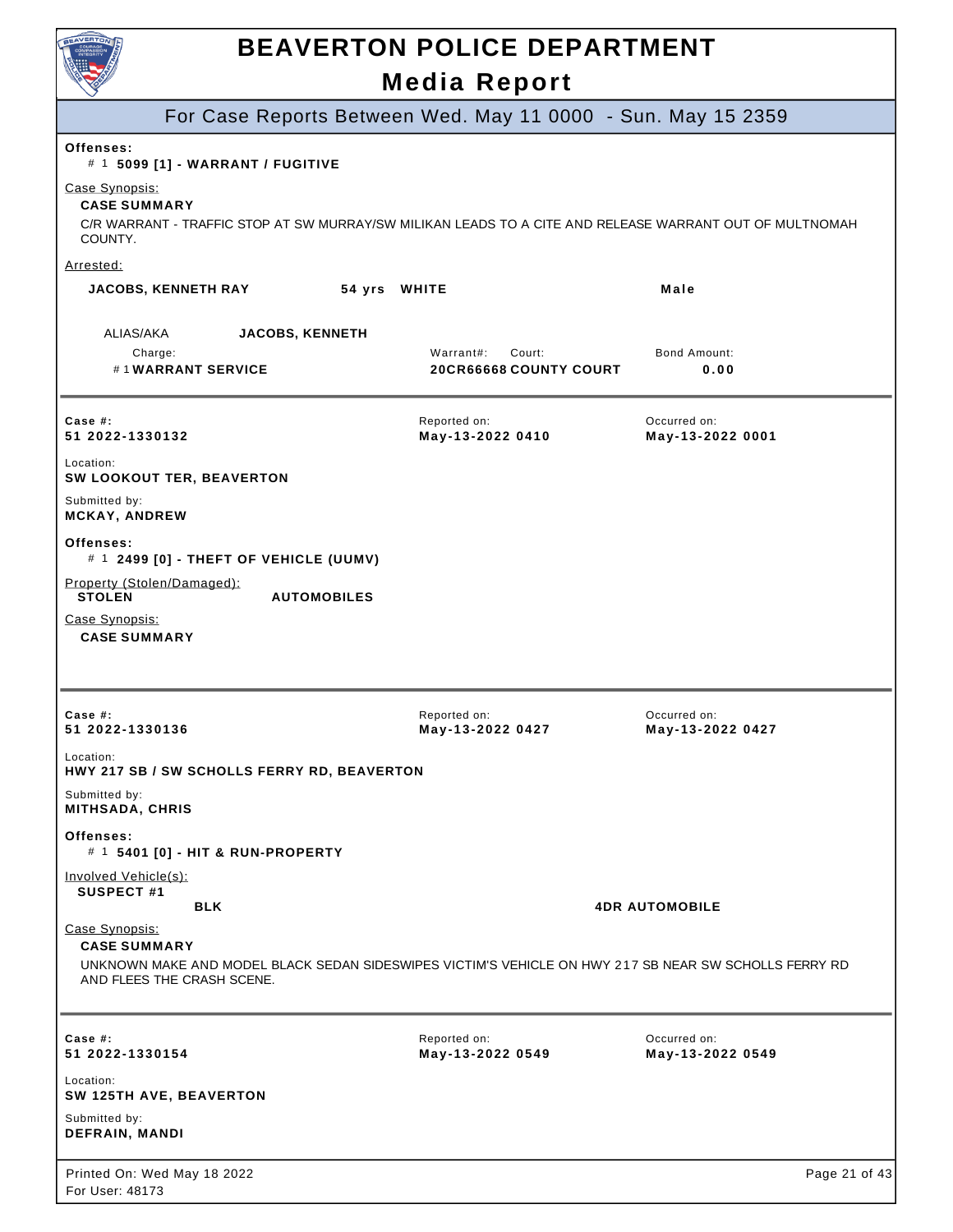| <b>AVERTO</b>                                                                                          | <b>BEAVERTON POLICE DEPARTMENT</b><br><b>Media Report</b> |        |                                  |               |
|--------------------------------------------------------------------------------------------------------|-----------------------------------------------------------|--------|----------------------------------|---------------|
| For Case Reports Between Wed. May 11 0000 - Sun. May 15 2359                                           |                                                           |        |                                  |               |
| Offenses:<br># 1 2499 [0] - THEFT OF VEHICLE (UUMV)                                                    |                                                           |        |                                  |               |
| Property (Stolen/Damaged):<br><b>STOLEN</b><br><b>AUTOMOBILES</b>                                      |                                                           | \$1.00 | 05-17-2022                       | \$1.00        |
| Case Synopsis:<br><b>CASE SUMMARY</b><br>UNK SUSP STOLE RED 1998 CHEVY CAV OR/323ERL FROM PARKING LOT. |                                                           |        |                                  |               |
| Case #:<br>51 2022-1330257                                                                             | Reported on:<br>May-13-2022 0833                          |        | Occurred on:<br>May-13-2022 0833 |               |
| Location:<br>SW DAVIES RD, BEAVERTON                                                                   |                                                           |        |                                  |               |
| Submitted by:<br><b>DEFRAIN, MANDI</b>                                                                 |                                                           |        |                                  |               |
| Offenses:<br># 1 T570 [0] - DEATH INVESTIGATION                                                        |                                                           |        |                                  |               |
| Involved Business(es):<br><b>PREMISE #1</b><br><b>HEARTHSTONE</b>                                      | SW DAVIES RD, BEAVERTON OR                                |        |                                  |               |
| Case Synopsis:                                                                                         |                                                           |        |                                  |               |
| Case $#$ :<br>51 2022-1330312<br>Location:<br>SW 171ST AVE, BEAVERTON                                  | Reported on:<br>May-13-2022 0918                          |        | Occurred on:<br>May-13-2022 0910 |               |
| Submitted by:<br>NATERAS, KEVIN / ANDERSON, JAMES                                                      |                                                           |        |                                  |               |
| Offenses:<br># 1 T428 [0] - TRAFFIC CRASH-PROP-FIXED OBJT                                              |                                                           |        |                                  |               |
| Case Synopsis:<br><b>CASE SUMMARY</b><br>NON INJURY CRASH WITH PROPERTY DAMAGE TO USPS MAILBOX         |                                                           |        |                                  |               |
| Case $#$ :<br>51 2022-1330339                                                                          | Reported on:<br>May-13-2022 0941                          |        | Occurred on:<br>May-13-2022 0941 |               |
| Location:<br>SW BETTS AVE, BEAVERTON                                                                   |                                                           |        |                                  |               |
| Submitted by:<br>SOUKUP, LAURA                                                                         |                                                           |        |                                  |               |
| Offenses:<br># 1 T612 [0] - FOUND PROPERTY                                                             |                                                           |        |                                  |               |
| Case Synopsis:<br><b>CASE SUMMARY</b><br>PROPERTY LOST/FOUND FROM POST OFFICE. 16 IDS/DRIVER LICENSE   |                                                           |        |                                  |               |
|                                                                                                        |                                                           |        |                                  |               |
| Printed On: Wed May 18 2022<br>For User: 48173                                                         |                                                           |        |                                  | Page 22 of 43 |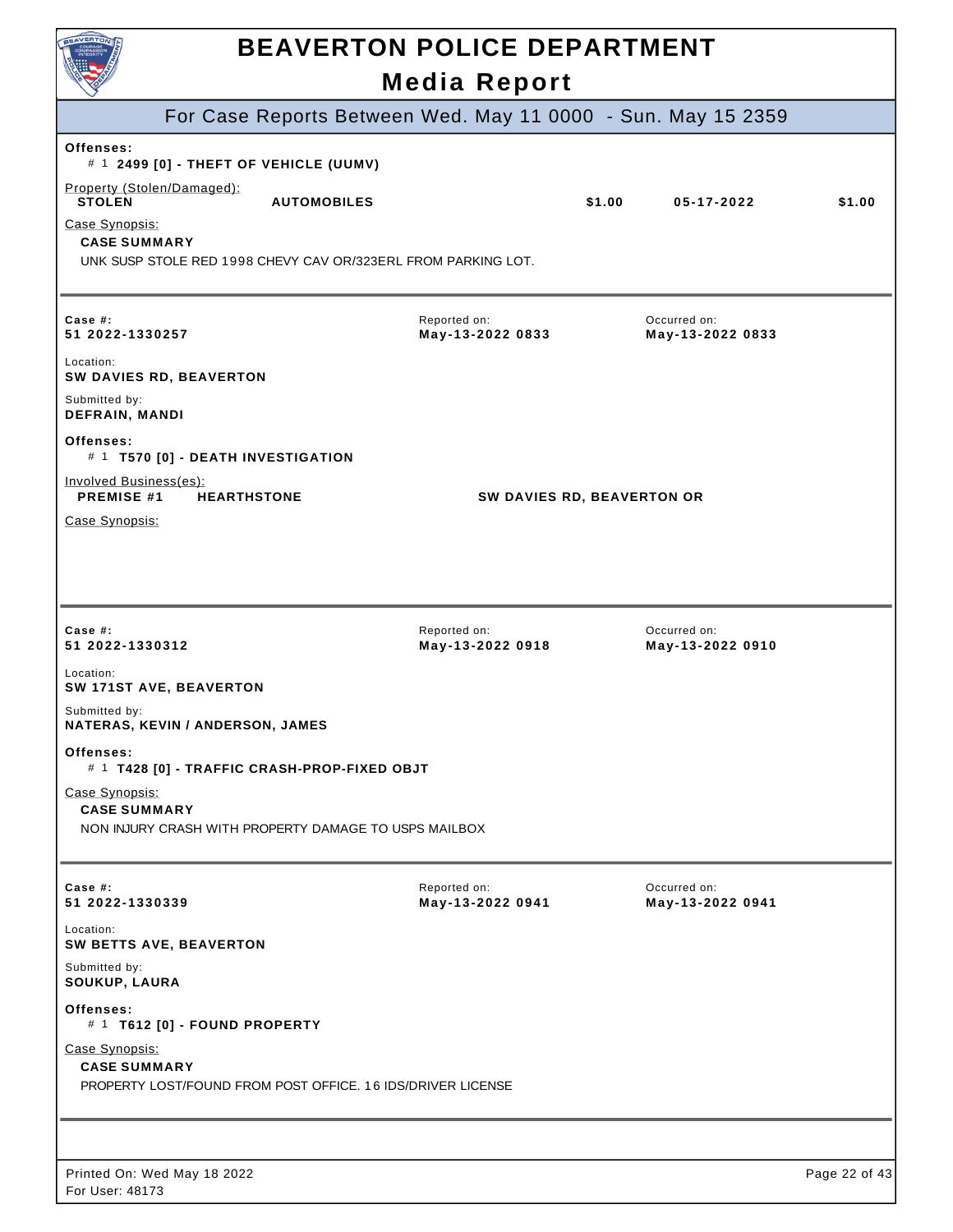

| $\smallsmile$                                  |                                                 |                                                                                       |                                  |               |
|------------------------------------------------|-------------------------------------------------|---------------------------------------------------------------------------------------|----------------------------------|---------------|
|                                                |                                                 | For Case Reports Between Wed. May 11 0000 - Sun. May 15 2359                          |                                  |               |
| Case $#$ :<br>51 2022-1330449                  |                                                 | Reported on:<br>May-13-2022 1118                                                      | Occurred on:<br>May-13-2022 1118 |               |
| Location:<br>SW MURRAY BLVD, BEAVERTON         |                                                 |                                                                                       |                                  |               |
| Submitted by:<br><b>HARRISON, JEFFREY</b>      |                                                 |                                                                                       |                                  |               |
| Offenses:<br># 1 T612 [0] - FOUND PROPERTY     |                                                 |                                                                                       |                                  |               |
| Case Synopsis:<br><b>CASE SUMMARY</b>          |                                                 | SHARIS EMPLOYEE FINDS BAG CONTAINING HEROIN, TURNED IN FOR DESTRUCTION.               |                                  |               |
| Case $#$ :<br>51 2022-1330466                  |                                                 | Reported on:<br>May-13-2022 1134                                                      | Occurred on:<br>May-13-2022 1134 |               |
| Location:<br>SW SADDLE DR, BEAVERTON           |                                                 |                                                                                       |                                  |               |
| Submitted by:<br><b>DEFRAIN, MANDI</b>         |                                                 |                                                                                       |                                  |               |
| Offenses:<br># 1 2604 [1] - IDENTITY THEFT     |                                                 |                                                                                       |                                  |               |
| Involved Business(es):<br><b>PREMISE #1</b>    | <b>UMPQUA BANK</b>                              |                                                                                       |                                  |               |
| Case Synopsis:<br><b>CASE SUMMARY</b>          | UNK SUSP OPENED SAVINGS ACCOUNT USING VIC INFO. |                                                                                       |                                  |               |
|                                                |                                                 |                                                                                       |                                  |               |
| Case #:<br>51 2022-1330467                     |                                                 | Reported on:<br>May-13-2022 1135                                                      | Occurred on:<br>May-11-2022 1245 |               |
| Location:<br>SW CEDAR HILLS BLVD, BEAVERTON    |                                                 |                                                                                       |                                  |               |
| Submitted by:<br><b>BURKE, SCOTT</b>           |                                                 |                                                                                       |                                  |               |
| Offenses:                                      | # 1 T99007 [0] - THEFT-CATALYTIC CONVRTR        |                                                                                       |                                  |               |
| Case Synopsis:<br><b>CASE SUMMARY</b>          |                                                 | UNKNOWN SUSPECT CUTS CATALYTIC CONVERTER FROM TOYOTA PRIUS WHILE PARKED AT KING PINS. |                                  |               |
| Case $#$ :<br>51 2022-1330504                  |                                                 | Reported on:<br>May-13-2022 1202                                                      | Occurred on:<br>May-04-2022 0000 |               |
| Location:<br>SW CENTER ST, BEAVERTON           |                                                 |                                                                                       |                                  |               |
| Submitted by:<br>LOOSE, BRIAN                  |                                                 |                                                                                       |                                  |               |
| Offenses:                                      | # 1 2599 [1] - FORGERY/COUNTERFEITING           |                                                                                       |                                  |               |
| Case Synopsis:                                 |                                                 |                                                                                       |                                  |               |
| Printed On: Wed May 18 2022<br>For User: 48173 |                                                 |                                                                                       |                                  | Page 23 of 43 |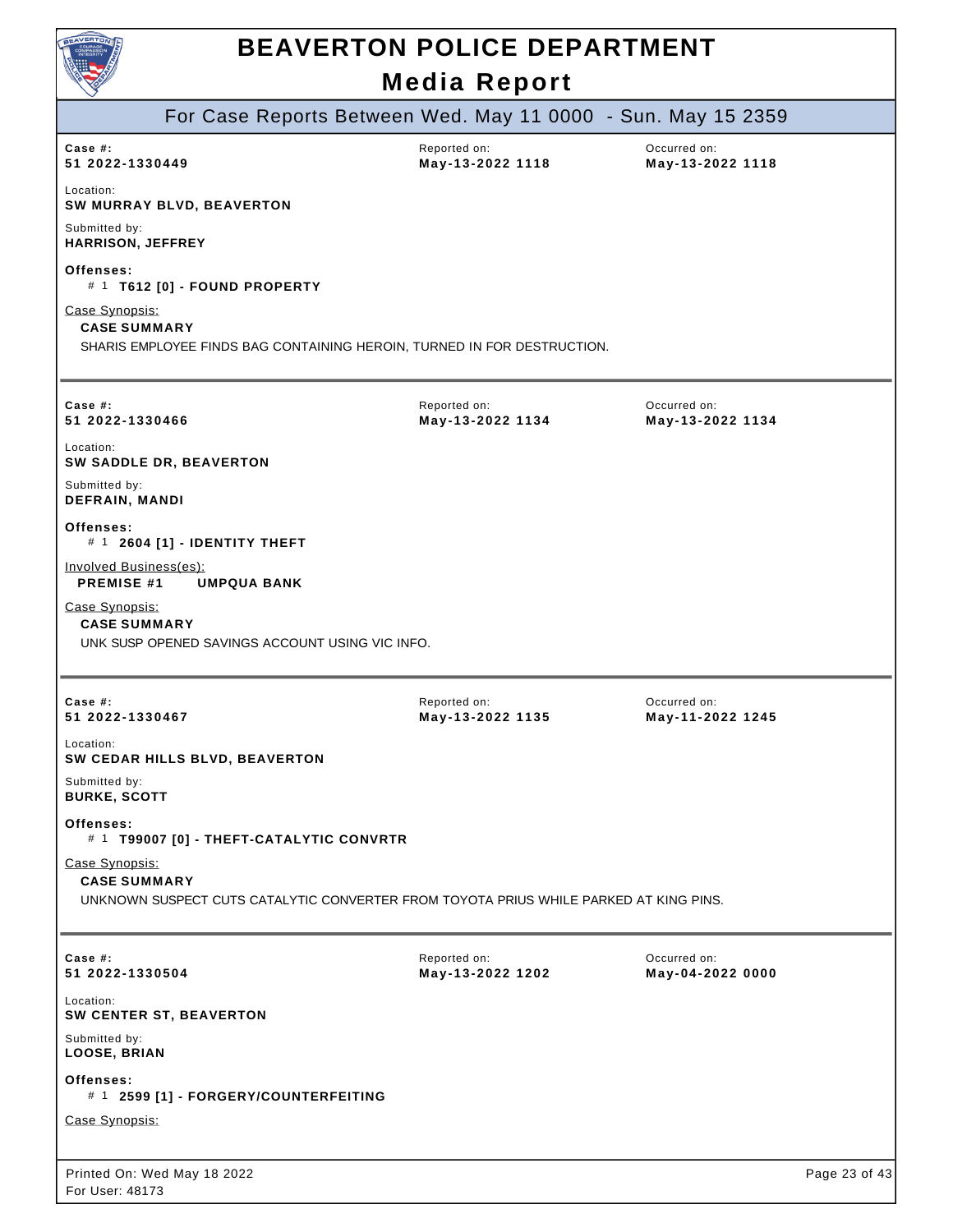| For Case Reports Between Wed. May 11 0000 - Sun. May 15 2359<br><b>CASE SUMMARY</b><br>TWO FORGED CHECKS, TOTALING \$6500, FOUND CHARGED TO BUSINESS ACCOUNT<br>Occurred on:<br>Case $#$ :<br>Reported on:<br>May-13-2022 1222<br>51 2022-1330529<br>May-13-2022 1222<br>Location:<br>SW HALL BLVD, BEAVERTON<br>Submitted by:<br><b>REED, MATTHEW</b><br>Offenses:<br># 1 5099 [1] - WARRANT / FUGITIVE<br>Case Synopsis:<br><b>CASE SUMMARY</b><br>WARRANT ARREST-35M OUT OF WCSO FOR GURRIES<br>Arrested:<br><b>GURRIES, ALAN GEORGE</b><br>56 yrs WHITE<br>Male<br>ALIAS/AKA<br><b>GURRIES, ALAN</b><br>Warrant#:<br>Court:<br><b>Bond Amount:</b><br>Charge:<br>#1WARRANT SERVICE-FTA TRESSPASS<br><b>21CR38599 COUNTY COURT</b><br>5,000.00<br><b>WCSO</b><br>Case $#$ :<br>Reported on:<br>Occurred on:<br>51 2022-1330563<br>May-13-2022 1304<br>May-12-2022 1430<br>Location:<br>NW 118TH AVE, BEAVERTON<br>Submitted by:<br>PAMFILIE, DANIELA<br>Offenses:<br># 1 T99 [0] - INFORMATION<br>Case Synopsis:<br><b>CASE SUMMARY</b><br>PRINCIPAL REPORTS STUDENT THREATENING TO SLAP LIBRARY MEDIA ASSISTANT. NO CRIMES.<br>Case #:<br>Reported on:<br>Occurred on:<br>51 2022-1330683<br>May-13-2022 1440<br>May-13-2022 1440<br>Location:<br>SW CEDAR HILLS BLVD, BEAVERTON<br>Submitted by:<br>HO, JIMMY<br>Offenses:<br># 1 5401 [1] - HIT & RUN-INJURY<br>Case Synopsis:<br><b>CASE SUMMARY</b><br>PEDESTRIAN REPORTS BEING STRUCK BY VEHICLE AT LOW SPEED WHILE WALKING IN CROSSWALK. | <b>BEAVERTON POLICE DEPARTMENT</b><br><b>Media Report</b> |  |
|----------------------------------------------------------------------------------------------------------------------------------------------------------------------------------------------------------------------------------------------------------------------------------------------------------------------------------------------------------------------------------------------------------------------------------------------------------------------------------------------------------------------------------------------------------------------------------------------------------------------------------------------------------------------------------------------------------------------------------------------------------------------------------------------------------------------------------------------------------------------------------------------------------------------------------------------------------------------------------------------------------------------------------------------------------------------------------------------------------------------------------------------------------------------------------------------------------------------------------------------------------------------------------------------------------------------------------------------------------------------------------------------------------------------------------------------------------------------------------------------------|-----------------------------------------------------------|--|
|                                                                                                                                                                                                                                                                                                                                                                                                                                                                                                                                                                                                                                                                                                                                                                                                                                                                                                                                                                                                                                                                                                                                                                                                                                                                                                                                                                                                                                                                                                    |                                                           |  |
|                                                                                                                                                                                                                                                                                                                                                                                                                                                                                                                                                                                                                                                                                                                                                                                                                                                                                                                                                                                                                                                                                                                                                                                                                                                                                                                                                                                                                                                                                                    |                                                           |  |
|                                                                                                                                                                                                                                                                                                                                                                                                                                                                                                                                                                                                                                                                                                                                                                                                                                                                                                                                                                                                                                                                                                                                                                                                                                                                                                                                                                                                                                                                                                    |                                                           |  |
|                                                                                                                                                                                                                                                                                                                                                                                                                                                                                                                                                                                                                                                                                                                                                                                                                                                                                                                                                                                                                                                                                                                                                                                                                                                                                                                                                                                                                                                                                                    |                                                           |  |
|                                                                                                                                                                                                                                                                                                                                                                                                                                                                                                                                                                                                                                                                                                                                                                                                                                                                                                                                                                                                                                                                                                                                                                                                                                                                                                                                                                                                                                                                                                    |                                                           |  |
|                                                                                                                                                                                                                                                                                                                                                                                                                                                                                                                                                                                                                                                                                                                                                                                                                                                                                                                                                                                                                                                                                                                                                                                                                                                                                                                                                                                                                                                                                                    |                                                           |  |
|                                                                                                                                                                                                                                                                                                                                                                                                                                                                                                                                                                                                                                                                                                                                                                                                                                                                                                                                                                                                                                                                                                                                                                                                                                                                                                                                                                                                                                                                                                    |                                                           |  |
|                                                                                                                                                                                                                                                                                                                                                                                                                                                                                                                                                                                                                                                                                                                                                                                                                                                                                                                                                                                                                                                                                                                                                                                                                                                                                                                                                                                                                                                                                                    |                                                           |  |
|                                                                                                                                                                                                                                                                                                                                                                                                                                                                                                                                                                                                                                                                                                                                                                                                                                                                                                                                                                                                                                                                                                                                                                                                                                                                                                                                                                                                                                                                                                    |                                                           |  |
|                                                                                                                                                                                                                                                                                                                                                                                                                                                                                                                                                                                                                                                                                                                                                                                                                                                                                                                                                                                                                                                                                                                                                                                                                                                                                                                                                                                                                                                                                                    |                                                           |  |
|                                                                                                                                                                                                                                                                                                                                                                                                                                                                                                                                                                                                                                                                                                                                                                                                                                                                                                                                                                                                                                                                                                                                                                                                                                                                                                                                                                                                                                                                                                    |                                                           |  |
|                                                                                                                                                                                                                                                                                                                                                                                                                                                                                                                                                                                                                                                                                                                                                                                                                                                                                                                                                                                                                                                                                                                                                                                                                                                                                                                                                                                                                                                                                                    |                                                           |  |
|                                                                                                                                                                                                                                                                                                                                                                                                                                                                                                                                                                                                                                                                                                                                                                                                                                                                                                                                                                                                                                                                                                                                                                                                                                                                                                                                                                                                                                                                                                    |                                                           |  |
|                                                                                                                                                                                                                                                                                                                                                                                                                                                                                                                                                                                                                                                                                                                                                                                                                                                                                                                                                                                                                                                                                                                                                                                                                                                                                                                                                                                                                                                                                                    |                                                           |  |
|                                                                                                                                                                                                                                                                                                                                                                                                                                                                                                                                                                                                                                                                                                                                                                                                                                                                                                                                                                                                                                                                                                                                                                                                                                                                                                                                                                                                                                                                                                    |                                                           |  |
|                                                                                                                                                                                                                                                                                                                                                                                                                                                                                                                                                                                                                                                                                                                                                                                                                                                                                                                                                                                                                                                                                                                                                                                                                                                                                                                                                                                                                                                                                                    |                                                           |  |
|                                                                                                                                                                                                                                                                                                                                                                                                                                                                                                                                                                                                                                                                                                                                                                                                                                                                                                                                                                                                                                                                                                                                                                                                                                                                                                                                                                                                                                                                                                    |                                                           |  |
|                                                                                                                                                                                                                                                                                                                                                                                                                                                                                                                                                                                                                                                                                                                                                                                                                                                                                                                                                                                                                                                                                                                                                                                                                                                                                                                                                                                                                                                                                                    |                                                           |  |
|                                                                                                                                                                                                                                                                                                                                                                                                                                                                                                                                                                                                                                                                                                                                                                                                                                                                                                                                                                                                                                                                                                                                                                                                                                                                                                                                                                                                                                                                                                    |                                                           |  |
|                                                                                                                                                                                                                                                                                                                                                                                                                                                                                                                                                                                                                                                                                                                                                                                                                                                                                                                                                                                                                                                                                                                                                                                                                                                                                                                                                                                                                                                                                                    |                                                           |  |
|                                                                                                                                                                                                                                                                                                                                                                                                                                                                                                                                                                                                                                                                                                                                                                                                                                                                                                                                                                                                                                                                                                                                                                                                                                                                                                                                                                                                                                                                                                    |                                                           |  |
|                                                                                                                                                                                                                                                                                                                                                                                                                                                                                                                                                                                                                                                                                                                                                                                                                                                                                                                                                                                                                                                                                                                                                                                                                                                                                                                                                                                                                                                                                                    |                                                           |  |
|                                                                                                                                                                                                                                                                                                                                                                                                                                                                                                                                                                                                                                                                                                                                                                                                                                                                                                                                                                                                                                                                                                                                                                                                                                                                                                                                                                                                                                                                                                    |                                                           |  |
|                                                                                                                                                                                                                                                                                                                                                                                                                                                                                                                                                                                                                                                                                                                                                                                                                                                                                                                                                                                                                                                                                                                                                                                                                                                                                                                                                                                                                                                                                                    |                                                           |  |
|                                                                                                                                                                                                                                                                                                                                                                                                                                                                                                                                                                                                                                                                                                                                                                                                                                                                                                                                                                                                                                                                                                                                                                                                                                                                                                                                                                                                                                                                                                    |                                                           |  |
|                                                                                                                                                                                                                                                                                                                                                                                                                                                                                                                                                                                                                                                                                                                                                                                                                                                                                                                                                                                                                                                                                                                                                                                                                                                                                                                                                                                                                                                                                                    |                                                           |  |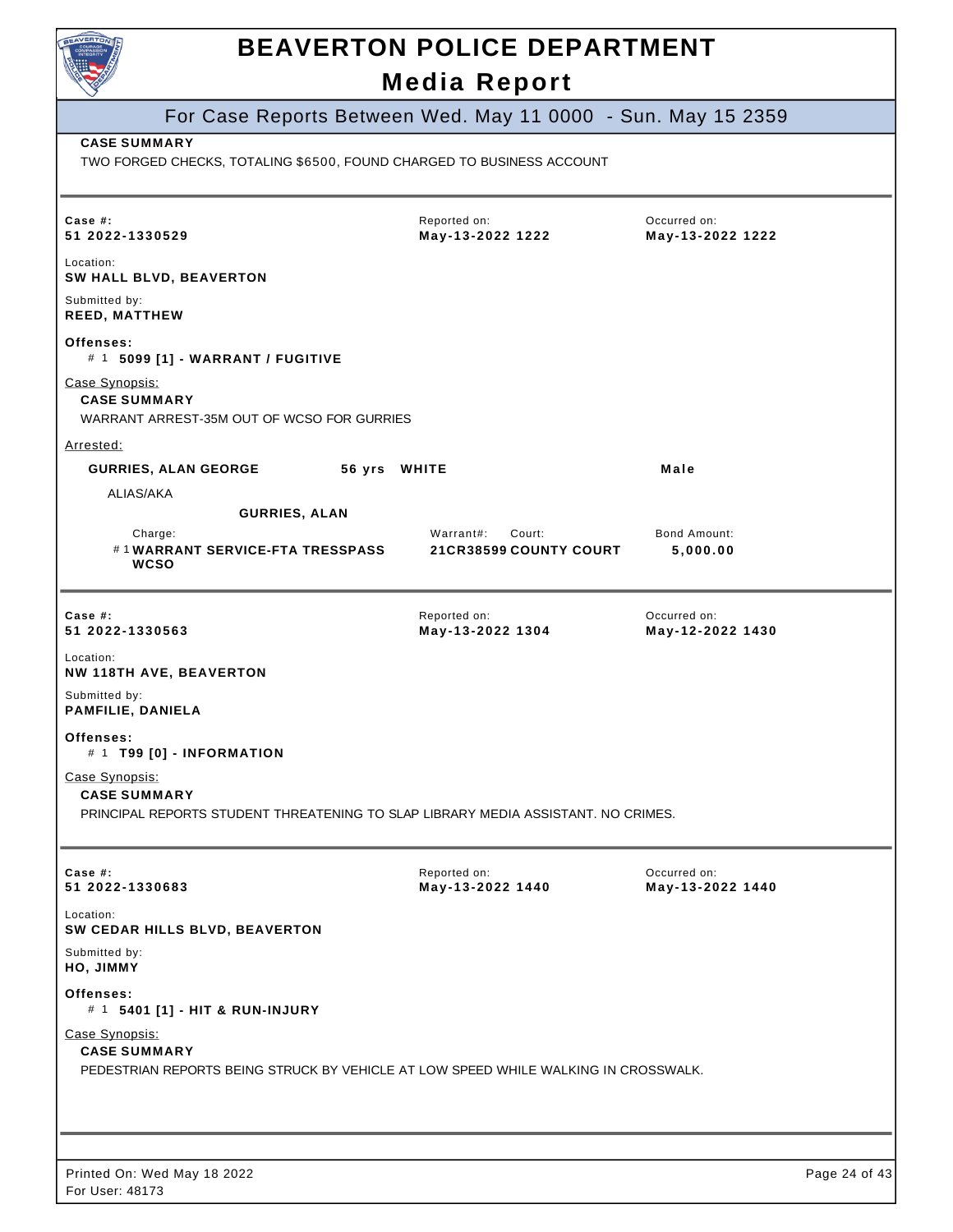

|                                                                      |                                                                           | For Case Reports Between Wed. May 11 0000 - Sun. May 15 2359           |                                  |               |
|----------------------------------------------------------------------|---------------------------------------------------------------------------|------------------------------------------------------------------------|----------------------------------|---------------|
| Case #:<br>51 2022-1330692                                           |                                                                           | Reported on:<br>May-13-2022 1453                                       | Occurred on:<br>May-13-2022 1453 |               |
| Location:<br>SW HAZEL ST, BEAVERTON                                  |                                                                           |                                                                        |                                  |               |
| Submitted by:<br>PARKER, JEREMY                                      |                                                                           |                                                                        |                                  |               |
| Offenses:                                                            | # 1 T9904 [0] - DHS REFERRAL<br># 2 T990002 [0] - CHILD ABUSE INTAKE FORM |                                                                        |                                  |               |
| Case Synopsis:<br><b>CASE SUMMARY</b><br>DHS REFERRAL - UNFOUNDED.   |                                                                           |                                                                        |                                  |               |
| Case $#$ :<br>51 2022-1330724                                        |                                                                           | Reported on:<br>May-13-2022 1522                                       | Occurred on:<br>May-13-2022 1422 |               |
| Location:                                                            | <b>WB SUNSET 185TH EAST OF, PORTLAND</b>                                  |                                                                        |                                  |               |
| Submitted by:<br><b>KLUS, TAYLOR</b>                                 |                                                                           |                                                                        |                                  |               |
| Offenses:                                                            | # 1 5401 [0] - HIT & RUN-PROPERTY                                         |                                                                        |                                  |               |
| Case Synopsis:<br><b>CASE SUMMARY</b>                                |                                                                           | FEMALE SWERVED OUT OF VEHICLES WAY AND DID NOT FIND DAMAGE UNTIL LATER |                                  |               |
| Case $#$ :<br>51 2022-1330728                                        |                                                                           | Reported on:<br>May-13-2022 1526                                       | Occurred on:<br>May-12-2022 2200 |               |
| Location:                                                            | SW FRANKLIN AVE / SW 5TH ST, BEAVERTON                                    |                                                                        |                                  |               |
| Submitted by:<br><b>NOMAKO, JOSEPH</b>                               |                                                                           |                                                                        |                                  |               |
| Offenses:                                                            | $#$ 1 2499 [0] - THEFT OF VEHICLE (UUMV)                                  |                                                                        |                                  |               |
| Property (Stolen/Damaged):<br><b>STOLEN</b>                          | <b>AUTOMOBILES</b>                                                        |                                                                        | 05-16-2022                       |               |
| Case Synopsis:<br><b>CASE SUMMARY</b><br>STOLEN VEHICLE FROM STREET. |                                                                           |                                                                        |                                  |               |
| Case #:<br>51 2022-1330802                                           |                                                                           | Reported on:<br>May-13-2022 1642                                       | Occurred on:<br>May-13-2022 1642 |               |
| Location:                                                            | 3215 SW CEDAR HILLS BLVD, BEAVERTON                                       |                                                                        |                                  |               |
| Submitted by:<br>GARZA, DANIEL                                       |                                                                           |                                                                        |                                  |               |
| Offenses:                                                            | # 1 T440 [0] - TRAFFIC CRASH-CRASH EXCH RPT                               |                                                                        |                                  |               |
| Case Synopsis:                                                       |                                                                           |                                                                        |                                  |               |
| Printed On: Wed May 18 2022<br>For User: 48173                       |                                                                           |                                                                        |                                  | Page 25 of 43 |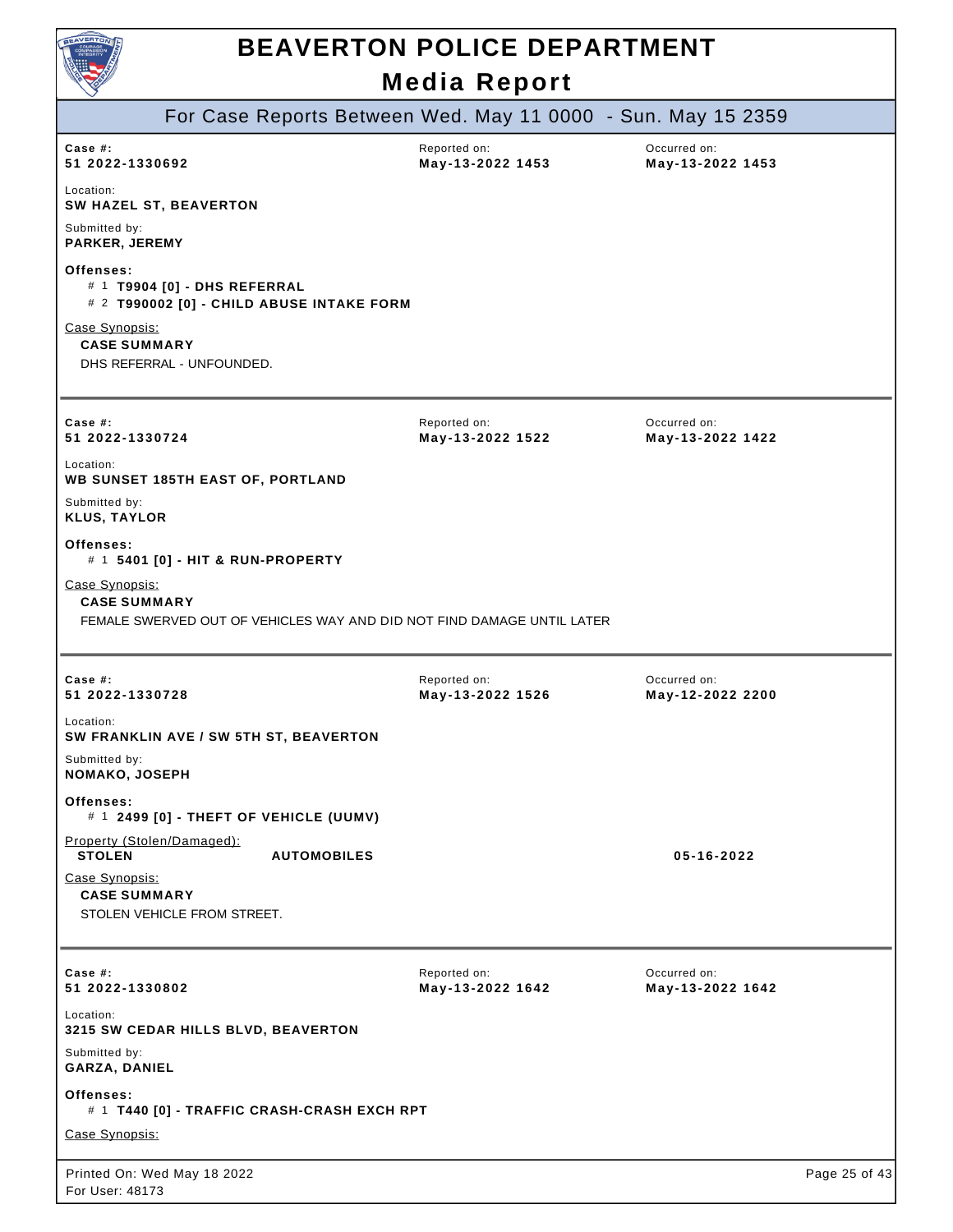

| For Case Reports Between Wed. May 11 0000 - Sun. May 15 2359                                        |                                  |                                  |               |
|-----------------------------------------------------------------------------------------------------|----------------------------------|----------------------------------|---------------|
| <b>CASE SUMMARY</b><br>NON INJURY TRAFFIC CRASH                                                     |                                  |                                  |               |
|                                                                                                     |                                  |                                  |               |
| Case #:<br>51 2022-1330873                                                                          | Reported on:<br>May-13-2022 1805 | Occurred on:<br>May-13-2022 1805 |               |
| Location:<br>SW 6TH ST, BEAVERTON                                                                   |                                  |                                  |               |
| Submitted by:<br>GARZA, DANIEL                                                                      |                                  |                                  |               |
| Offenses:<br># 1 5399 [0] - DISORDERLY CONDUCT                                                      |                                  |                                  |               |
| Case Synopsis:<br><b>CASE SUMMARY</b><br>VICTIM CLAIMING NEIGHBOR THREATENING HER VIA TEXT MESSAGES |                                  |                                  |               |
| Case $#$ :<br>51 2022-1330924                                                                       | Reported on:<br>May-13-2022 1900 | Occurred on:<br>May-13-2022 1900 |               |
| Location:<br>SW 125TH AVE / SW COLONY LN, BEAVERTON                                                 |                                  |                                  |               |
| Submitted by:<br>TUITE, DANIEL                                                                      |                                  |                                  |               |
| Offenses:<br># 1 1399 [0] - AGGRAVATED ASSAULT                                                      |                                  |                                  |               |
| Case Synopsis:<br><b>CASE SUMMARY</b>                                                               |                                  |                                  |               |
|                                                                                                     |                                  |                                  |               |
| Case #:                                                                                             | Reported on:                     | Occurred on:                     |               |
| 51 2022-1330966                                                                                     | May-13-2022 2008                 | May-13-2022 2008                 |               |
| Location:<br>SW CANYON RD / SW LINDEN RD, BEAVERTON                                                 |                                  |                                  |               |
| Submitted by:<br><b>LOOSE, BRIAN</b>                                                                |                                  |                                  |               |
| Offenses:<br># 1 T414 [0] - TRAFFIC CRASH-INJ-OTHER MV                                              |                                  |                                  |               |
| Case Synopsis:<br><b>CASE SUMMARY</b>                                                               |                                  |                                  |               |
| TWO VEHICLE CRASH WITH MINOR INJURIES TO A PASSENGER AND A DRIVER. BOTH TRANSPORTED TO HOSPITAL.    |                                  |                                  |               |
| Case #:<br>51 2022-1331109                                                                          | Reported on:<br>May-13-2022 2325 | Occurred on:<br>May-13-2022 2325 |               |
| Location:<br>SW WALKER RD / SW MURRAY BLVD, BEAVERTON                                               |                                  |                                  |               |
| Submitted by:<br><b>SEVERSON, JACOB</b>                                                             |                                  |                                  |               |
| Offenses:<br># 1 5499 [3] - ELUDE/ATT TO ELUDE-FELONY                                               |                                  |                                  |               |
| Printed On: Wed May 18 2022<br>For User: 48173                                                      |                                  |                                  | Page 26 of 43 |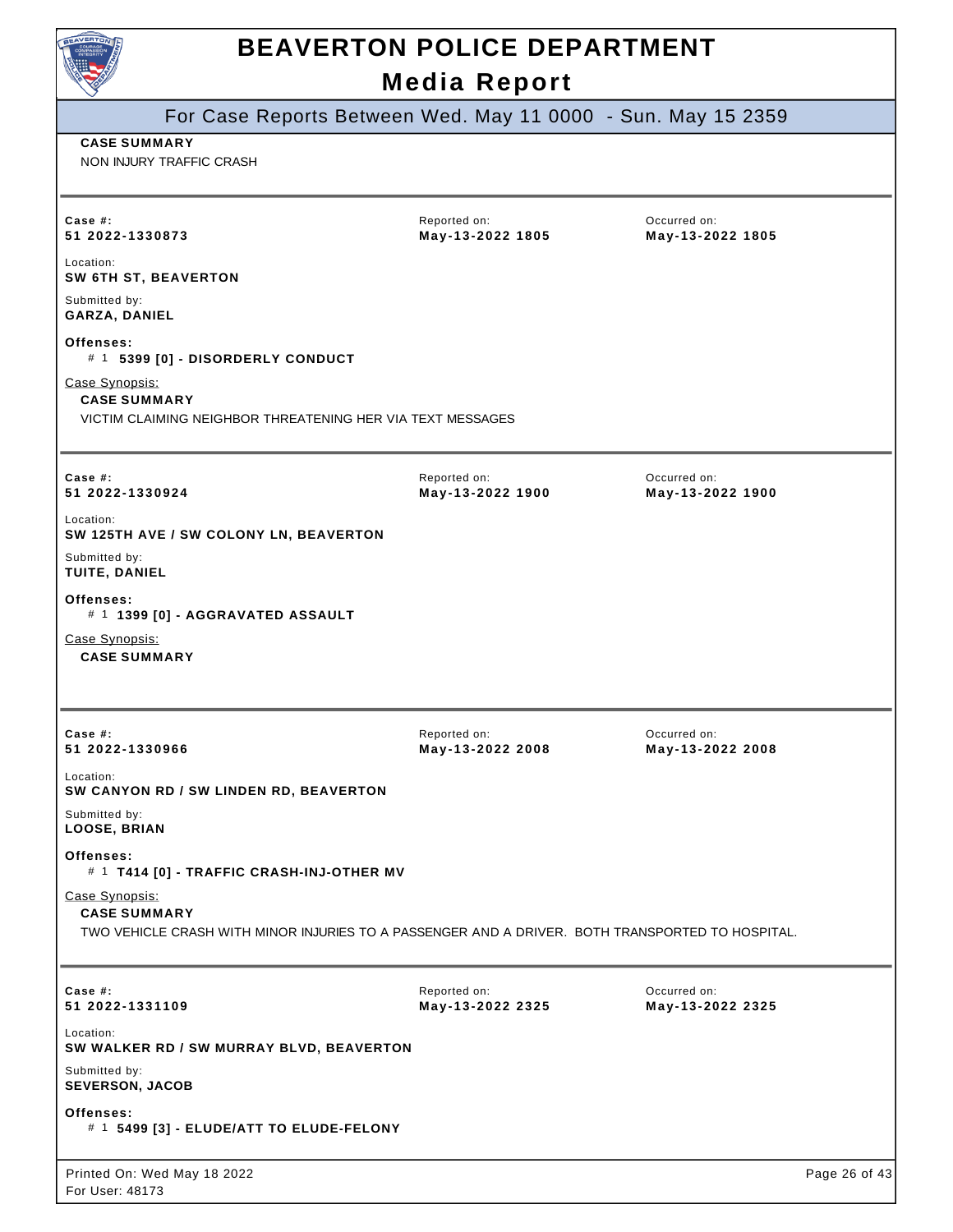

For Case Reports Between Wed. May 11 0000 - Sun. May 15 2359 Printed On: Wed May 18 2022 For User: 48173 Page 27 of 43 Case Synopsis: **CASE SUMMARY** ATTEMPTED TRAFFIC STOP LEADS TO FELONY ELUDE Reported on: **May-14-2022 0000** Occurred on: **May-14-2022 0000 Case #: 51 2022-1340003 SW ALLEN BLVD, BEAVERTON** Submitted by: **LEE, CURTIS Offenses:** # 1 **5404 [0] - DUII-ALCOHOL** Case Synopsis: **CASE SUMMARY** Arrested: **SOLBERG, LESLIE FAITH 63 yrs WHITE Female** ALIAS/AKA **SOLBERG, LESLIE** ALIAS/AKA **SOLBERG, LESLIE** Charge: Warrant#: Court: Bond Amount: # 1 **DUII-ALCOHOL COUNTY COURT 3,710.00 Case #: 51 2022-1340010** Reported on: **May-14-2022 0012** Occurred on: **May-14-2022 0012** Location: **SW MURRAY BLVD / SW TUALATIN VALLEY HWY, BEAVERTON** Submitted by: **SEVERSON, JACOB Offenses:** # 1 **T613 [0] - CONFISCATED PROPERTY** Case Synopsis: **CASE SUMMARY** Suspended license confiscated and returned to DMV **Case #: 51 2022-1340105** Reported on: **May-14-2022 0421** Occurred on: **May-14-2022 0421** Location: **SW HOCKEN AVE / SW FARMINGTON RD, BEAVERTON** Submitted by: **JACOBS, NICHOLAS Offenses:** # 1 **T74 [0] - DETAINED AND RELEASED** Case Synopsis: **CASE SUMMARY** FEMALE DETAINED AND RELEASED AFTER WASHINGTON STATE ADVISED THEY WOULD NOT EXTRADITE ON HER FELONY WARRANT.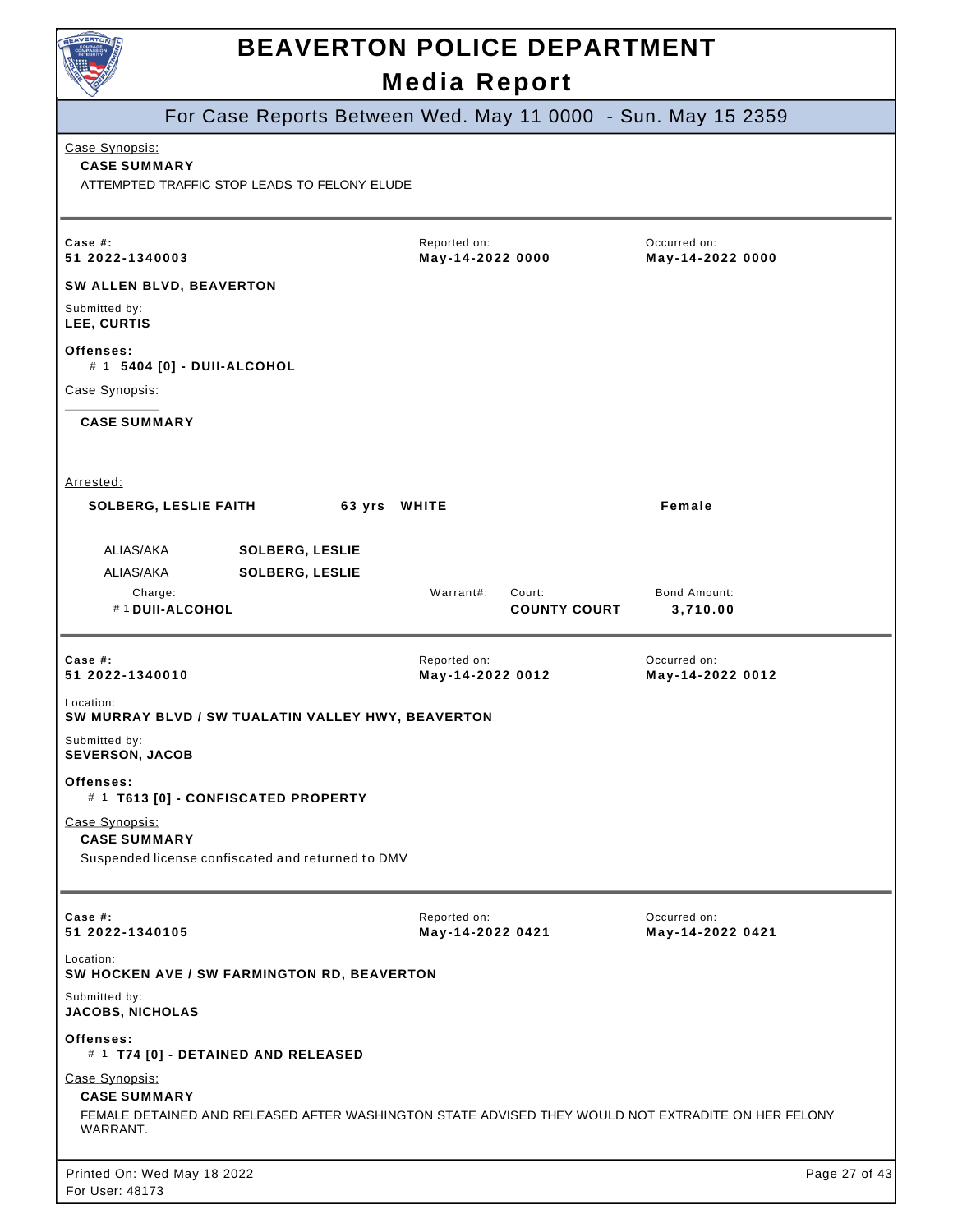

For Case Reports Between Wed. May 11 0000 - Sun. May 15 2359

| Case $#$ :<br>51 2022-1340231<br>Location:<br>SW ERICKSON AVE, BEAVERTON                                                                                                                                                                                                                                                                                                                                                                                                 | Reported on:<br>May-14-2022 0956 | Occurred on:<br>May-10-2022 0030 |
|--------------------------------------------------------------------------------------------------------------------------------------------------------------------------------------------------------------------------------------------------------------------------------------------------------------------------------------------------------------------------------------------------------------------------------------------------------------------------|----------------------------------|----------------------------------|
| Submitted by:<br>MUNDELL, JOSHUA                                                                                                                                                                                                                                                                                                                                                                                                                                         |                                  |                                  |
| Offenses:<br># 1 2903 [5] - VANDALISM - VEHICLE UNDER \$1K                                                                                                                                                                                                                                                                                                                                                                                                               |                                  |                                  |
| Case Synopsis:<br><b>CASE SUMMARY</b>                                                                                                                                                                                                                                                                                                                                                                                                                                    |                                  |                                  |
| Case $#$ :<br>51 2022-1340322                                                                                                                                                                                                                                                                                                                                                                                                                                            | Reported on:<br>May-14-2022 1207 | Occurred on:<br>May-14-2022 1207 |
| Location:<br><b>BEAVERTON</b>                                                                                                                                                                                                                                                                                                                                                                                                                                            |                                  |                                  |
| Submitted by:<br>TUITE, DANIEL                                                                                                                                                                                                                                                                                                                                                                                                                                           |                                  |                                  |
| Offenses:<br># 1 2602 [0] - FRAUD BY DECEPTION                                                                                                                                                                                                                                                                                                                                                                                                                           |                                  |                                  |
| Property (Stolen/Damaged):<br><b>STOLEN</b><br><b>MONEY/COIN/CURRENCY</b>                                                                                                                                                                                                                                                                                                                                                                                                | \$565,000.00                     |                                  |
| Case Synopsis:<br><b>CASE SUMMARY</b><br>FEMALE MEETS MALE ON DATING APP. MALE CONVINCES FEMALE TO BEGIN INVESTING IN CRYPTOCURRENCY. MALE DIRECTS<br>FEMALE HOW TO ACCESS DIFFERENT LOAN OPTIONS, PURCHASE CRYPTOCURRENCY, THEN TRANSFER CRYPTOCURRENCY TO<br>ILLEGITIMATE CRYTO TRADING APPLICATION. FEMALE ATTEMPTED TO RETRIEVE FUNDS FROM ILLEGITIMATE APP, LEARNED IT<br>WAS NOT REAL. FEMALE LOST APPROXIAMTELY \$565,000. SUSPECT IS LIKELY NOT IN THIS COUNTRY. |                                  |                                  |
| Case $#$ :<br>51 2022-1340353                                                                                                                                                                                                                                                                                                                                                                                                                                            | Reported on:<br>May-14-2022 1238 | Occurred on:<br>May-14-2022 1238 |
| Location:<br>SW WALKER RD, BEAVERTON                                                                                                                                                                                                                                                                                                                                                                                                                                     |                                  |                                  |
| Submitted by:<br>TUITE, DANIEL                                                                                                                                                                                                                                                                                                                                                                                                                                           |                                  |                                  |
| Offenses:<br># 1 2499 [0] - THEFT OF VEHICLE (UUMV)<br># 2 5099 [1] - WARRANT / FUGITIVE                                                                                                                                                                                                                                                                                                                                                                                 |                                  |                                  |
| Printed On: Wed May 18 2022<br>For User: 48173                                                                                                                                                                                                                                                                                                                                                                                                                           |                                  | Page 28 of 43                    |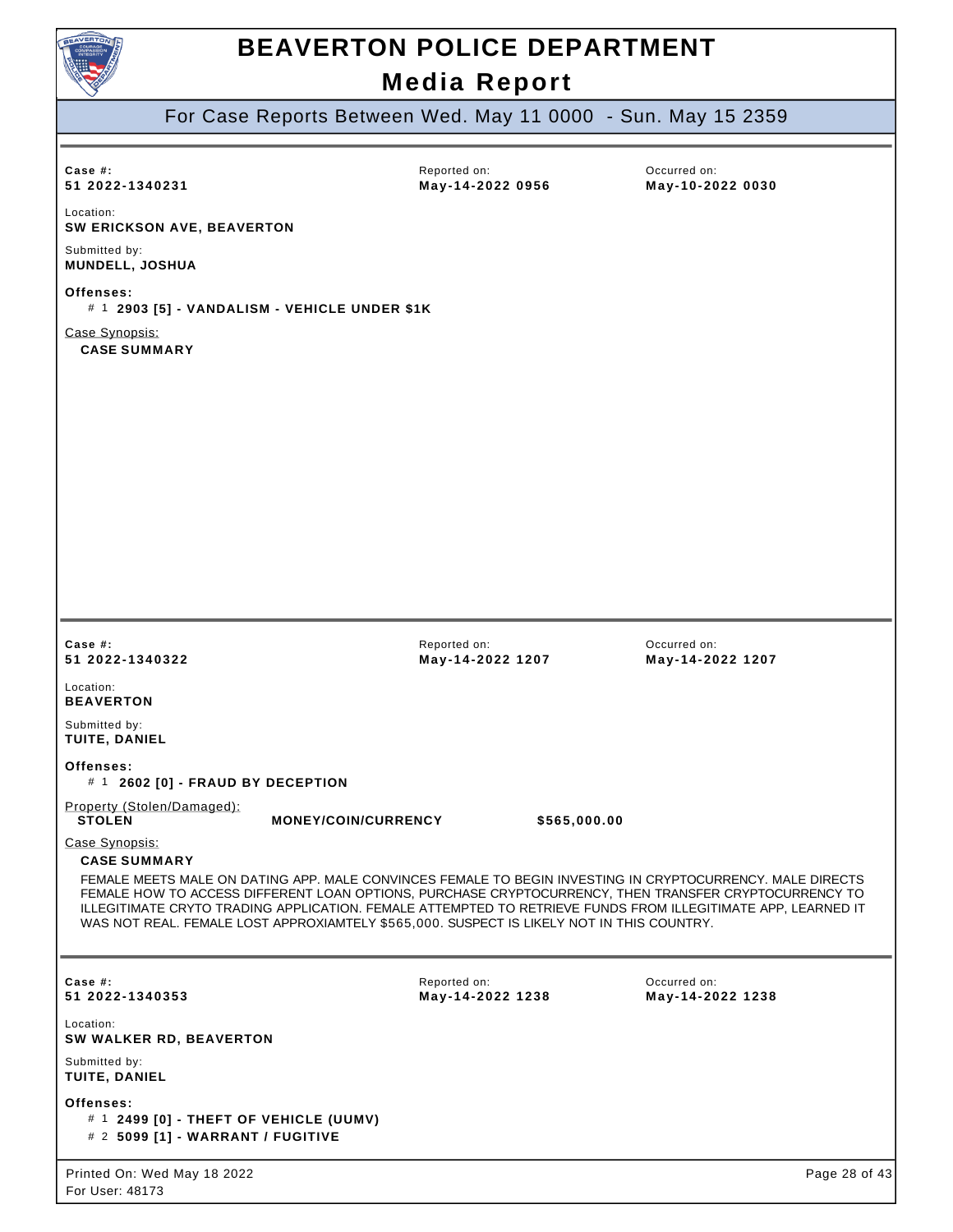| <b>AVERTO</b>                                                                                                                                         | <b>BEAVERTON POLICE DEPARTMENT</b><br><b>Media Report</b>    |                                  |             |
|-------------------------------------------------------------------------------------------------------------------------------------------------------|--------------------------------------------------------------|----------------------------------|-------------|
| For Case Reports Between Wed. May 11 0000 - Sun. May 15 2359                                                                                          |                                                              |                                  |             |
| Property (Stolen/Damaged):<br><b>STOLEN</b><br><b>AUTOMOBILES</b>                                                                                     | \$10,000.00                                                  | 05-14-2022                       | \$10,000.00 |
| Case Synopsis:                                                                                                                                        |                                                              |                                  |             |
| <b>CASE SUMMARY</b><br>VEHICLE STOLEN OVERNIGHT IN PORTLAND. LOCATED AND OCCUPIED BY ONE, OCCUPANT ARRESTED FOR UUMV AND<br><b>MULTIPLE WARRANTS.</b> |                                                              |                                  |             |
| Arrested:                                                                                                                                             |                                                              |                                  |             |
| <b>HERNANDEZ GARFIAS, PAUL</b><br><b>STEVEN</b>                                                                                                       | 26 yrs HISPANIC OR LATINO                                    | Male                             |             |
| ALIAS/AKA<br>GARFIAS-HERNANDEZ, PAUL                                                                                                                  |                                                              |                                  |             |
| Charge:<br>#1UNAUTHORIZED USE OF VEHICLE - UUMV                                                                                                       | Warrant#:<br>Court:<br><b>COUNTY COURT</b>                   | Bond Amount:                     |             |
| #2WARRANT SERVICE<br>#3WARRANT SERVICE                                                                                                                | <b>21CR42758 COUNTY COURT</b><br>22CR01370COUNTY COURT<br>-A | 55,555.00<br>25,000.00           |             |
| #4WARRANT SERVICE                                                                                                                                     | <b>21CR46945 COUNTY COURT</b>                                | 55,555.00                        |             |
| Case $#$ :<br>51 2022-1340372                                                                                                                         | Reported on:<br>May-14-2022 1253                             | Occurred on:<br>May-14-2022 1253 |             |
| Location:<br>SW BEAVERTON HILLSDALE HWY, BEAVERTON                                                                                                    |                                                              |                                  |             |
| Submitted by:<br><b>WUJCIK, CHARLES</b>                                                                                                               |                                                              |                                  |             |
| Offenses:<br># 1 5299 [0] - WEAPONS-OTHER                                                                                                             |                                                              |                                  |             |
| Involved Business(es):<br><b>PREMISE #1</b><br><b>J&amp;B FIREARM SALES</b>                                                                           |                                                              |                                  |             |
| Case Synopsis:<br><b>CASE SUMMARY</b>                                                                                                                 |                                                              |                                  |             |
| SUBJECT ATTEMPTED FIREARM PURCHASE, WHICH WAS REJECTED BY OSP                                                                                         |                                                              |                                  |             |
| Case #:<br>51 2022-1340382                                                                                                                            | Reported on:<br>May-14-2022 1308                             | Occurred on:<br>May-14-2022 1308 |             |
| Location:<br>SW SCHOLLS FERRY RD / SW VANDERMOST RD, BEAVERTON                                                                                        |                                                              |                                  |             |
| Submitted by:<br><b>KLUS, TAYLOR</b>                                                                                                                  |                                                              |                                  |             |
| Offenses:<br># 1 T430 [0] - MISC VIOLATION/INFRACTIONS<br># 2 5499 [0] - TRAFFIC-ALL OTHER OFFENSES<br># 3 T430 [0] - MISC VIOLATION/INFRACTIONS      |                                                              |                                  |             |
| Case Synopsis:<br><b>CASE SUMMARY</b><br>FEMALE FALL ASLEEP AT WHEEL AND CAUSES CRASH                                                                 |                                                              |                                  |             |
|                                                                                                                                                       |                                                              |                                  |             |
|                                                                                                                                                       |                                                              |                                  |             |
|                                                                                                                                                       |                                                              |                                  |             |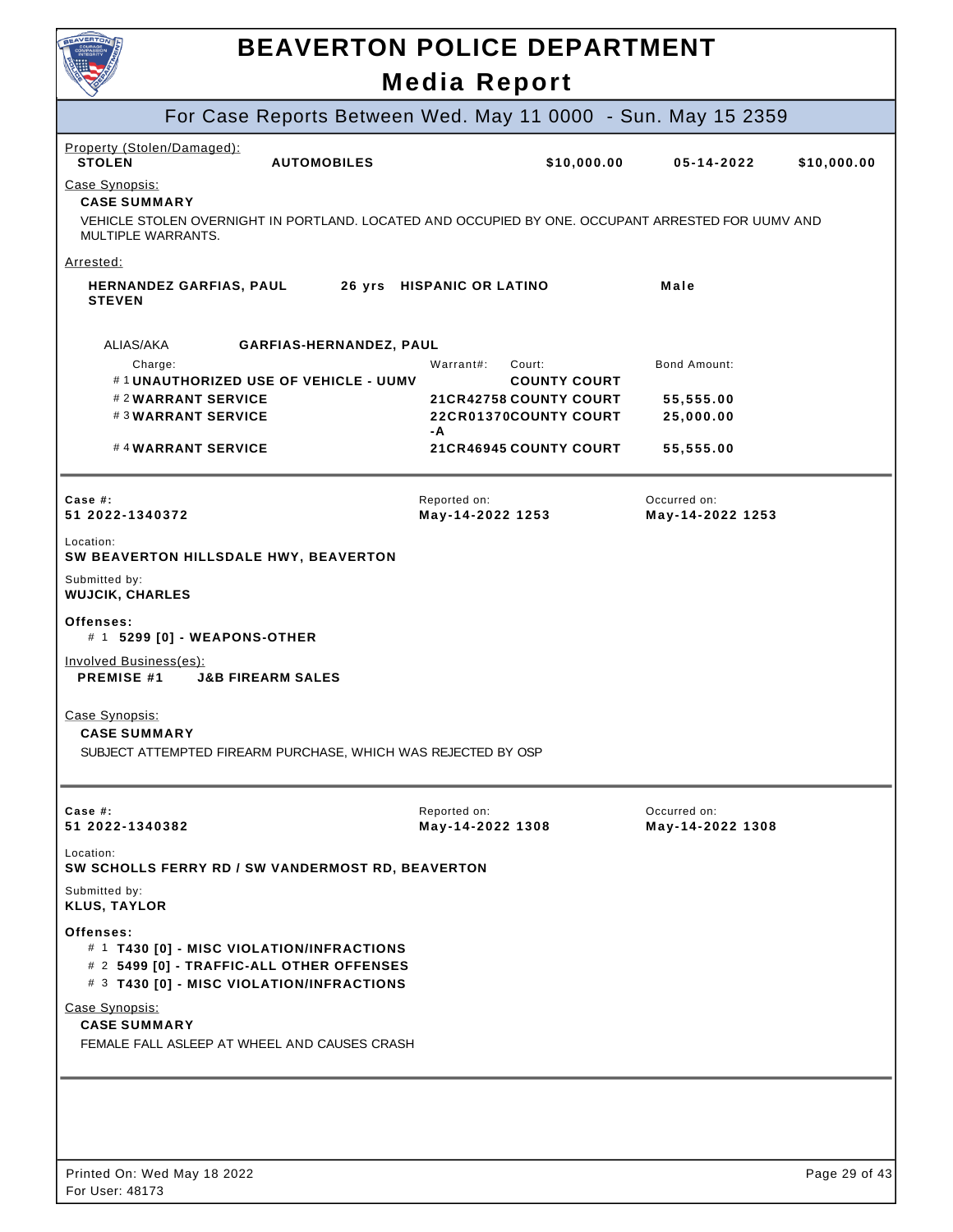

|                                                                                                                                                                                                                                                                                                               | For Case Reports Between Wed. May 11 0000 - Sun. May 15 2359                                                                                                                                                                                                                                         |                                  |            |                                  |               |
|---------------------------------------------------------------------------------------------------------------------------------------------------------------------------------------------------------------------------------------------------------------------------------------------------------------|------------------------------------------------------------------------------------------------------------------------------------------------------------------------------------------------------------------------------------------------------------------------------------------------------|----------------------------------|------------|----------------------------------|---------------|
| Case #:<br>51 2022-1340409                                                                                                                                                                                                                                                                                    |                                                                                                                                                                                                                                                                                                      | Reported on:<br>May-14-2022 1341 |            | Occurred on:<br>May-14-2022 1341 |               |
| Location:<br>SW 3RD ST, BEAVERTON                                                                                                                                                                                                                                                                             |                                                                                                                                                                                                                                                                                                      |                                  |            |                                  |               |
| Submitted by:<br><b>STYLES, JONATHAN</b>                                                                                                                                                                                                                                                                      |                                                                                                                                                                                                                                                                                                      |                                  |            |                                  |               |
| Offenses:<br># 1 2305 [0] - LARC-FROM VEHICLE                                                                                                                                                                                                                                                                 |                                                                                                                                                                                                                                                                                                      |                                  |            |                                  |               |
| Involved Business(es):<br><b>PREMISE #1</b>                                                                                                                                                                                                                                                                   | <b>BEAVERTON SWIM</b>                                                                                                                                                                                                                                                                                | SW 3RD ST, BEAVERTON OR          |            |                                  |               |
| Property (Stolen/Damaged):<br><b>STOLEN</b><br><b>STOLEN</b><br><b>STOLEN</b><br><b>STOLEN</b><br><b>STOLEN</b><br><b>STOLEN</b><br><b>STOLEN</b><br><b>STOLEN</b><br><b>STOLEN</b><br><b>STOLEN</b><br>Case Synopsis:<br><b>CASE SUMMARY</b><br>THEFT FROM VEHICLE AT BV SWIM CENTER. NO SUSPECT INFORMATION | <b>OTHER</b><br><b>OTHER</b><br><b>OTHER</b><br><b>OTHER</b><br><b>IDENTITY DOCUMENTS</b><br><b>COMPUTER</b><br><b>HARDWARE/SOFTWARE</b><br><b>PURSES HANDBAGS WALLETS</b><br><b>TOOLS - POWER, HAND</b><br><b>NONNEGOTIABLE</b><br><b>INSTRUMENTS</b><br><b>NONNEGOTIABLE</b><br><b>INSTRUMENTS</b> |                                  | \$500.00   |                                  |               |
|                                                                                                                                                                                                                                                                                                               |                                                                                                                                                                                                                                                                                                      |                                  |            |                                  |               |
| Case #:<br>51 2022-1340427                                                                                                                                                                                                                                                                                    |                                                                                                                                                                                                                                                                                                      | Reported on:<br>May-14-2022 1404 |            | Occurred on:<br>May-14-2022 1404 |               |
| SW 110TH AVE, BEAVERTON                                                                                                                                                                                                                                                                                       |                                                                                                                                                                                                                                                                                                      |                                  |            |                                  |               |
| Submitted by:<br>O'KEEFFE, JOHN                                                                                                                                                                                                                                                                               |                                                                                                                                                                                                                                                                                                      |                                  |            |                                  |               |
| Offenses:                                                                                                                                                                                                                                                                                                     |                                                                                                                                                                                                                                                                                                      |                                  |            |                                  |               |
| # 1 2303 [0] - LARC-SHOPLIFTING                                                                                                                                                                                                                                                                               |                                                                                                                                                                                                                                                                                                      |                                  |            |                                  |               |
| Property (Stolen/Damaged):<br><b>STOLEN</b>                                                                                                                                                                                                                                                                   | <b>TOOLS - POWER, HAND</b>                                                                                                                                                                                                                                                                           |                                  | \$268.00   |                                  |               |
| Case Synopsis:<br><b>CASE SUMMARY</b><br>TWO MALES ARRESTED FOR THEFT II                                                                                                                                                                                                                                      |                                                                                                                                                                                                                                                                                                      |                                  |            |                                  |               |
| Case #:<br>51 2022-1340430                                                                                                                                                                                                                                                                                    |                                                                                                                                                                                                                                                                                                      | Reported on:<br>May-14-2022 1406 |            | Occurred on:<br>May-13-2022 0148 |               |
| SW CANYON RD, BEAVERTON                                                                                                                                                                                                                                                                                       |                                                                                                                                                                                                                                                                                                      |                                  |            |                                  |               |
| Submitted by:<br><b>WUJCIK, CHARLES</b>                                                                                                                                                                                                                                                                       |                                                                                                                                                                                                                                                                                                      |                                  |            |                                  |               |
| Offenses:                                                                                                                                                                                                                                                                                                     |                                                                                                                                                                                                                                                                                                      |                                  |            |                                  |               |
| # 1 2305 [0] - LARC-FROM VEHICLE                                                                                                                                                                                                                                                                              |                                                                                                                                                                                                                                                                                                      |                                  |            |                                  |               |
| Property (Stolen/Damaged):<br><b>STOLEN</b>                                                                                                                                                                                                                                                                   | <b>OTHER</b>                                                                                                                                                                                                                                                                                         |                                  | \$1,000.00 |                                  |               |
| Case Synopsis:                                                                                                                                                                                                                                                                                                |                                                                                                                                                                                                                                                                                                      |                                  |            |                                  |               |
| Printed On: Wed May 18 2022<br>For User: 48173                                                                                                                                                                                                                                                                |                                                                                                                                                                                                                                                                                                      |                                  |            |                                  | Page 30 of 43 |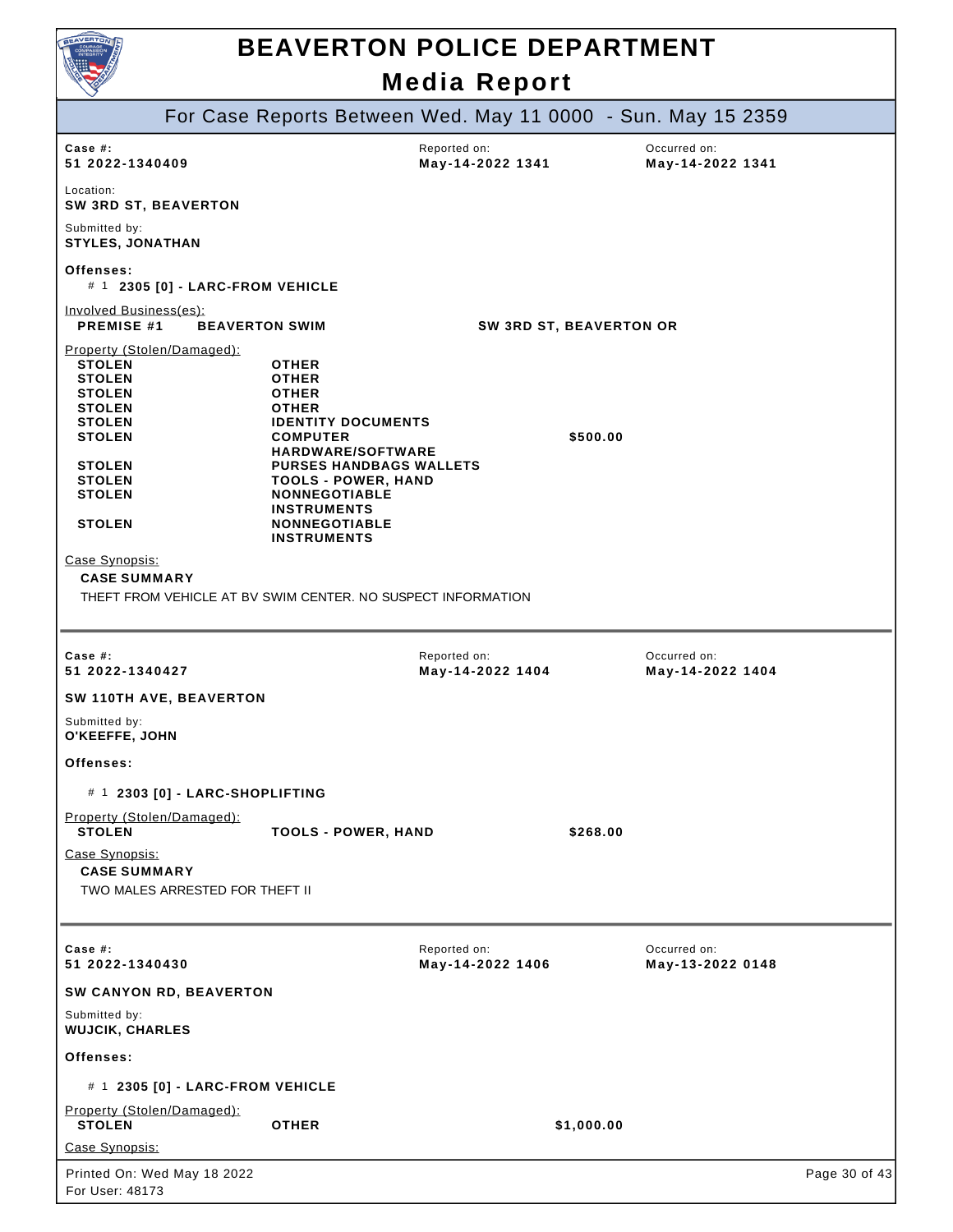| BEAVERTO                                                              |                                                              |                                                                         |                                  |               |
|-----------------------------------------------------------------------|--------------------------------------------------------------|-------------------------------------------------------------------------|----------------------------------|---------------|
|                                                                       |                                                              | <b>BEAVERTON POLICE DEPARTMENT</b>                                      |                                  |               |
|                                                                       |                                                              | <b>Media Report</b>                                                     |                                  |               |
|                                                                       |                                                              | For Case Reports Between Wed. May 11 0000 - Sun. May 15 2359            |                                  |               |
| <b>CASE SUMMARY</b>                                                   |                                                              | CATALYTIC CONVERTER STOLEN FROM VEHICLE WHILE PARKED AT BEAVERTON HONDA |                                  |               |
|                                                                       |                                                              |                                                                         |                                  |               |
| Case $#$ :<br>51 2022-1340492                                         |                                                              | Reported on:<br>May-14-2022 1515                                        | Occurred on:<br>May-14-2022 1515 |               |
| Location:                                                             | HWY 217 SB / SW BEAVERTON HILLSDALE HWY, BEAVERTON           |                                                                         |                                  |               |
| Submitted by:<br><b>WUJCIK, CHARLES</b>                               |                                                              |                                                                         |                                  |               |
| Offenses:                                                             | # 1 T440 [0] - TRAFFIC CRASH-CRASH EXCH RPT                  |                                                                         |                                  |               |
| Case Synopsis:<br><b>CASE SUMMARY</b><br>TWO VEHICLE NON-INJURY CRASH |                                                              |                                                                         |                                  |               |
| Case $#$ :<br>51 2022-1340568                                         |                                                              | Reported on:<br>May-14-2022 1647                                        | Occurred on:<br>May-14-2022 1647 |               |
| Location:                                                             | <b>11425 SW BEAVERTON HILLSDALE HWY, BEAVERTON</b>           |                                                                         |                                  |               |
| Submitted by:<br><b>STYLES, JONATHAN</b>                              |                                                              |                                                                         |                                  |               |
| Offenses:<br># 1 5099 [1] - WARRANT / FUGITIVE                        | # 2 T99004 [0] - ATT WARRANT SERVICE                         |                                                                         |                                  |               |
| Case Synopsis:<br><b>CASE SUMMARY</b>                                 | SUBJECT STOP LEADS TO WARRANT ARREST. SUBJECT LODGED AT WCSO |                                                                         |                                  |               |
| Arrested:                                                             |                                                              |                                                                         |                                  |               |
| <b>BURNS, COLTON ROSS</b>                                             | 31 yrs WHITE                                                 |                                                                         | Male                             |               |
| ALIAS/AKA                                                             | <b>BURNS, COLTON</b>                                         |                                                                         |                                  |               |
| ALIAS/AKA                                                             | <b>BURNS, COLTIN</b>                                         |                                                                         |                                  |               |
| ALIAS/AKA                                                             | <b>BURNS, COLTON</b>                                         |                                                                         |                                  |               |
| Charge:                                                               | #1WARRANT SERVICE-FTA CRIM MIS II                            | Warrant#:<br>Court:<br><b>22CR18804 COUNTY COURT</b>                    | <b>Bond Amount:</b><br>2,500.00  |               |
| Case #:<br>51 2022-1340650                                            |                                                              | Reported on:<br>May-14-2022 1806                                        | Occurred on:<br>May-14-2022 1806 |               |
| Location:<br><b>SW FARMINGTON RD, BEAVERTON</b>                       |                                                              |                                                                         |                                  |               |
| Submitted by:<br>GARZA, DANIEL                                        |                                                              |                                                                         |                                  |               |
| Offenses:<br># 1 2602 [0] - FRAUD BY DECEPTION                        |                                                              |                                                                         |                                  |               |
| Property (Stolen/Damaged):<br><b>STOLEN</b>                           | <b>MONEY/COIN/CURRENCY</b>                                   | \$3,600.00                                                              |                                  |               |
| Case Synopsis:                                                        |                                                              |                                                                         |                                  |               |
|                                                                       |                                                              |                                                                         |                                  |               |
| Printed On: Wed May 18 2022<br>$-11222.40472$                         |                                                              |                                                                         |                                  | Page 31 of 43 |

┙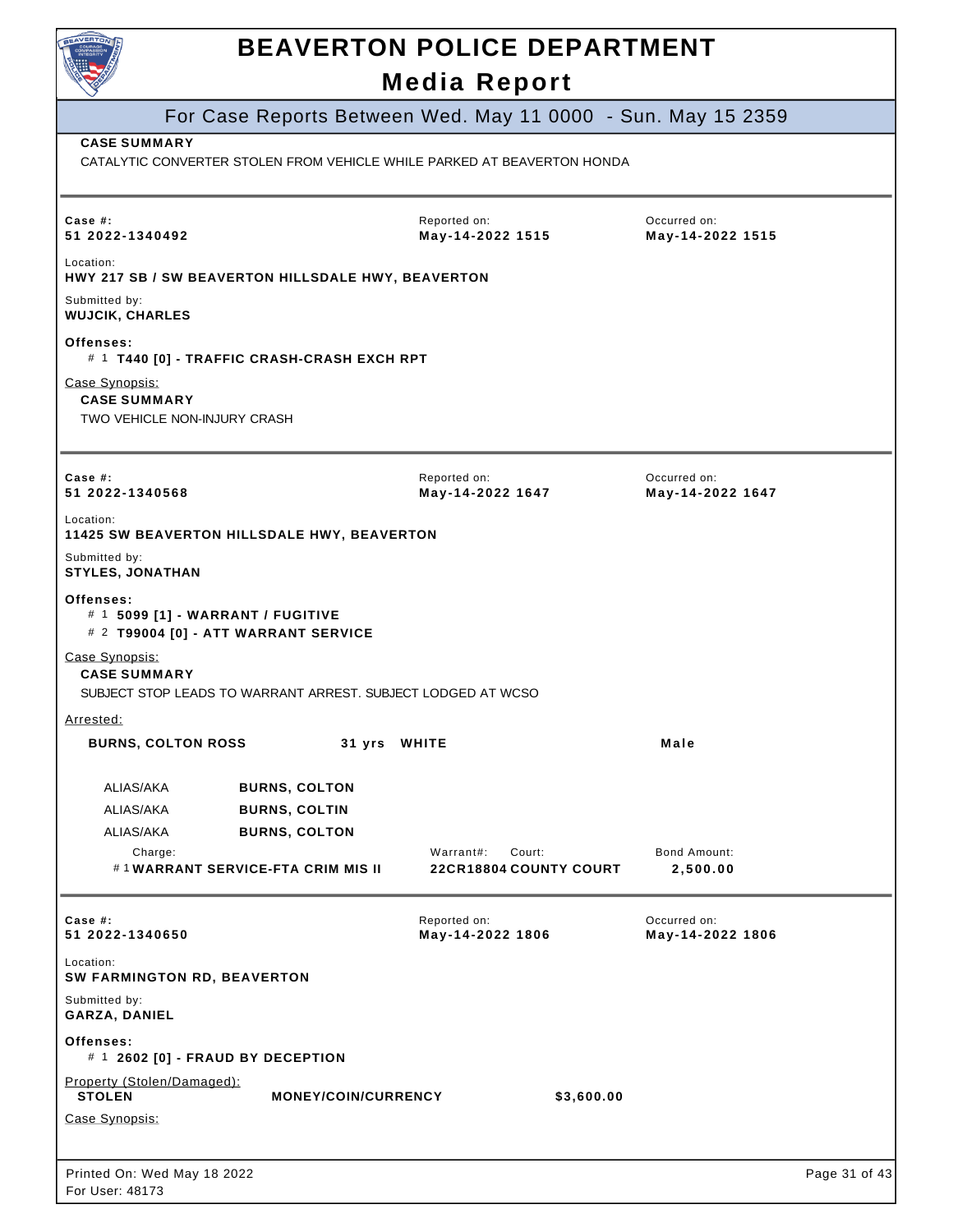

# **BEAVERTON POLICE DEPARTMENT**

#### **Media Report**

#### For Case Reports Between Wed. May 11 0000 - Sun. May 15 2359 Printed On: Wed May 18 2022 For User: 48173 Page 32 of 43 **CASE SUMMARY** MALE CLAIMS HE IS OUT OF STATE AND TRYING TO RENT HIS HOUSE. VICTIM PAYS HIM \$3600 WITHOUT SEEING THE HOUSE. HE TRIES ASKING FOR MORE MONEY AND VICTIM LEARNS FROM NEIGHBOR THAT HE DOES NOT LIVE THERE AND THE HOUSE IS NOT FOR RENT **Case #: 51 2022-1340660** Reported on: **May-14-2022 1821** Occurred on: **May-14-2022 1821** Location: **SW WALKER RD / SW MURRAY BLVD, BEAVERTON** Submitted by: **GARZA, DANIEL Offenses:** # 1 **5404 [0] - DUII-ALCOHOL** # 2 **5499 [2] - RECKLESS DRIVING** # 3 **5401 [0] - HIT & RUN-PROPERTY** Case Synopsis: **CASE SUMMARY** HIT AND RUN TURNS INTO ARREST FOR DUII ALCOHOL Arrested: **DAVIS, JAMIE RAYE 23 yrs UNKNOWN Female** Charge: Warrant#: Court: Bond Amount: # 1 **DUII-ALCOHOL COUNTY COURT 2,500.00** # 2 **RECKLESS DRIVING COUNTY COURT 2,500.00** # 3 **FAIL TO PERFORM DUTIES OF DRIVER-PROPERTY COUNTY COURT 2,500.00 Case #: 51 2022-1340782** Reported on: **May-14-2022 2045** Occurred on: **May-14-2022 2045** Location: **SW WATSON AVE / SW FARMINGTON RD, BEAVERTON** Submitted by: **BARTELS, BRADLEY Offenses:** # 1 **T440 [0] - TRAFFIC CRASH-CRASH EXCH RPT** Case Synopsis: **CASE SUMMARY** NON-INJURY REAR-END TRAFFIC CRASH. Reported on: **May-14-2022 2122** Occurred on: **May-14-2022 2122 Case #: 51 2022-1340818 SW HALL BLVD, BEAVERTON** Submitted by: **STUBBS, BENJAMIN Offenses:** # 1 **2399 [0] - LARC-OTHER** Property (Stolen/Damaged):<br>STOLEN **STOLEN BICYCLES \$1,000.00**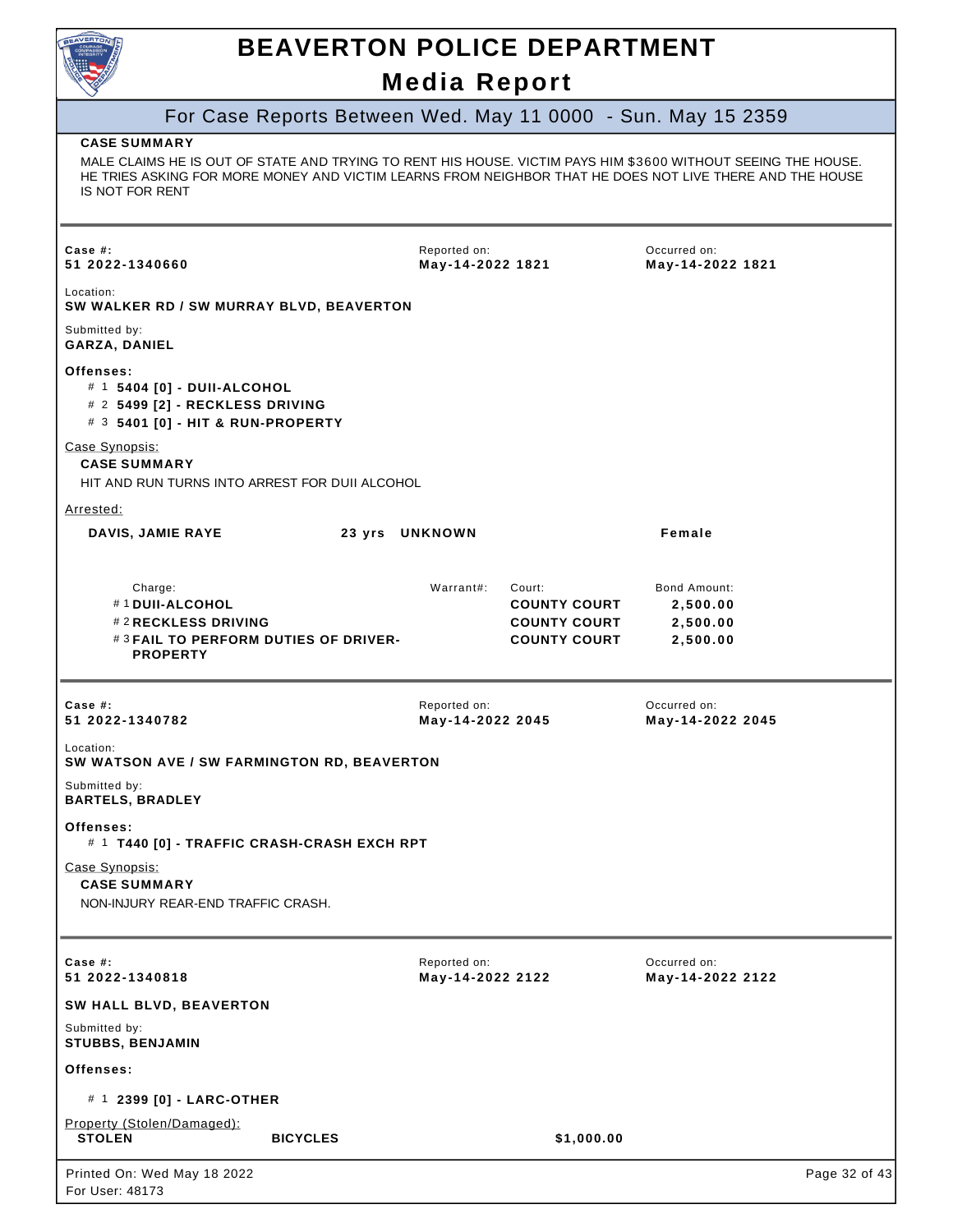

|                                                                                                                                                              | MCAIA RCPOIL                                                      |                                      |               |
|--------------------------------------------------------------------------------------------------------------------------------------------------------------|-------------------------------------------------------------------|--------------------------------------|---------------|
|                                                                                                                                                              | For Case Reports Between Wed. May 11 0000 - Sun. May 15 2359      |                                      |               |
| Case Synopsis:<br><b>CASE SUMMARY</b><br>SEAN KENNEDY HAD HIS BICYCLE STOLEN WHILE EATING DINNER AT SI SENOR RESTAURANT. CASE OPEN PENDING VIDEO<br>FOOTAGE. |                                                                   |                                      |               |
| Case  #:<br>51 2022-1340902                                                                                                                                  | Reported on:<br>May-14-2022 2243                                  | Occurred on:<br>May-14-2022 2243     |               |
| Location:<br>WB SUNSET HWY AT / HWY 217, BEAVERTON                                                                                                           |                                                                   |                                      |               |
| Submitted by:<br>LEMIRE, JAMES                                                                                                                               |                                                                   |                                      |               |
| Offenses:<br># 1 5404 [0] - DUII-ALCOHOL<br># 2 5499 [2] - RECKLESS DRIVING                                                                                  |                                                                   |                                      |               |
| Case Synopsis:<br><b>CASE SUMMARY</b><br>TRAFFIC STOP LEADS TO DUII ALCOHOL ARREST.                                                                          |                                                                   |                                      |               |
| <u>Arrested:</u>                                                                                                                                             |                                                                   |                                      |               |
| ALMENDARES-RODRIGUEZ, ALEXI 32 yrs HISPANIC OR LATINO<br><b>BENJAMIN</b>                                                                                     |                                                                   | Male                                 |               |
| Charge:<br>#1 DUII-ALCOHOL<br>#2 RECKLESS DRIVING                                                                                                            | Warrant#:<br>Court:<br><b>COUNTY COURT</b><br><b>COUNTY COURT</b> | Bond Amount:<br>3,710.00<br>3,710.00 |               |
| Case #:<br>51 2022-1350011                                                                                                                                   | Reported on:<br>May-15-2022 0009                                  | Occurred on:<br>May-15-2022 0009     |               |
| <b>NW EVERGREEN PL, BEAVERTON</b>                                                                                                                            |                                                                   |                                      |               |
| Submitted by:<br><b>HOERAUF, THOMAS</b>                                                                                                                      |                                                                   |                                      |               |
| Offenses:<br># 1 2999 [2] - VANDALISM UNDER \$1K                                                                                                             |                                                                   |                                      |               |
| Case Synopsis:                                                                                                                                               |                                                                   |                                      |               |
| <b>CASE SUMMARY</b><br>CITIZEN, FRUSTRATED WITH SPEED BUMP, SPRAY PAINTS IT TO INCREASE VISIBILITY.                                                          |                                                                   |                                      |               |
| Case #:<br>51 2022-1350042                                                                                                                                   | Reported on:<br>May-15-2022 0041                                  | Occurred on:<br>May-15-2022 0041     |               |
| Location:<br>SW CANYON RD / SW 115TH AVE, BEAVERTON                                                                                                          |                                                                   |                                      |               |
| Submitted by:<br><b>JACOBS, NICHOLAS</b>                                                                                                                     |                                                                   |                                      |               |
| Offenses:<br># 1 5099 [1] - WARRANT / FUGITIVE                                                                                                               |                                                                   |                                      |               |
| Case Synopsis:<br><b>CASE SUMMARY</b>                                                                                                                        |                                                                   |                                      |               |
| SUBJECT STOP LEADS TO WARRANT ARREST.                                                                                                                        |                                                                   |                                      |               |
| Printed On: Wed May 18 2022<br>For User: 48173                                                                                                               |                                                                   |                                      | Page 33 of 43 |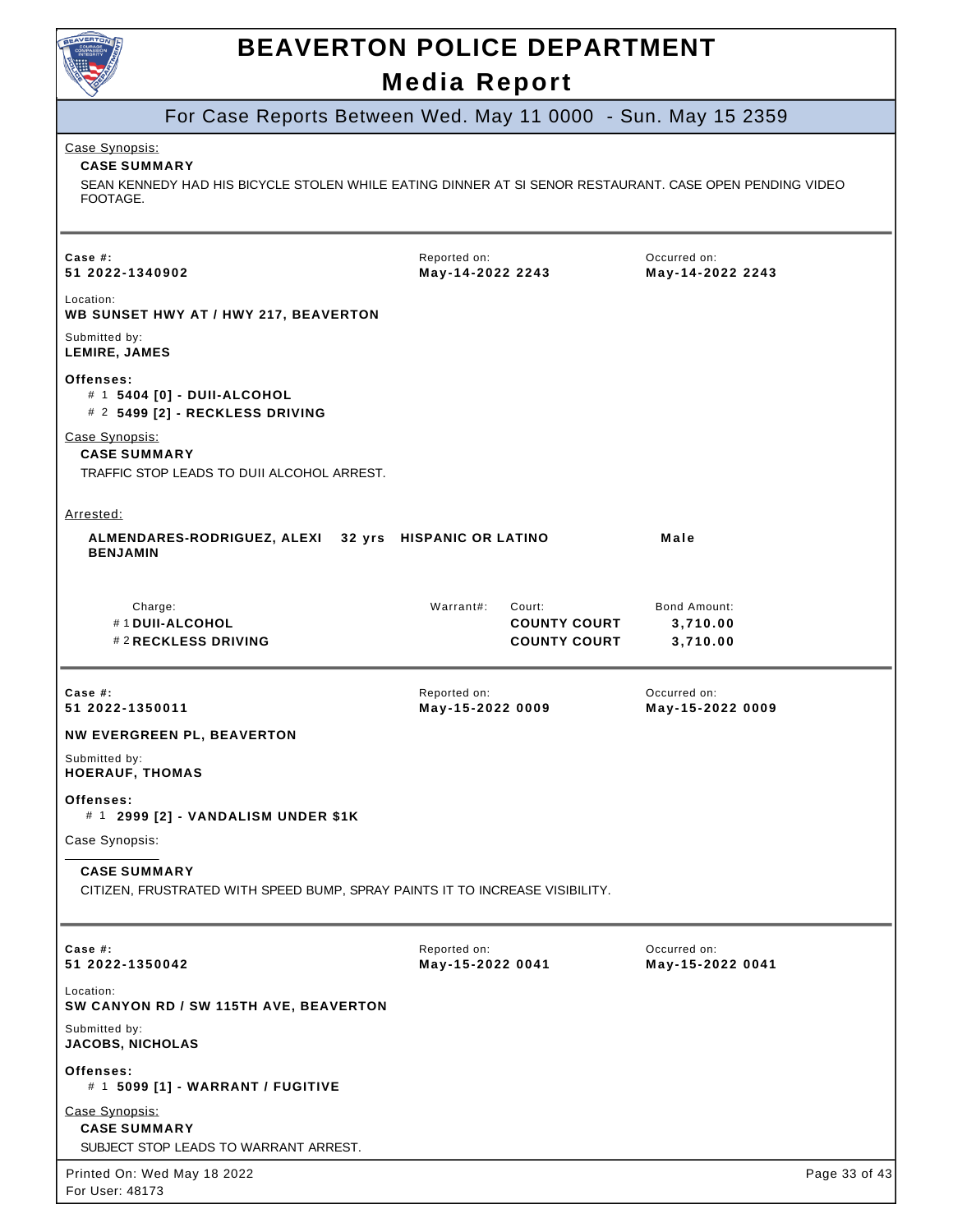

| <b>POWER</b>                                                                                                                                                   | Media Report                                                                          |                                        |
|----------------------------------------------------------------------------------------------------------------------------------------------------------------|---------------------------------------------------------------------------------------|----------------------------------------|
|                                                                                                                                                                | For Case Reports Between Wed. May 11 0000 - Sun. May 15 2359                          |                                        |
| Arrested:                                                                                                                                                      |                                                                                       |                                        |
| <b>BRAATON, RACHEL LYNN</b>                                                                                                                                    | 23 yrs WHITE                                                                          | Female                                 |
| Charge:<br>#1WARRANT SERVICE<br>#2WARRANT SERVICE                                                                                                              | Warrant#:<br>Court:<br><b>19CR80793 COUNTY COURT</b><br><b>20CR16597 COUNTY COURT</b> | <b>Bond Amount:</b><br>0.00<br>0.00    |
| Case #:<br><b>SW MENLO DR, BEAVERTON</b>                                                                                                                       | Reported on:<br>May-15-2022 0056                                                      | Occurred on:<br>May-15-2022 0056       |
| Submitted by:<br><b>STUBBS, BENJAMIN</b>                                                                                                                       |                                                                                       |                                        |
| Offenses:<br># 1 T9943 [0] - INFO-PROSTITUTION ACTIVITY                                                                                                        |                                                                                       |                                        |
| Case Synopsis:                                                                                                                                                 |                                                                                       |                                        |
| <b>CASE SUMMARY</b><br>FEMALE REPORTED A MALE WHO HAS EMPLOYED HER PART TIME HAS ASKED HER FOR SEXUAL FAVORS BETWEEN 2015 AND<br>NOW. INFORMATION REPORT ONLY. |                                                                                       |                                        |
| Case $#$ :<br>51 2022-1340787                                                                                                                                  | Reported on:<br>May-15-2022 0132                                                      | Occurred on:<br>May-14-2022 2155       |
| SW MERLO CT, BEAVERTON                                                                                                                                         |                                                                                       |                                        |
| Submitted by:<br>DIETZ, LORI                                                                                                                                   |                                                                                       |                                        |
| Offenses:                                                                                                                                                      |                                                                                       |                                        |
| # 1 T990002 [0] - CHILD ABUSE INTAKE FORM                                                                                                                      |                                                                                       |                                        |
| Case #:<br>51 2022-1350134                                                                                                                                     | Reported on:<br>May-15-2022 0254                                                      | Occurred on:<br>May-15-2022 0254       |
| SW PIONEER LN, BEAVERTON                                                                                                                                       |                                                                                       |                                        |
| Submitted by:<br>LEE, CURTIS                                                                                                                                   |                                                                                       |                                        |
| Offenses:                                                                                                                                                      |                                                                                       |                                        |
| # 1 1313 [1] - SIMPLE ASSAULT-FELONY<br># 2 T673 [0] - DOMESTIC VIOLENCE                                                                                       |                                                                                       |                                        |
| Case Synopsis:<br><b>CASE SUMMARY</b><br>DAVIES, TOBIUS JASON ARRESTED FOR DV ASSAULT IV AND DV MENACING AT 12220 SW PIONEER LN, BEAVERTON,<br>OREGON.         |                                                                                       |                                        |
| Arrested:                                                                                                                                                      |                                                                                       |                                        |
| <b>DAVIES, TOBIUS JASON</b>                                                                                                                                    | 44 yrs WHITE                                                                          | Male                                   |
| Charge:<br>#1 ASSAULT IV - FELONY<br># 2 MENACING-AGGRAVATED PHYSICAL OR<br><b>WEAPON</b>                                                                      | Warrant#:<br>Court:<br><b>COUNTY COURT</b><br><b>COUNTY COURT</b>                     | Bond Amount:<br>25,000.00<br>25,000.00 |
| Printed On: Wed May 18 2022<br>For User: 48173                                                                                                                 |                                                                                       | Page 34 of 43                          |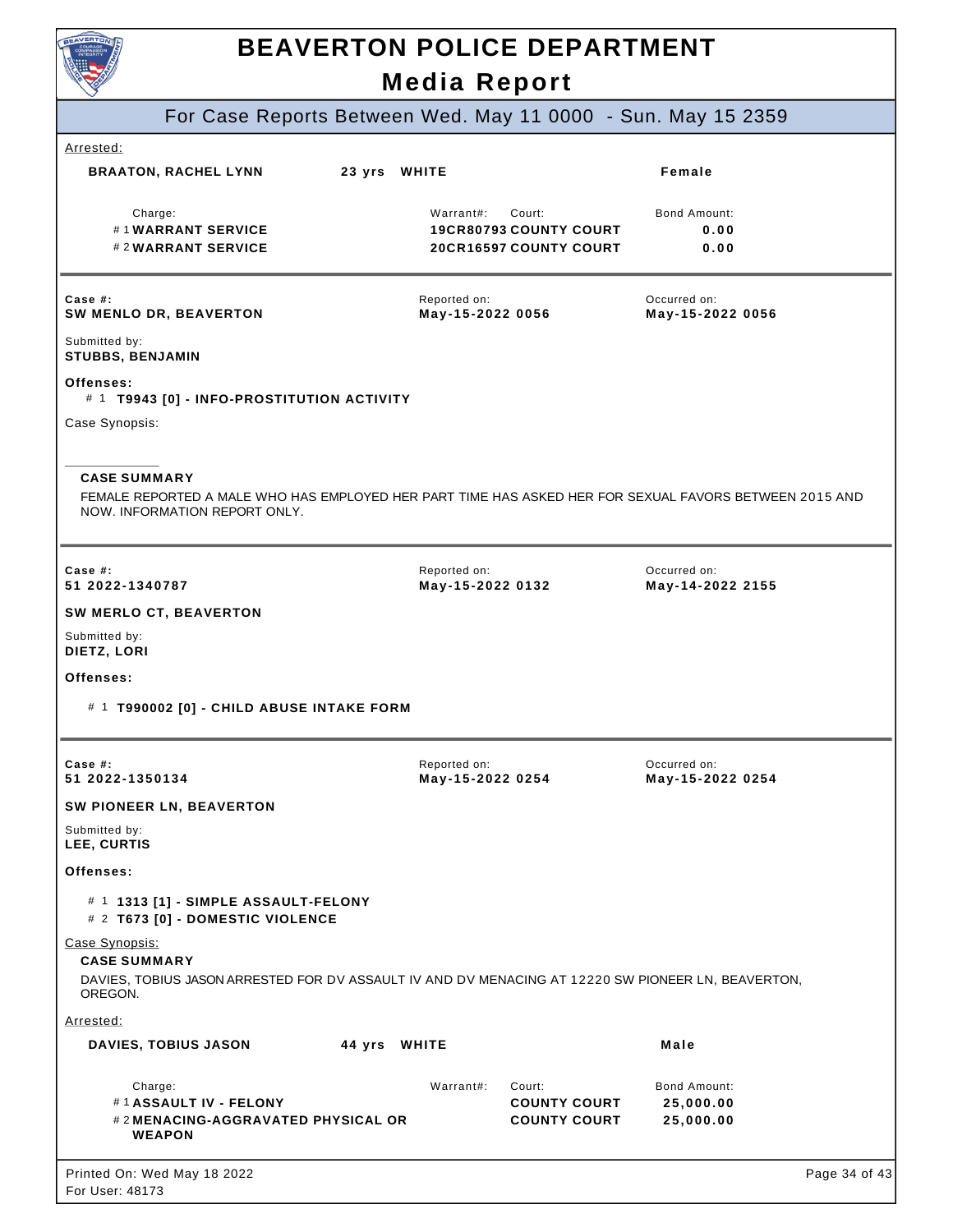

For Case Reports Between Wed. May 11 0000 - Sun. May 15 2359

| Case $#$ :<br>51 2022-1350164                                                                              | Reported on:<br>May-15-2022 0353           | Occurred on:<br>May-15-2022 0353               |
|------------------------------------------------------------------------------------------------------------|--------------------------------------------|------------------------------------------------|
| Location:<br>SW BEAVERTON HILLSDALE HWY, BEAVERTON                                                         |                                            |                                                |
| Submitted by:<br>SKJELSTAD, RACHAEL / JACOBS, NICHOLAS                                                     |                                            |                                                |
| Offenses:<br># 1 5707 [0] - TRESPASSING                                                                    |                                            |                                                |
| Involved Business(es):<br><b>PREMISE #1</b><br><b>FRED MEYER</b>                                           |                                            | 11425 SW BEAVERTON HILLSDALE HWY, BEAVERTON OR |
| Case Synopsis:<br><b>CASE SUMMARY</b><br>MALE REFUSES TO LEAVE LOCATION AFTER BEING ASKED SEVERAL TIMES    |                                            |                                                |
| Arrested:                                                                                                  |                                            |                                                |
| OKSENHOLT, DENEKE ERLING JON 28 yrs BLACK                                                                  |                                            | Male                                           |
| ALIAS/AKA<br>OKSENHOLT, DENNY<br>Charge:<br>#1 CRIMINAL TRESPASS II                                        | Warrant#:<br>Court:<br><b>COUNTY COURT</b> | Bond Amount:<br>500.00                         |
| Case $#$ :<br>51 2022-1350187                                                                              | Reported on:<br>May-15-2022 0512           | Occurred on:<br>May-15-2022 0512               |
| Location:<br>6125 SW HALL BLVD, BEAVERTON                                                                  |                                            |                                                |
| Submitted by:<br><b>STUBBS, BENJAMIN</b>                                                                   |                                            |                                                |
| Offenses:<br># 1 T612 [0] - FOUND PROPERTY                                                                 |                                            |                                                |
| Case Synopsis:<br><b>CASE SUMMARY</b><br>UNSECURED PROPERTY FOUND IN THE CUSTODY COMPARTMENT OF A VEHICLE. |                                            |                                                |
| Case #:<br>51 2022-1350213                                                                                 | Reported on:<br>May-15-2022 0734           | Occurred on:<br>May-15-2022 0734               |
| Location:<br>11405 SW BEAVERTON HILLSDALE HWY, BEAVERTON                                                   |                                            |                                                |
| Submitted by:<br>O'KEEFFE, JOHN                                                                            |                                            |                                                |
| Offenses:<br># 1 2303 [0] - LARC-SHOPLIFTING<br># 2 5707 [0] - TRESPASSING                                 |                                            |                                                |
| Case Synopsis:<br><b>CASE SUMMARY</b><br>TRESPASSED MALE COMMITS THEFT III                                 |                                            |                                                |
| <u>Arrested:</u>                                                                                           |                                            |                                                |
|                                                                                                            |                                            |                                                |
|                                                                                                            |                                            |                                                |
| Printed On: Wed May 18 2022<br>For User: 48173                                                             |                                            | Page 35 of 43                                  |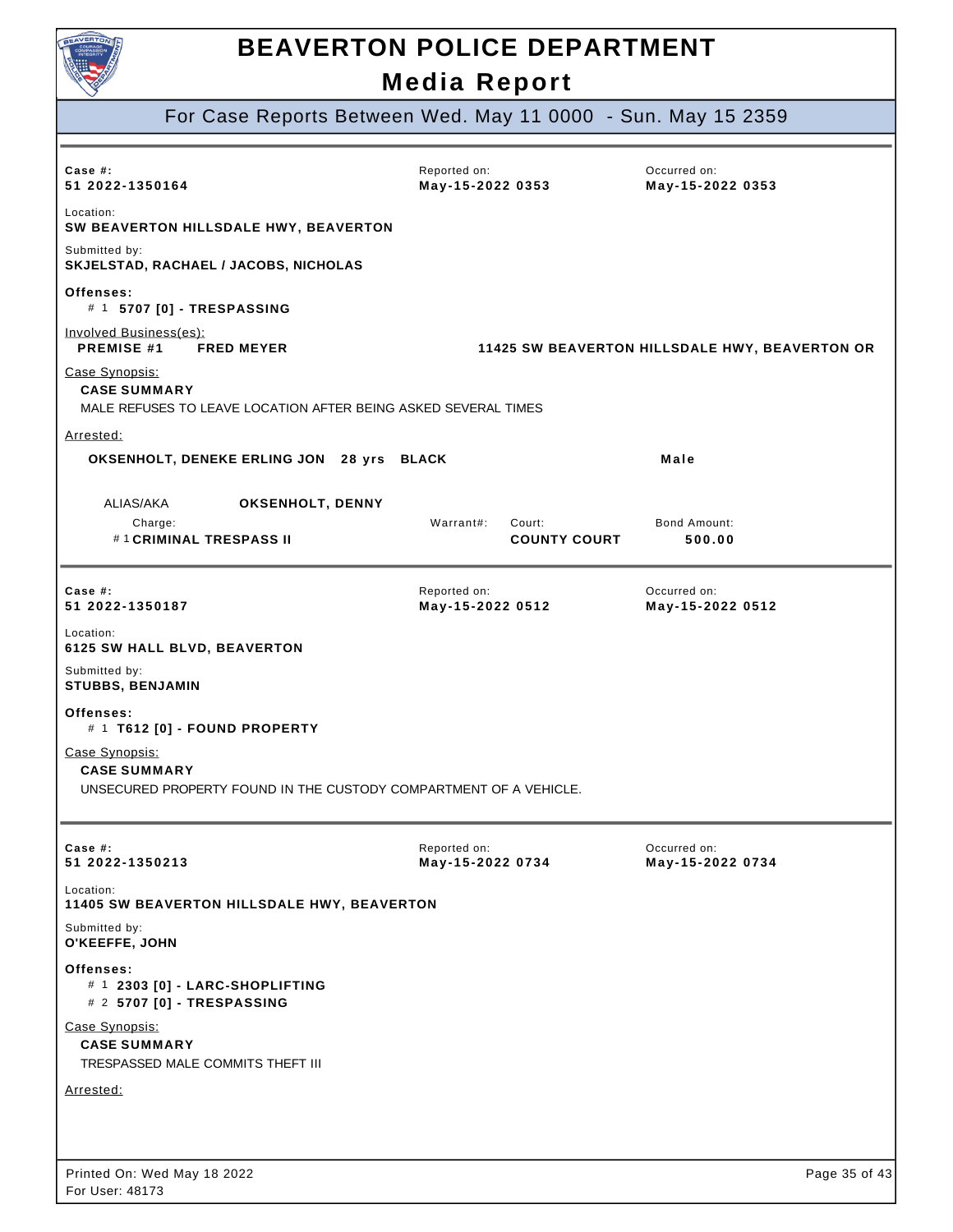

|                                                                                                                              |                            | MURIU ILUPULI                                       |                                                      |                                                              |               |
|------------------------------------------------------------------------------------------------------------------------------|----------------------------|-----------------------------------------------------|------------------------------------------------------|--------------------------------------------------------------|---------------|
|                                                                                                                              |                            |                                                     |                                                      | For Case Reports Between Wed. May 11 0000 - Sun. May 15 2359 |               |
| <b>WOODWARD, STEPHEN LEE</b><br>Charge:<br>#1 CRIMINAL TRESPASS I<br># 2 THEFT III-SHOPLIFTING                               | 52 yrs                     | <b>WHITE</b><br>Occupation: UNEMPLOYED<br>Warrant#: | Court:<br><b>COUNTY COURT</b><br><b>COUNTY COURT</b> | Male<br>Bond Amount:<br>3,710.00<br>500.00                   |               |
| Case #:<br>51 2022-1350220<br><b>NW CORNELL RD, BEAVERTON</b>                                                                |                            | Reported on:<br>May-15-2022 0745                    |                                                      | Occurred on:<br>May-15-2022 0745                             |               |
| Submitted by:<br>ANDERSON, JAMES                                                                                             |                            |                                                     |                                                      |                                                              |               |
| Offenses:<br># 1 T673 [0] - DOMESTIC VIOLENCE                                                                                |                            |                                                     |                                                      |                                                              |               |
| Case Synopsis:                                                                                                               |                            |                                                     |                                                      |                                                              |               |
| <b>CASE SUMMARY</b>                                                                                                          |                            |                                                     |                                                      |                                                              |               |
| Case $#$ :<br>51 2022-1350322                                                                                                |                            | Reported on:<br>May-15-2022 0955                    |                                                      | Occurred on:<br>May-15-2022 0955                             |               |
| Location:<br>SW BEAVERTON HILLSDALE HWY, BEAVERTON                                                                           |                            |                                                     |                                                      |                                                              |               |
| Submitted by:<br>O'KEEFFE, JOHN                                                                                              |                            |                                                     |                                                      |                                                              |               |
| Offenses:<br># 1 2999 [3] - VANDALISM OVER \$1K                                                                              |                            |                                                     |                                                      |                                                              |               |
| Property (Stolen/Damaged):<br>DAMAGED/DESTROYED/VA BUILDING MATERIALS<br><b>NDALIZED</b>                                     |                            |                                                     |                                                      |                                                              |               |
| Case Synopsis:<br><b>CASE SUMMARY</b><br>KNOWN SUBJECT DAMAGES WINDOWS BY THROWING ROCKS. UNKNOWN DOLLAR AMOUNT AT THIS TIME |                            |                                                     |                                                      |                                                              |               |
| Case #:<br>51 2022-1350387                                                                                                   |                            | Reported on:<br>May-15-2022 1129                    |                                                      | Occurred on:<br>May-15-2022 1129                             |               |
| SW 110TH AVE, BEAVERTON                                                                                                      |                            |                                                     |                                                      |                                                              |               |
| Submitted by:<br>YOUNG, JEFFREY                                                                                              |                            |                                                     |                                                      |                                                              |               |
| Offenses:                                                                                                                    |                            |                                                     |                                                      |                                                              |               |
| # 1 2303 [0] - LARC-SHOPLIFTING                                                                                              |                            |                                                     |                                                      |                                                              |               |
| Property (Stolen/Damaged):<br><b>STOLEN</b>                                                                                  | <b>TOOLS - POWER, HAND</b> |                                                     | \$79.00                                              |                                                              |               |
| Case Synopsis:<br><b>CASE SUMMARY</b><br>SUBJECT STOLE TWO HATCHETS VALUED AT \$78.94                                        |                            |                                                     |                                                      |                                                              |               |
| Arrested:                                                                                                                    |                            |                                                     |                                                      |                                                              |               |
| Printed On: Wed May 18 2022<br>For User: 48173                                                                               |                            |                                                     |                                                      |                                                              | Page 36 of 43 |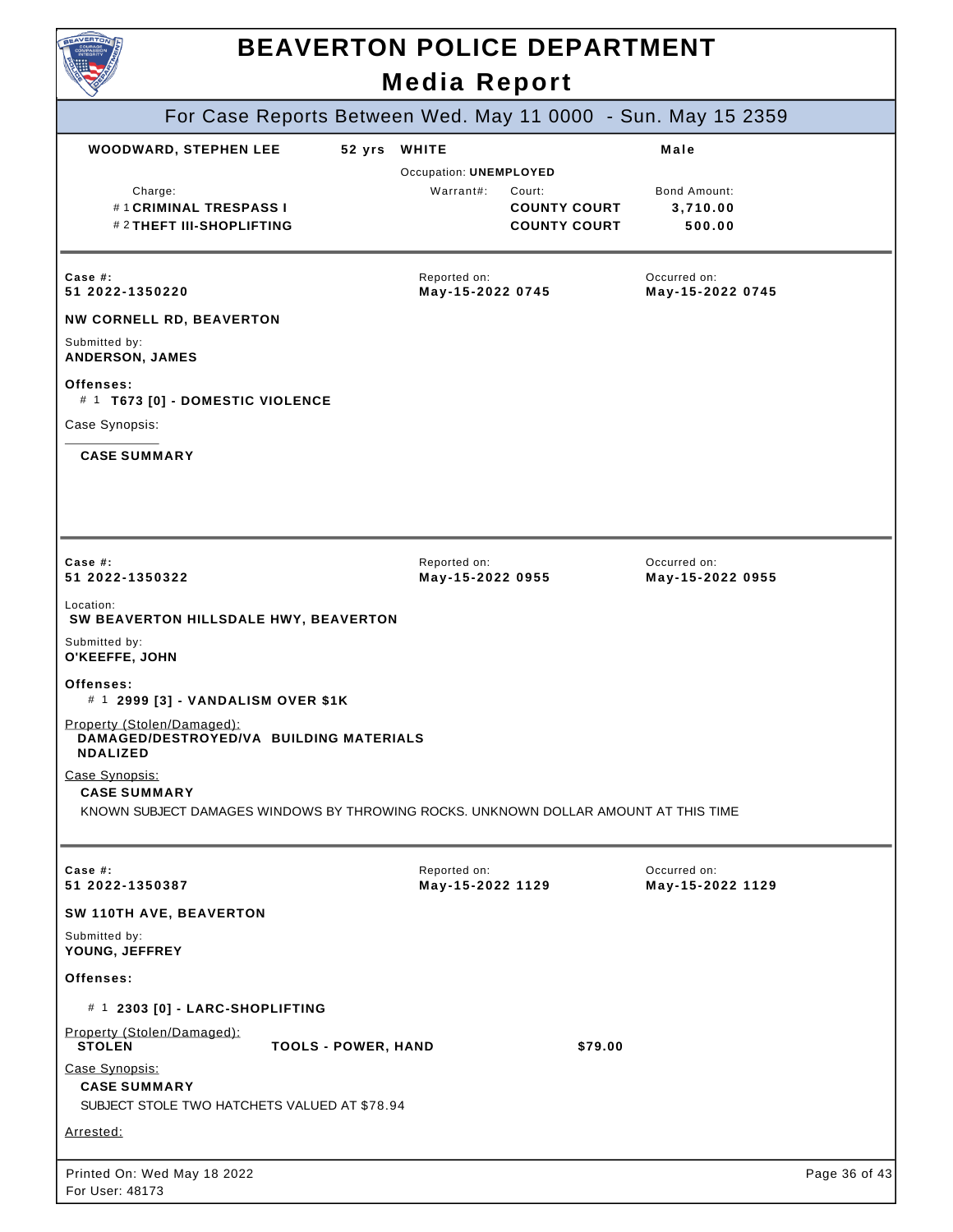| <b>NVERTC</b><br><b>BEAVERTON POLICE DEPARTMENT</b>                                                                                                                                   |                                                              |                                  |  |
|---------------------------------------------------------------------------------------------------------------------------------------------------------------------------------------|--------------------------------------------------------------|----------------------------------|--|
|                                                                                                                                                                                       | <b>Media Report</b>                                          |                                  |  |
|                                                                                                                                                                                       | For Case Reports Between Wed. May 11 0000 - Sun. May 15 2359 |                                  |  |
| <b>TODD, DUNCAN R</b><br>26 yrs WHITE                                                                                                                                                 |                                                              | Male                             |  |
| Charge:<br>#1THEFT III-SHOPLIFTING                                                                                                                                                    | Warrant#:<br>Court:<br><b>COUNTY COURT</b>                   | <b>Bond Amount:</b><br>500.00    |  |
| Case $#$ :<br>51 2022-1350413                                                                                                                                                         | Reported on:<br>May-15-2022 1214                             | Occurred on:<br>May-14-2022 1630 |  |
| SW CANYON RD, BEAVERTON                                                                                                                                                               |                                                              |                                  |  |
| Submitted by:<br>POHLE, FRANK                                                                                                                                                         |                                                              |                                  |  |
| Offenses:                                                                                                                                                                             |                                                              |                                  |  |
| # 1 2499 [0] - THEFT OF VEHICLE (UUMV)                                                                                                                                                |                                                              |                                  |  |
| Property (Stolen/Damaged):<br><b>STOLEN</b><br><b>AUTOMOBILES</b>                                                                                                                     | \$64,000.00                                                  | 05-17-2022                       |  |
| Case Synopsis:<br><b>CASE SUMMARY</b><br>THEFT OF VEHICLE FROM CADILLAC DEALER. UNKNOWN SUSPECT TAKES JEEP ON TEST DRIVE AND NEVER RETURNS.                                           |                                                              |                                  |  |
|                                                                                                                                                                                       |                                                              |                                  |  |
| Case $#$ :<br>51 2022-1350442                                                                                                                                                         | Reported on:<br>May-15-2022 1250                             | Occurred on:<br>May-15-2022 1250 |  |
| Location:<br>SW FARMINGTON RD / SW MURRAY BLVD, BEAVERTON                                                                                                                             |                                                              |                                  |  |
| Submitted by:<br><b>BOLIEK, MICHAEL</b>                                                                                                                                               |                                                              |                                  |  |
| Offenses:<br># 1 3599 [0] - DRUG OFFENSES                                                                                                                                             |                                                              |                                  |  |
| Involved Vehicle(s):<br><b>SUSPECT #1</b><br>OR.<br>WHI<br><b>2004 HOND</b>                                                                                                           | 2022<br><b>ACC</b>                                           |                                  |  |
| Seized Drugs:<br>AMPHETAMINES/METHAMPHETAMINES<br><b>HEROIN</b>                                                                                                                       | <b>10.20 GRAM</b><br>14.04 GRAM                              |                                  |  |
| Case Synopsis:<br><b>CASE SUMMARY</b><br>SUSPICIOUS VEHICLE LEADS TO FEMALE CONSENTING TO A SEARCH OF HER CAR AND LOCATING A USER AMOUNT OF<br>HEROIN, FENTANYL, AND METHAMPHETAMINE. |                                                              |                                  |  |
|                                                                                                                                                                                       |                                                              |                                  |  |
| Case #:<br>51 2022-1350607                                                                                                                                                            | Reported on:<br>May-15-2022 1530                             | Occurred on:<br>May-15-2022 1520 |  |
| SW CANYON RD, BEAVERTON                                                                                                                                                               |                                                              |                                  |  |
| Submitted by:<br>TUITE, DANIEL                                                                                                                                                        |                                                              |                                  |  |
| Offenses:                                                                                                                                                                             |                                                              |                                  |  |
| # 1 2302 [0] - PURSE SNATCH/PROPERTY GRAB<br># 2 2604 [1] - IDENTITY THEFT                                                                                                            |                                                              |                                  |  |
| Involved Business(es):<br><b>PREMISE #1</b><br><b>HOMEGOODS</b>                                                                                                                       |                                                              |                                  |  |
| Printed On: Wed May 18 2022<br>For User: 48173                                                                                                                                        |                                                              | Page 37 of 43                    |  |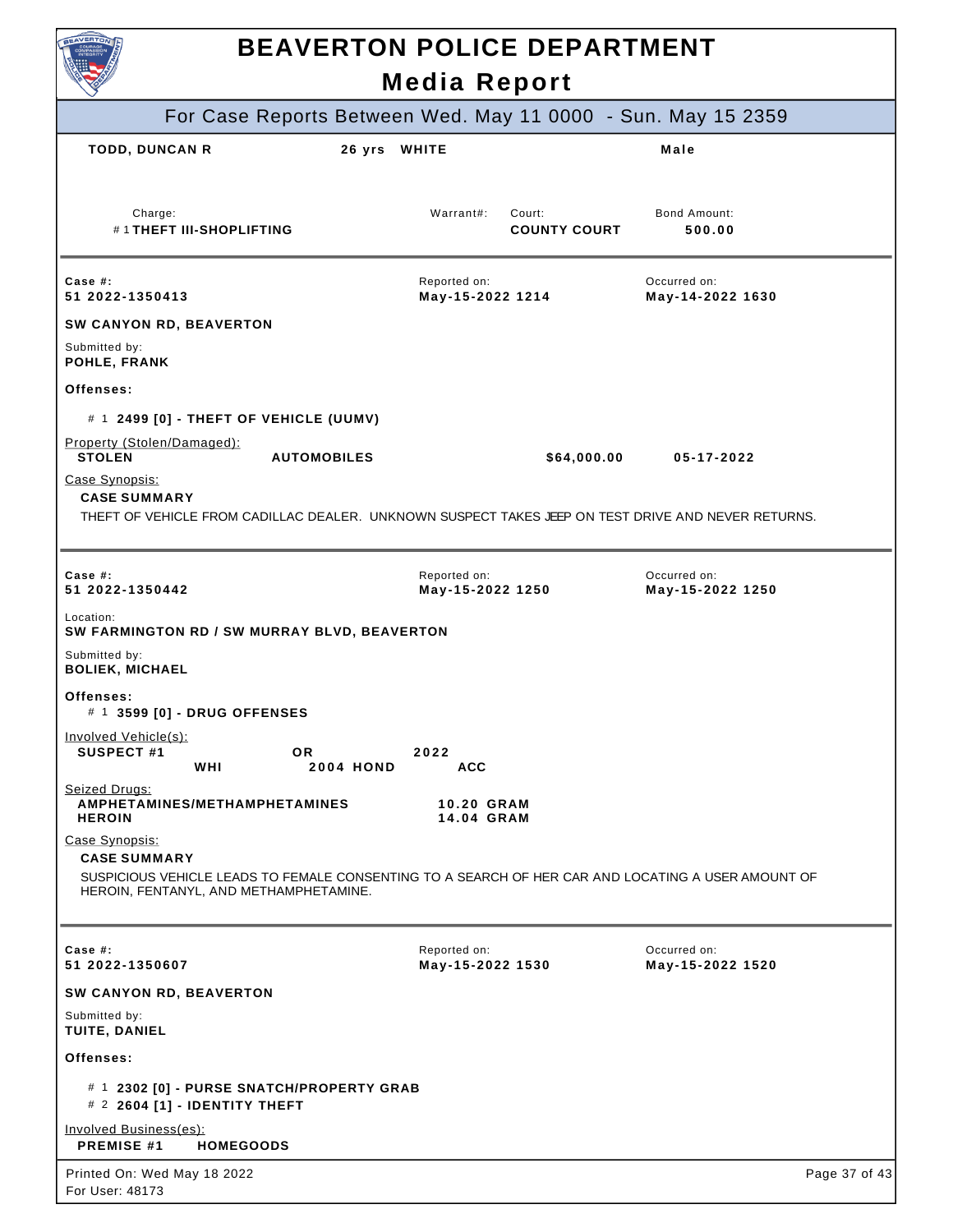| <b>BEAVERTO</b>                                                                |               | <b>BEAVERTON POLICE DEPARTMENT</b>                                            |                                  |          |                                                                                                           |               |
|--------------------------------------------------------------------------------|---------------|-------------------------------------------------------------------------------|----------------------------------|----------|-----------------------------------------------------------------------------------------------------------|---------------|
|                                                                                |               |                                                                               | <b>Media Report</b>              |          |                                                                                                           |               |
|                                                                                |               |                                                                               |                                  |          | For Case Reports Between Wed. May 11 0000 - Sun. May 15 2359                                              |               |
| <b>PREMISE #2</b>                                                              | <b>TARGET</b> |                                                                               |                                  |          | 10775 SW BEAVERTON HILLSDALE HWY, BEAVERTON OR                                                            |               |
| Property (Stolen/Damaged):<br><b>STOLEN</b><br><b>STOLEN</b><br>Case Synopsis: |               | <b>CREDIT DEBIT CARDS</b><br><b>PURSES HANDBAGS WALLETS</b>                   |                                  | \$100.00 |                                                                                                           |               |
| <b>CASE SUMMARY</b>                                                            |               | DOLLARS IN CHARGES ARE MADE AT NEAERBY STORE. AWAITING VIDEO FROM BUSINESSES. |                                  |          | FEMALE IS DISTRACTED BYS SUSPECT, WHILE ANOTHER SUSPECT TAKES WALLET FROM PURSE. WITHIN 15 MINUTES, 500   |               |
| Case $#$ :<br>51 2022-1350586                                                  |               |                                                                               | Reported on:<br>May-15-2022 1548 |          | Occurred on:<br>May-11-2022 1548                                                                          |               |
| Location:<br><b>SW HALL BLVD, BEAVERTON</b>                                    |               |                                                                               |                                  |          |                                                                                                           |               |
| Submitted by:<br>POHLE, FRANK                                                  |               |                                                                               |                                  |          |                                                                                                           |               |
| Offenses:<br># 1 3601 [0] - FONDLING / MOLEST                                  |               |                                                                               |                                  |          |                                                                                                           |               |
| Case Synopsis:<br><b>CASE SUMMARY</b>                                          |               | FEMALE REPORTING MALE EMPLOYEE SEXUALLY ABUSED HER AT THEIR WORKPLACE.        |                                  |          |                                                                                                           |               |
|                                                                                |               |                                                                               |                                  |          |                                                                                                           |               |
| Case $#$ :<br>51 2022-1350606                                                  |               |                                                                               | Reported on:<br>May-15-2022 1621 |          | Occurred on:<br>May-15-2022 1621                                                                          |               |
| SW CANYON RD, BEAVERTON                                                        |               |                                                                               |                                  |          |                                                                                                           |               |
| Submitted by:<br><b>BARTELS, BRADLEY</b>                                       |               |                                                                               |                                  |          |                                                                                                           |               |
| Offenses:                                                                      |               |                                                                               |                                  |          |                                                                                                           |               |
| # 1 2303 [0] - LARC-SHOPLIFTING                                                |               |                                                                               |                                  |          |                                                                                                           |               |
| Property (Stolen/Damaged):<br><b>STOLEN</b>                                    |               | <b>HOUSEHOLD GOODS</b>                                                        |                                  | \$350.00 |                                                                                                           |               |
| Case Synopsis:<br><b>CASE SUMMARY</b>                                          |               |                                                                               |                                  |          |                                                                                                           |               |
| NEVADA LICENSE 587P95.                                                         |               |                                                                               |                                  |          | UNKNOWN SUSPECTS STEAL AIR PURIFIER VALUED AT \$349.99. SUSPECTS LEFT SCENE IN A BLACK FORD SEDAN BEARING |               |
| Case $#$ :<br>51 2022-1350619                                                  |               |                                                                               | Reported on:<br>May-15-2022 1644 |          | Occurred on:<br>May-15-2022 1644                                                                          |               |
| SW 117TH AVE, BEAVERTON                                                        |               |                                                                               |                                  |          |                                                                                                           |               |
| Submitted by:<br>TUITE, DANIEL                                                 |               |                                                                               |                                  |          |                                                                                                           |               |
| Offenses:                                                                      |               |                                                                               |                                  |          |                                                                                                           |               |
| # 1 2303 [0] - LARC-SHOPLIFTING                                                |               |                                                                               |                                  |          |                                                                                                           |               |
| Property (Stolen/Damaged):<br><b>STOLEN</b>                                    |               | <b>CLOTHES, FURS</b>                                                          |                                  | \$45.00  | 05-15-2022                                                                                                | \$45.00       |
| Case Synopsis:<br><b>CASE SUMMARY</b>                                          |               | FEMALE IS CITED AND RELEASED FOR THEFT 3 AFTER STEALING 45 DOLLAR SHOES.      |                                  |          |                                                                                                           |               |
| Printed On: Wed May 18 2022                                                    |               |                                                                               |                                  |          |                                                                                                           | Page 38 of 43 |
| For User: 48173                                                                |               |                                                                               |                                  |          |                                                                                                           |               |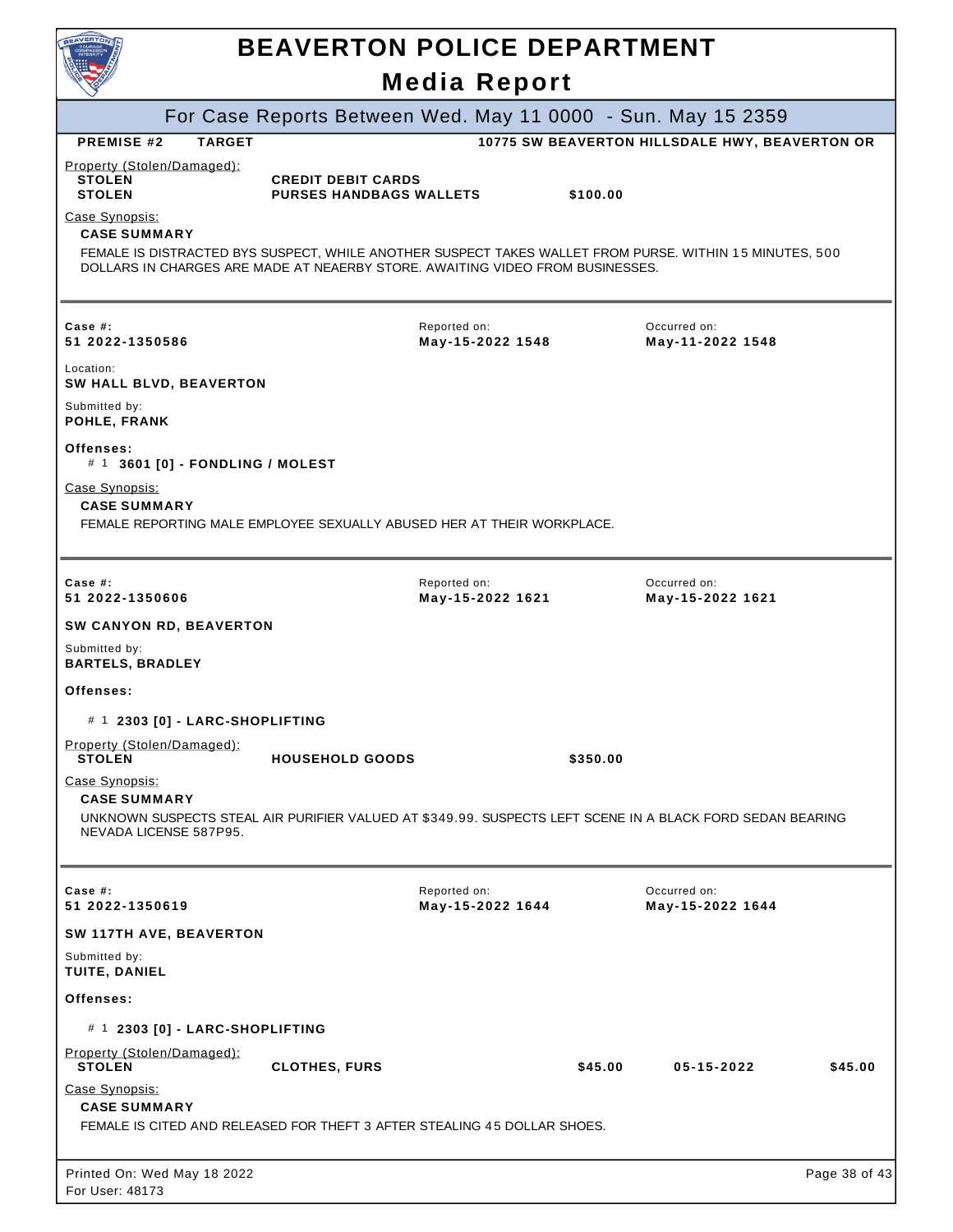| <b>BEAVERTON POLICE DEPARTMENT</b><br><b>Media Report</b>                                        |                                                                                                        |                                  |                               |                                                                                                     |               |
|--------------------------------------------------------------------------------------------------|--------------------------------------------------------------------------------------------------------|----------------------------------|-------------------------------|-----------------------------------------------------------------------------------------------------|---------------|
|                                                                                                  |                                                                                                        |                                  |                               | For Case Reports Between Wed. May 11 0000 - Sun. May 15 2359                                        |               |
| Arrested:                                                                                        |                                                                                                        |                                  |                               |                                                                                                     |               |
| ANDERSON, ROBIN                                                                                  | 38 yrs WHITE                                                                                           |                                  |                               | Female                                                                                              |               |
| ALIAS/AKA<br>ALIAS/AKA<br>ALIAS/AKA<br>Charge:<br>#1THEFT III-SHOPLIFTING                        | <b>SWEARINGER, ROBIN</b><br><b>SWEARINGEN, ROBBIN</b><br><b>ANDERSON, ROBIN</b>                        | Warrant#:                        | Court:<br><b>COUNTY COURT</b> | <b>Bond Amount:</b>                                                                                 |               |
| Case $#$ :<br>51 2022-1350659<br>SW PACER DR, BEAVERTON<br>Submitted by:<br><b>LESSMAN, ERIC</b> |                                                                                                        | Reported on:<br>May-15-2022 1723 |                               | Occurred on:<br>May-15-2022 1723                                                                    |               |
| Offenses:<br># 1 T561 [0] - MISSING PERSON<br>Case Synopsis:                                     |                                                                                                        |                                  |                               |                                                                                                     |               |
| Case #:<br>51 2022-1350667                                                                       |                                                                                                        | Reported on:<br>May-15-2022 1738 |                               | Occurred on:<br>May-15-2022 1738                                                                    |               |
| Location:<br>SW CEDAR HILLS BLVD, BEAVERTON<br>Submitted by:                                     |                                                                                                        |                                  |                               |                                                                                                     |               |
| <b>BOLIEK, MICHAEL</b><br>Offenses:<br># 1 2303 [0] - LARC-SHOPLIFTING                           |                                                                                                        |                                  |                               |                                                                                                     |               |
| Involved Vehicle(s):<br><b>SUSPECT #1</b><br><b>BLK</b><br>Property (Stolen/Damaged):            | OR.<br><b>2007 CHEV</b>                                                                                | <b>SUB</b>                       |                               |                                                                                                     |               |
| <b>STOLEN</b><br>Case Synopsis:<br><b>CASE SUMMARY</b>                                           | <b>CONSUMABLE GOODS</b><br>SUSPECT VEHICLE WHICH WAS ALSO INVOLVED IN A THEFT IN TIGARD 3 WEEKS PRIOR. |                                  | \$529.00                      | REPEAT SHOPLIFTER STEALS \$529 WORTH OF FRAGRANCES FROM ULTA. EMPLOYEES GET A LICENSE PLATE FOR THE |               |
| Case $#$ :<br>51 2022-1350683                                                                    |                                                                                                        | Reported on:<br>May-15-2022 1758 |                               | Occurred on:<br>May-15-2022 1430                                                                    |               |
| SW CASCADE AVE, BEAVERTON                                                                        |                                                                                                        |                                  |                               |                                                                                                     |               |
| Submitted by:<br><b>KLUS, TAYLOR</b>                                                             |                                                                                                        |                                  |                               |                                                                                                     |               |
| Offenses:                                                                                        |                                                                                                        |                                  |                               |                                                                                                     |               |
| # 1 2303 [0] - LARC-SHOPLIFTING                                                                  |                                                                                                        |                                  |                               |                                                                                                     |               |
| Printed On: Wed May 18 2022<br>For User: 48173                                                   |                                                                                                        |                                  |                               |                                                                                                     | Page 39 of 43 |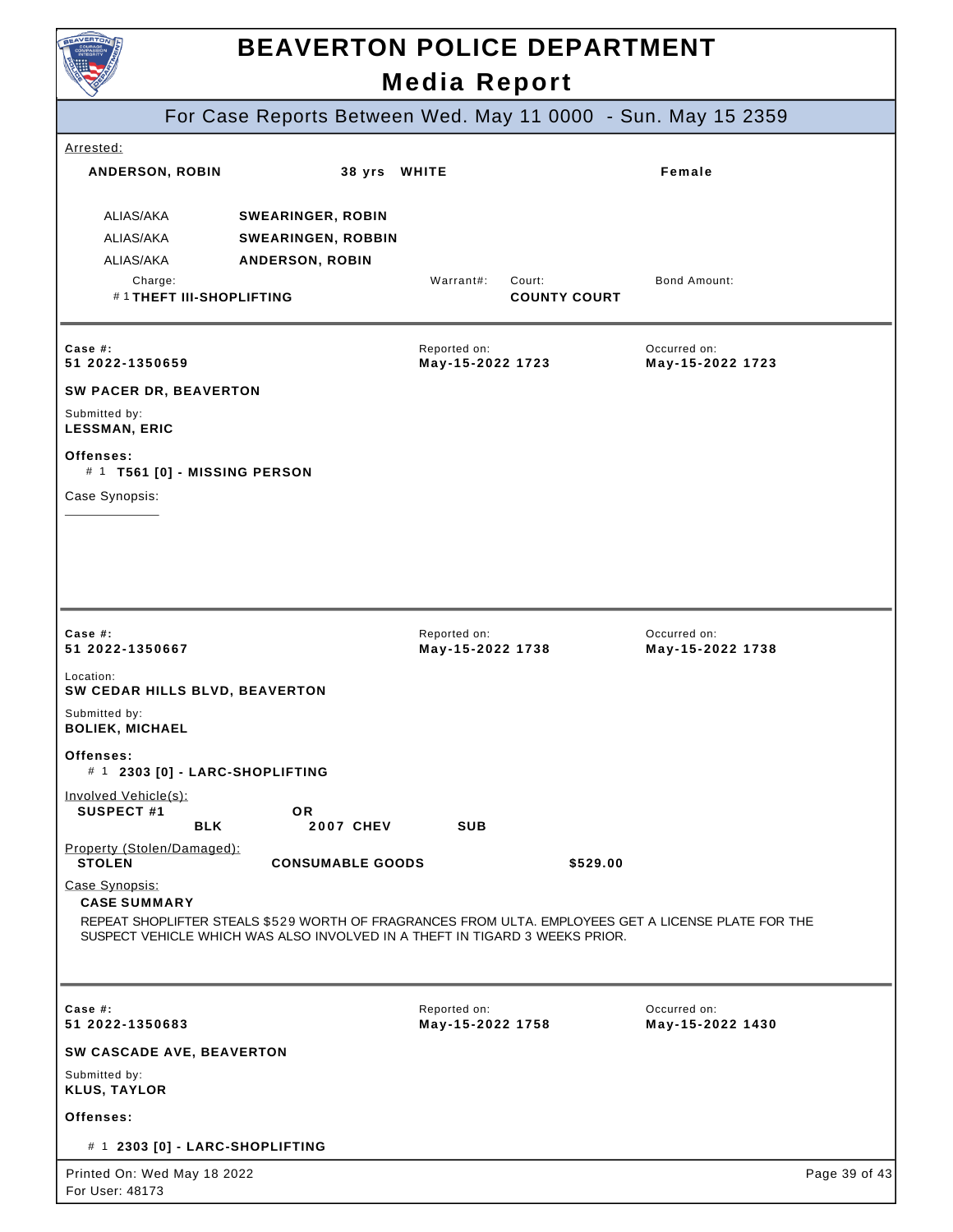| BEAVERTON                                                                                                                                                                                                            | <b>BEAVERTON POLICE DEPARTMENT</b> |                                            |                                      |               |
|----------------------------------------------------------------------------------------------------------------------------------------------------------------------------------------------------------------------|------------------------------------|--------------------------------------------|--------------------------------------|---------------|
|                                                                                                                                                                                                                      | <b>Media Report</b>                |                                            |                                      |               |
| For Case Reports Between Wed. May 11 0000 - Sun. May 15 2359                                                                                                                                                         |                                    |                                            |                                      |               |
| Property (Stolen/Damaged):<br><b>STOLEN</b><br><b>CLOTHES, FURS</b>                                                                                                                                                  |                                    | \$1,079.00                                 | $05 - 16 - 2022$                     | \$1,079.00    |
| Case Synopsis:<br><b>CASE SUMMARY</b><br>MALE AND FEMALE ATTEMPT TO STEAL OVER \$1000 WORTH OF CLOTHES                                                                                                               |                                    |                                            |                                      |               |
| Case $#$ :<br>51 2022-1350686                                                                                                                                                                                        | Reported on:<br>May-15-2022 1759   |                                            | Occurred on:<br>May-15-2022 1759     |               |
| SW KILEY WAY, BEAVERTON                                                                                                                                                                                              |                                    |                                            |                                      |               |
| Submitted by:<br><b>GREAVES, DANIEL</b>                                                                                                                                                                              |                                    |                                            |                                      |               |
| Offenses:                                                                                                                                                                                                            |                                    |                                            |                                      |               |
| # 1 5399 [0] - DISORDERLY CONDUCT<br># 2 2999 [2] - VANDALISM UNDER \$1K                                                                                                                                             |                                    |                                            |                                      |               |
| Case Synopsis:<br><b>CASE SUMMARY</b><br>ALEHANDRA TAVERA ARRESTED FOR DISORDERLY CONDUCT II AND CRIMINAL MISCHIEF II AFTER THROWING A SHOE<br>CAUSING DAMAGE TO A PASSING VEHICLE ON W BASELINE RD AND SW 16RD AVE. |                                    |                                            |                                      |               |
| Arrested:                                                                                                                                                                                                            |                                    |                                            |                                      |               |
| TAVERA, ALEHANDRA                                                                                                                                                                                                    | 34 yrs HISPANIC OR LATINO          |                                            | Female                               |               |
| Charge:<br>#1DISORDERLY CONDUCT II<br>#2 CRIMINAL MISCHIEF II                                                                                                                                                        | Warrant#:<br>Court:                | <b>COUNTY COURT</b><br><b>COUNTY COURT</b> | Bond Amount:<br>1,000.00<br>3,710.00 |               |
| Case $#$ :<br>51 2022-1350691                                                                                                                                                                                        | Reported on:<br>May-15-2022 1807   |                                            | Occurred on:<br>May-15-2022 1807     |               |
| Location:<br>SW FARMINGTON RD / SW MURRAY BLVD, BEAVERTON                                                                                                                                                            |                                    |                                            |                                      |               |
| Submitted by:<br><b>MANSFIELD, JOSEPH</b>                                                                                                                                                                            |                                    |                                            |                                      |               |
| Offenses:<br># 1 T440 [0] - TRAFFIC CRASH-CRASH EXCH RPT                                                                                                                                                             |                                    |                                            |                                      |               |
| Case Synopsis:<br><b>CASE SUMMARY</b><br>TWO VEHICLE NON-INJURY TRAFFIC CRASH. ONE VEHICLE LEFT SCENE, BUT IS LATER LOCATED AND INFORMATION IS<br>EXCHANGED.                                                         |                                    |                                            |                                      |               |
| Case $#$ :<br>51 2022-1350738                                                                                                                                                                                        | Reported on:<br>May-15-2022 1853   |                                            | Occurred on:<br>May-15-2022 1853     |               |
| SW TERWILLIGER BLVD, PORTLAND                                                                                                                                                                                        |                                    |                                            |                                      |               |
| Submitted by:<br><b>LESSMAN, ERIC</b>                                                                                                                                                                                |                                    |                                            |                                      |               |
| Offenses:<br># 1 1102 [0] - RAPE                                                                                                                                                                                     |                                    |                                            |                                      |               |
| Case Synopsis:                                                                                                                                                                                                       |                                    |                                            |                                      |               |
|                                                                                                                                                                                                                      |                                    |                                            |                                      |               |
| Printed On: Wed May 18 2022<br>For User: 48173                                                                                                                                                                       |                                    |                                            |                                      | Page 40 of 43 |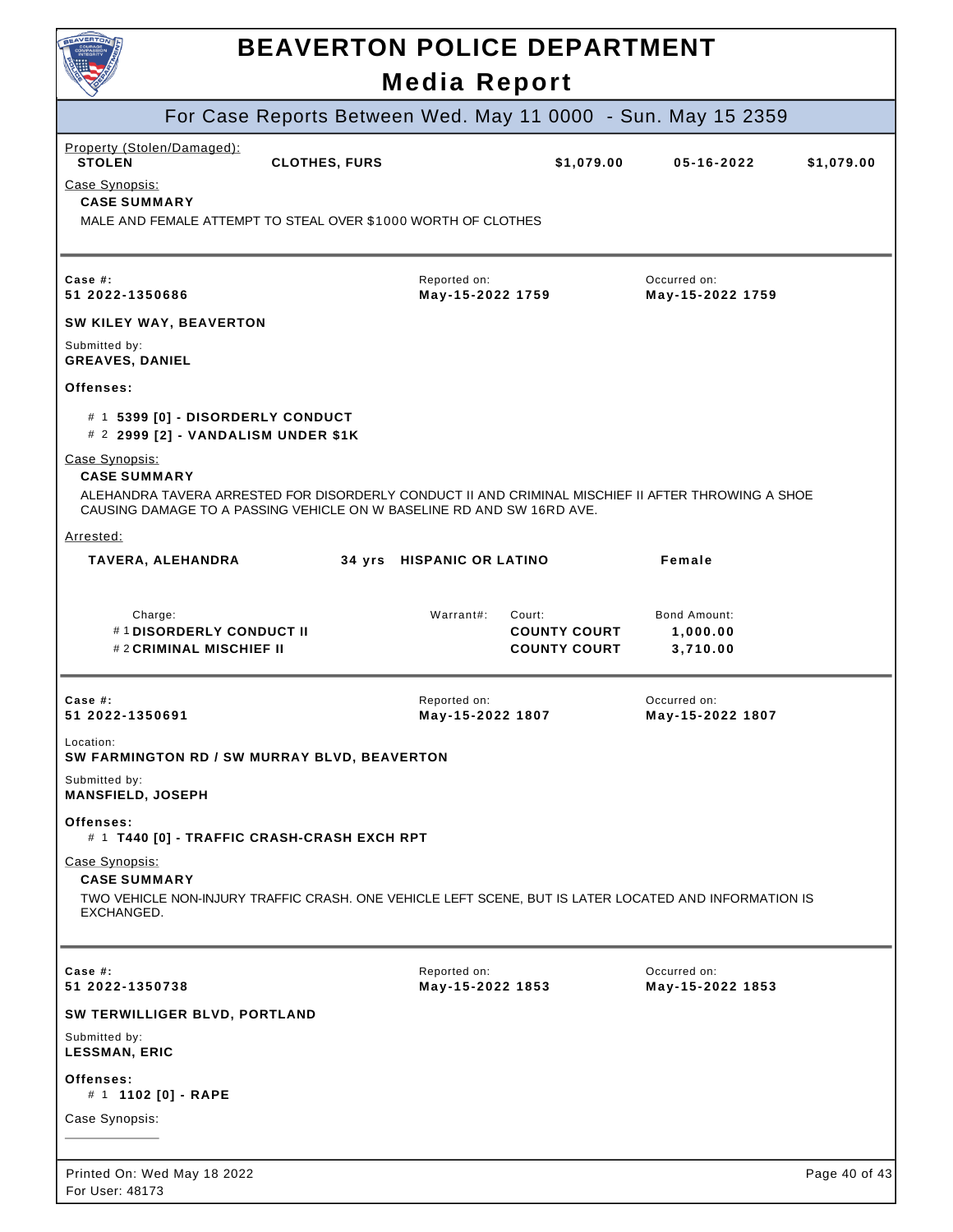

|                                                                                                                                                             |                                                                                                       |                                  |                                                      | For Case Reports Between Wed. May 11 0000 - Sun. May 15 2359                                       |  |
|-------------------------------------------------------------------------------------------------------------------------------------------------------------|-------------------------------------------------------------------------------------------------------|----------------------------------|------------------------------------------------------|----------------------------------------------------------------------------------------------------|--|
| <b>CASE SUMMARY</b><br>VICTIM ARRIVES AT BPD TO REPORT SEX ASSAULT THAT OCCURRED IN PORTLAND. COURTESY REPORT TAKEN.                                        |                                                                                                       |                                  |                                                      |                                                                                                    |  |
| Case #:<br>51 2022-1350763                                                                                                                                  |                                                                                                       | Reported on:<br>May-15-2022 1936 |                                                      | Occurred on:<br>May-15-2022 1936                                                                   |  |
| Location:<br>SW MOUNTAINSIDE WAY / SW SCHOLLS FERRY RD, BEAVERTON                                                                                           |                                                                                                       |                                  |                                                      |                                                                                                    |  |
| Submitted by:<br><b>SANDERS, DAVID</b>                                                                                                                      |                                                                                                       |                                  |                                                      |                                                                                                    |  |
| Offenses:<br># 1 4199 [3] - DRINKING IN PUBLIC<br># 2 3605 [0] - INDECENT EXPOSURE                                                                          |                                                                                                       |                                  |                                                      |                                                                                                    |  |
| Case Synopsis:<br><b>CASE SUMMARY</b><br>STROBEL.                                                                                                           |                                                                                                       |                                  |                                                      | INTOXICATED SUBJECT ARRESTED FOR DRINKING IN PUBLIC AND INDECENT EXPOSURE AT SW SCHOLLS FERRY / SW |  |
| Arrested:                                                                                                                                                   |                                                                                                       |                                  |                                                      |                                                                                                    |  |
| <b>GARCIA, JOSE ALBERTO</b>                                                                                                                                 |                                                                                                       | 31 yrs HISPANIC OR LATINO        |                                                      | Male                                                                                               |  |
|                                                                                                                                                             |                                                                                                       |                                  |                                                      |                                                                                                    |  |
| <b>CHICO</b><br><b>MONIKER</b><br>Charge:<br>#1INDECENT EXPOSURE<br>#2 CONSUMPTION OF ALCOHOLIC<br><b>BEVERAGES ON PUBLIC PROPERTY</b><br><b>PROHIBITED</b> |                                                                                                       | Warrant#:                        | Court:<br><b>COUNTY COURT</b><br><b>COUNTY COURT</b> | <b>Bond Amount:</b>                                                                                |  |
| Case #:                                                                                                                                                     |                                                                                                       | Reported on:                     |                                                      | Occurred on:                                                                                       |  |
| 51 2022-1350765                                                                                                                                             |                                                                                                       | May-15-2022 1938                 |                                                      | May-15-2022 1938                                                                                   |  |
| SW 117TH AVE, BEAVERTON                                                                                                                                     |                                                                                                       |                                  |                                                      |                                                                                                    |  |
| Submitted by:<br>TUITE, DANIEL                                                                                                                              |                                                                                                       |                                  |                                                      |                                                                                                    |  |
| Offenses:                                                                                                                                                   |                                                                                                       |                                  |                                                      |                                                                                                    |  |
| # 1 2302 [0] - PURSE SNATCH/PROPERTY GRAB                                                                                                                   |                                                                                                       |                                  |                                                      |                                                                                                    |  |
| <b>Involved Business(es):</b><br><b>PREMISE #1</b><br><b>TJ MAXX</b><br><b>PREMISE #2</b><br><b>ROSS</b>                                                    |                                                                                                       |                                  |                                                      | 3805 SW 117TH AVE, BEAVERTON OR<br>3255 SW CEDAR HILLS BLVD #125, BEAVERTON OR                     |  |
| Property (Stolen/Damaged):<br><b>STOLEN</b><br><b>STOLEN</b><br><b>STOLEN</b>                                                                               | <b>IDENTITY DOCUMENTS</b><br><b>COMPUTER</b><br><b>HARDWARE/SOFTWARE</b><br><b>CREDIT DEBIT CARDS</b> |                                  | \$800.00                                             |                                                                                                    |  |
| Case Synopsis:<br><b>CASE SUMMARY</b><br>FEMALE HAS WALLET STOLEN FROM BASKET AT HOMEGOODS. NO ATTEMPTS ON CARDS. NO SUSPECT INFO.                          |                                                                                                       |                                  |                                                      |                                                                                                    |  |
|                                                                                                                                                             |                                                                                                       |                                  |                                                      |                                                                                                    |  |
|                                                                                                                                                             |                                                                                                       |                                  |                                                      |                                                                                                    |  |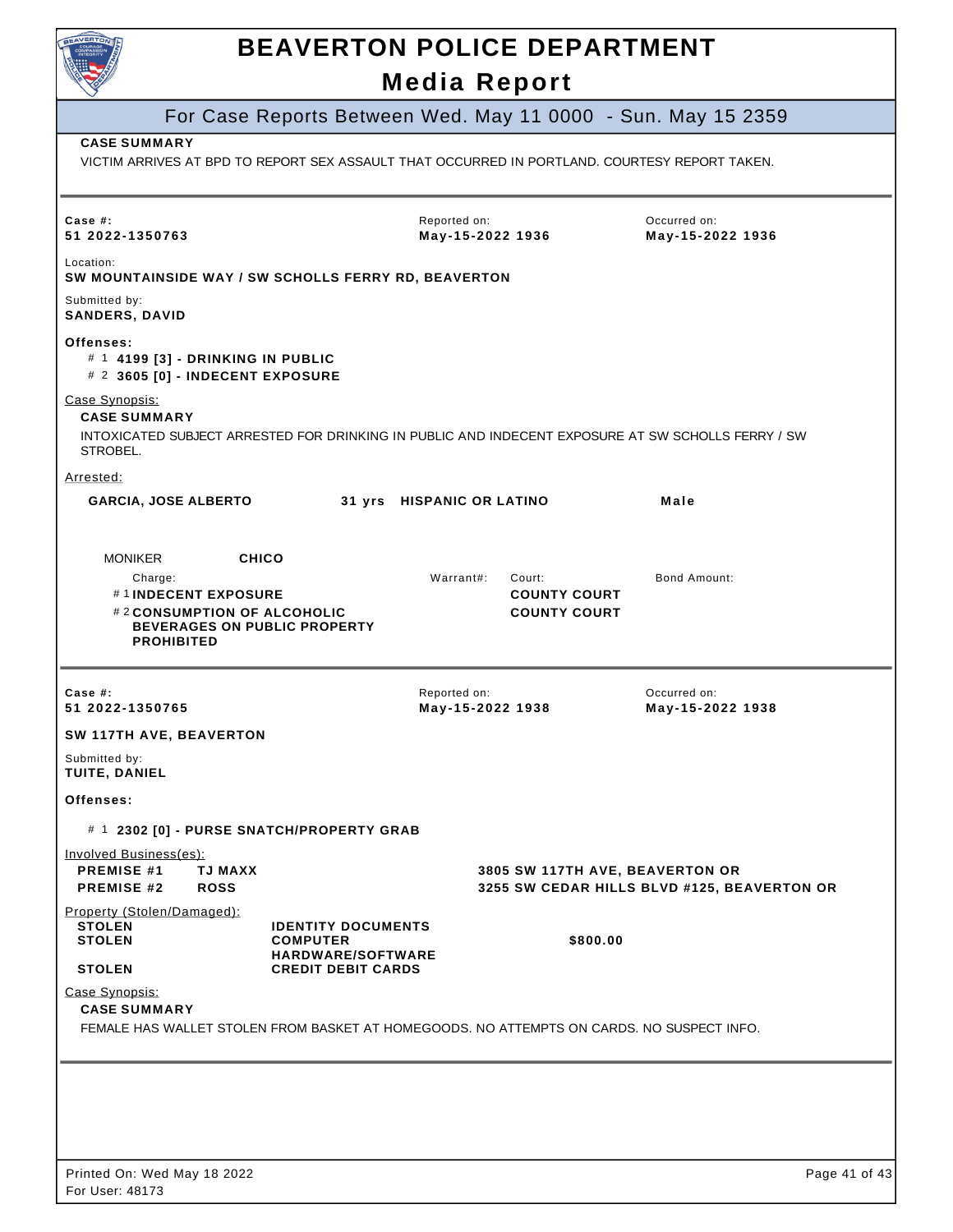| BEAVERTON                                                                                              | <b>BEAVERTON POLICE DEPARTMENT</b>            |                                  |               |
|--------------------------------------------------------------------------------------------------------|-----------------------------------------------|----------------------------------|---------------|
|                                                                                                        | <b>Media Report</b>                           |                                  |               |
| For Case Reports Between Wed. May 11 0000 - Sun. May 15 2359                                           |                                               |                                  |               |
| Case #:<br>51 2022-1350779                                                                             | Reported on:<br>May-15-2022 1952              | Occurred on:<br>May-15-2022 1952 |               |
| Location:<br>SW NIMBUS AVE / SW HALL BLVD, BEAVERTON                                                   |                                               |                                  |               |
| Submitted by:<br><b>KLUS, TAYLOR</b>                                                                   |                                               |                                  |               |
| Offenses:<br># 1 5499 [0] - TRAFFIC-ALL OTHER OFFENSES                                                 |                                               |                                  |               |
| Case Synopsis:<br><b>CASE SUMMARY</b><br>MALE DRIVER ATTEMPTING TO SHOW OFF AT CAR MEET CRASHES CAMARO |                                               |                                  |               |
| Case #:<br>51 2022-1350812                                                                             | Reported on:<br>May-15-2022 2020              | Occurred on:<br>May-15-2022 2020 |               |
| SW 153RD DR, BEAVERTON                                                                                 |                                               |                                  |               |
| Submitted by:<br><b>GREAVES, DANIEL</b>                                                                |                                               |                                  |               |
| Offenses:<br># 1 1399 [4] - VIOLATION RESTRAINING ORDER                                                |                                               |                                  |               |
| Case Synopsis:                                                                                         |                                               |                                  |               |
| <b>CASE SUMMARY</b>                                                                                    |                                               |                                  |               |
| Case $#$ :                                                                                             | Reported on:                                  | Occurred on:                     |               |
| 51 2022-1350854<br><b>SW ALLEN BLVD, BEAVERTON</b>                                                     | May-15-2022 2116                              | May-15-2022 2116                 |               |
| Submitted by:<br><b>GASKELL, MICHAEL</b>                                                               |                                               |                                  |               |
| Offenses:<br># 1 5099 [1] - WARRANT / FUGITIVE                                                         |                                               |                                  |               |
| Case Synopsis:                                                                                         |                                               |                                  |               |
| <b>CASE SUMMARY</b><br>SUJECT ARRESTED ON A FELONY WARRANT                                             |                                               |                                  |               |
| Arrested:                                                                                              |                                               |                                  |               |
| HUNT, WILLIAM PATRICK                                                                                  | 54 yrs WHITE                                  | Male                             |               |
| Charge:<br>#1WARRANT SERVICE                                                                           | Warrant#:<br>Court:<br>15CR29326 COUNTY COURT | Bond Amount:<br>10,000.00        |               |
| Case #:<br>51 2022-1350899                                                                             | Reported on:<br>May-15-2022 2227              | Occurred on:<br>May-15-2022 2227 |               |
| <b>SW MERLO CT, BEAVERTON</b>                                                                          |                                               |                                  |               |
| Submitted by:<br><b>SAHNOW, KYLE</b>                                                                   |                                               |                                  |               |
| Printed On: Wed May 18 2022<br>For User: 48173                                                         |                                               |                                  | Page 42 of 43 |

 $\overline{\phantom{a}}$